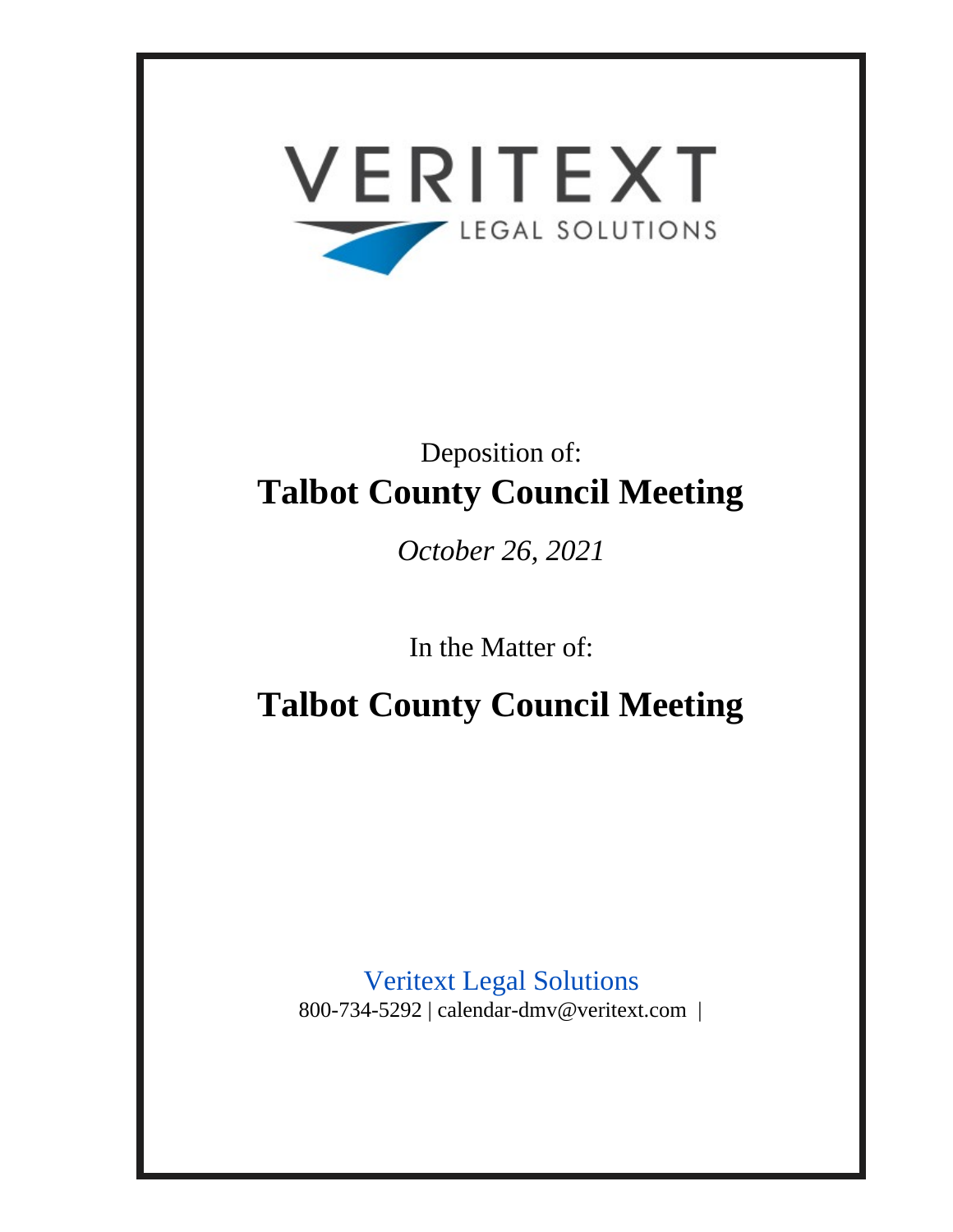<span id="page-1-0"></span>

|               | Page 1                                    |
|---------------|-------------------------------------------|
| $\mathbf{1}$  | COUNTY COUNCIL OF TALBOT COUNTY, MARYLAND |
| $\sqrt{2}$    |                                           |
| 3             |                                           |
| 4             | Council Meeting                           |
| 5             |                                           |
| 6             |                                           |
| 7             | October 26, 2021; 6:00 p.m.               |
| 8             |                                           |
| $\mathcal{G}$ |                                           |
| $10\,$        | Council Chambers, Easton, Maryland        |
| 11            |                                           |
| $1\,2$        |                                           |
| 13            |                                           |
| 14            | COUNCIL MEMBERS:                          |
| $15$          | Chuck F. Callahan                         |
| 16            | Pete Lesher                               |
| 17            | Corey W. Pack                             |
| 18            | Laura E. Price                            |
| 19            |                                           |
| 20            |                                           |
|               | Reported by                               |
| 21            | Diane Houlihan                            |
|               |                                           |
|               |                                           |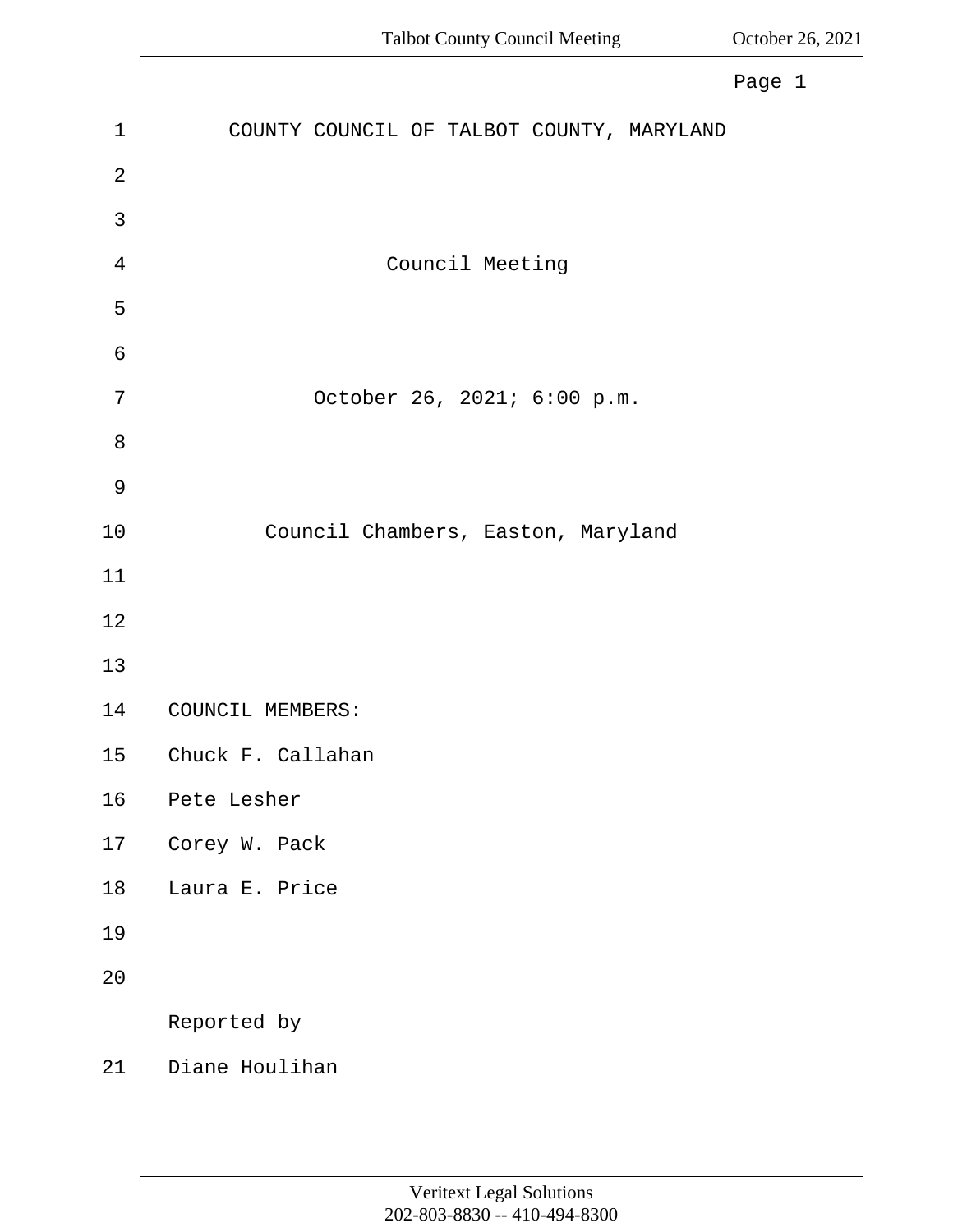<span id="page-2-0"></span>

|              | Page 2                                             |                | Page 4                                          |
|--------------|----------------------------------------------------|----------------|-------------------------------------------------|
| $\mathbf{1}$ | TRANSCRIPT OF PROCEEDINGS                          | 1              | SECRETARY: Proclamation, keeping the            |
| 2            |                                                    | 2              | Lights on Afterschool, 22nd annual Lights on    |
| 3            | MR. CALLAHAN: Good evening, everybody.             | 3              | Afterschool, October 28, 2021.                  |
| 4            | Would everybody please stand. Mr. Lesher will      | $\overline{4}$ | Whereas, the citizens of Talbot County,         |
| 5            | be saying the prayer and then follow that with     | 5              | Maryland enthusiastically support quality       |
| 6            | the Pledge of Allegiance of the Flag.              | 6              | afterschool programs because those              |
| 7            | (Prayer and Pledge of Allegiance.)                 | 7              | opportunities provide safe and engaging         |
| 8            | MR. CALLAHAN: Thank you, Mr. Lesher, for           | 8              | learning experiences that help children realize |
| 9            | that prayer.                                       | 9              | their full potential, support working families  |
| 10           | And we wish the Parks family all the best          | 10             | by ensuring their children are safe and         |
| 11           | and sorrow for Jeff.                               | 11             | productive when they are out of their           |
| 12           | I was very, very close to Jeff. In the             | 12             | classrooms, build stronger communities by       |
| 13           | fire department for 30 something years, on         | 13             | involving students, parents, business leaders,  |
| 14           | many, many committees together. We've been on      | 14             | and adult volunteers in the lives of young      |
| 15           | fire trucks together, and he will be missed        | 15             | people, thereby promoting positive              |
| 16           | from a lot of people. He touched a lot of          | 16             | relationships among youth, families, and        |
| 17           | people in Talbot County, and he will be missed.    | 17             | adults, and engage families, schools, and       |
| 18           | He will be missed, that's for sure.                | 18             | community partners in advancing the welfare of  |
| 19           | So if the family needs anything, please            | 19             | our children.                                   |
| 20           | let us know. Okay.                                 | 20             | And whereas, during the COVID-19 pandemic,      |
| 21           | Starting tonight, the agenda. Council has          | 21             | afterschool programs have risen to the moment   |
|              |                                                    |                |                                                 |
|              | Page 3                                             |                | Page 5                                          |
| $\mathbf{1}$ | an agenda before them on the 26th before us.       | 1              | to support students and families. Afterschool   |
| 2            | Are there any additions, deletions, or             | $\overline{2}$ | programs provide engaging hands-on learning and |
| 3            | corrections to the agenda? Hearing none, the       | 3              | opportunities to connect with caring adults and |
| 4            | chair moves that the agenda be accepted as         | $\overline{4}$ | peers. During the pandemic, programs have       |
| 5            | unanimous consent. Okay.                           | 5              | innovated to provide remote learning support,   |
| 6            | Moving on to the minutes, September 28th,          | 6              | virtual programming, and care for children of   |
| 7            | October 12th. Are there any additions or           | 7              | essential workers, meal support, wellness       |
| 8            | deletions or corrections to the minutes? Okay.     | 8              | check-ins, and more. Today programs are         |
| 9            | Hearing none, the chair moves that the minutes     | 9              | supporting young people and families as they    |
| 10           | be accepted as unanimous consent. Okay.            | 10             | navigate the return to school and will continue |
| 11           | The next thing on the agenda is                    | 11             | to innovate to meet ever-changing needs.        |
| 12           | disbursements, disbursements of October 19th       | 12             | Whereas, Lights on Afterschool, the annual      |
| 13           | and the 26th. Are there any additions,             | 13             | national celebration of afterschool programs,   |
| 14           | deletions, or corrections to the disbursements?    | 14             | promotes the importance of quality afterschool  |
| 15           | Hearing none, the chair moves that the             | 15             | programs in the lives of children, families,    |
| 16           | disbursements be accepted by unanimous consent. 16 |                | and communities. And Talbot County, Maryland,   |
| 17           | Okay.                                              | 17             | advocates for community involvement in the      |
| 18           | So next on the agenda is a presentation of         | 18             | education and wellbeing of our youth, grounded  |
| 19           | a proclamation of support of Lights on             | 19             | in the principle that quality afterschool       |
| 20           | Afterschool. Madam Secretary, could you please     | 20             | programs are vital to helping our children      |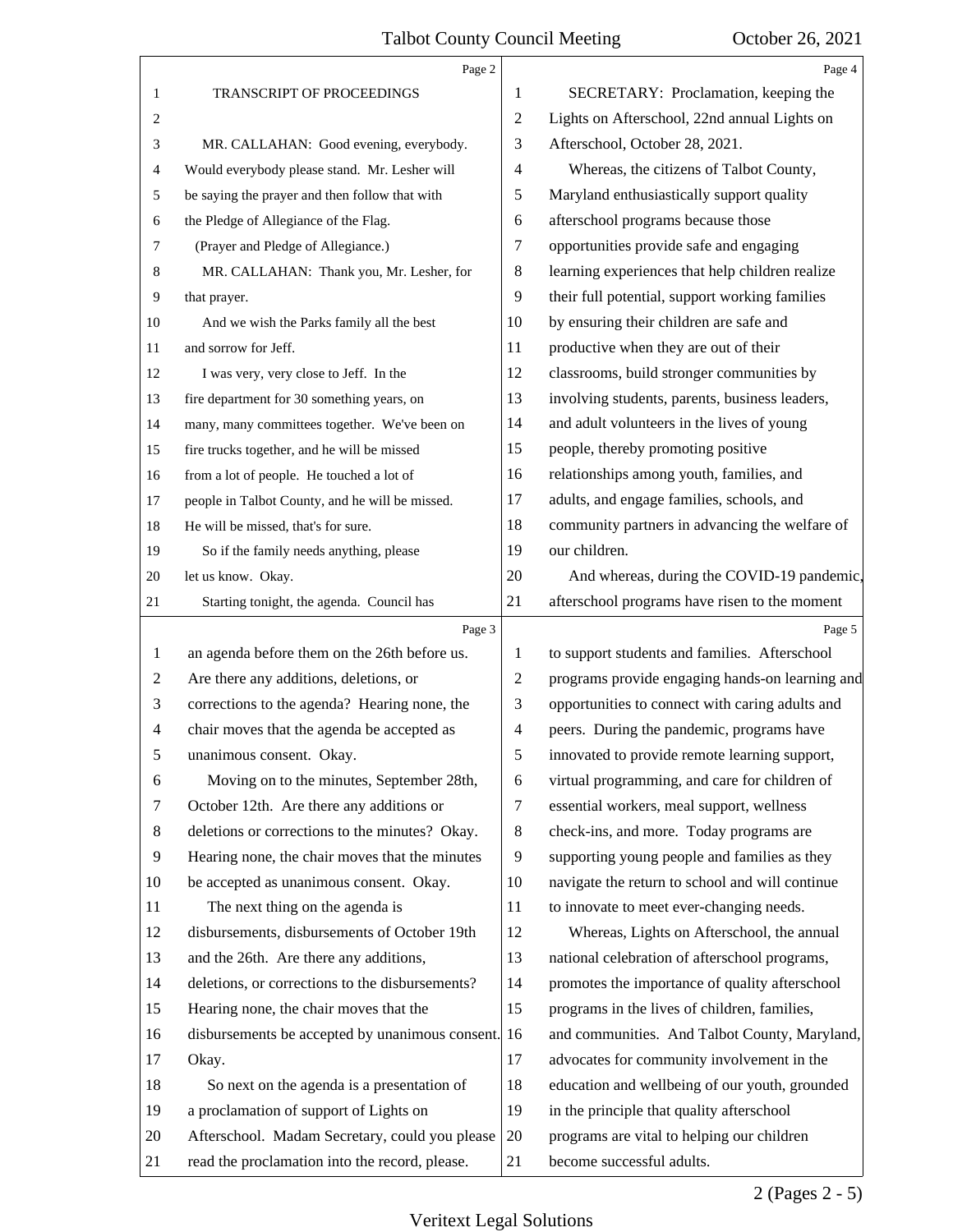<span id="page-3-0"></span>

|    | Page 6                                          |                | Page 8                                          |
|----|-------------------------------------------------|----------------|-------------------------------------------------|
| 1  | Now, therefore, we, the County Council of       | 1              | tell us what's going on.                        |
| 2  | Talbot County, do hereby proclaim October 28,   | 2              | Mr. Pack, yup, yup. You want to give her        |
| 3  | 2021, as Lights on Afterschool Day. And be it   | 3              | the proclamation?                               |
| 4  | further resolved that Talbot County             | $\overline{4}$ | MR. PACK: Let me know when.                     |
| 5  | enthusiastically supports innovative            | 5              | MR. CALLAHAN: Okay.                             |
| 6  | afterschool programs and activities that ensure | 6              | MS. ANDREW: We're just going to jump            |
| 7  | the lights stay on and the doors stay open for  | 7              | right into it, right?                           |
| 8  | all children after school.                      | 8              | MR. PACK: I'll just sit here.                   |
| 9  | Given under our hands in the great seal of      | 9              | MS. ANDREW: Ms. Moran has got me set up.        |
| 10 | Talbot County this 26th day of October in the   | 10             | MR. CALLAHAN: Okay.                             |
| 11 | year of our Lord, 2021.                         | 11             | MS. ANDREW: I'm not sure I can talk and         |
| 12 | MR. CALLAHAN: Thank you, Madam Secretary.       | 12             | use a mouse at the same time, but we'll see.    |
| 13 | Is there a motion and a second to approve       | 13             | There we go. Okay.                              |
| 14 | this proclamation?                              | 14             | So again, I'm Nancy Andrew. On                  |
| 15 | MS. PRICE: So moved.                            | 15             | October 22nd, I celebrated my ten-month         |
| 16 | MR. PACK: Second.                               | 16             | anniversary as director of the Local Management |
| 17 | MR. CALLAHAN: Okay. Madam Secretary,            | 17             | Board. As many of you know, I am born and       |
| 18 | could you please call the roll.                 | 18             | raised in this county. It means a tremendous    |
| 19 | SECRETARY: Mr. Pack.                            | 19             | amount to me to be able to work in my community |
| 20 | MR. PACK: Aye.                                  | 20             | in this way. So thank you for the opportunity   |
| 21 | SECRETARY: I'm sorry.                           | 21             | to be here tonight and offer an update on what  |
|    | Page 7                                          |                | Page 9                                          |
| 1  | Mr. Callahan.                                   | 1              | we have been doing at your Local Management     |
| 2  | MR. CALLAHAN: Aye.                              | 2              | Board.                                          |
| 3  | SECRETARY: Mr. Lesher.                          | 3              | So I think it's always nice when I have         |
| 4  | MR. LESHER: Aye.                                | 4              | the opportunity to be in front of the community |
| 5  | SECRETARY: Ms. Price.                           | 5              | to remind everyone where Local Management       |
| 6  | MS. PRICE: Aye.                                 | 6              | Boards came from. In the 1990s, Local           |
| 7  | SECRETARY: Mr. Pack.                            | 7              | Management Boards were established by the       |
| 8  | MR. PACK: Aye, again.                           | 8              | Maryland legislature and have been operating    |
| 9  | MR. CALLAHAN: Okay.                             | 9              | since then.                                     |
| 10 | MR. PACK: Mr. Callahan, could we hear           | 10             | Originally our Local Management Boards          |
| 11 | from Ms. Andrew on this?                        | 11             | were regional. But as we have a way of doing    |
| 12 | MR. CALLAHAN: Yeah. I was getting ready         | 12             | in Maryland sometimes, eventually they were     |
| 13 | to call her up. She's next.                     | 13             | broken up on a county-by-county basis. And      |
| 14 | Come on up, Nancy.                              | 14             | there now is a Local Management Board in every  |
| 15 | This is Nancy Andrew, ladies and                | 15             | county in Maryland plus in Baltimore City. So   |
| 16 | gentlemen, executive director of the Talbot     | 16             | essentially it's a mini children's cabinet in   |
| 17 | Family Network. And she is a special lady to    | 17             | every county.                                   |
| 18 | us, to a lot of people, does a lot of work for  | 18             | Talbot Family Network was established in        |
| 19 | us.                                             | 19             | 1997. And while at one point we were operating  |
| 20 | Nancy, welcome. Appreciate the hard work        | 20             | under the Governor's Office for Children, today |
| 21 | you're doing, and give you a few minutes to     | 21             | we operate under the Governor's Office of Crime |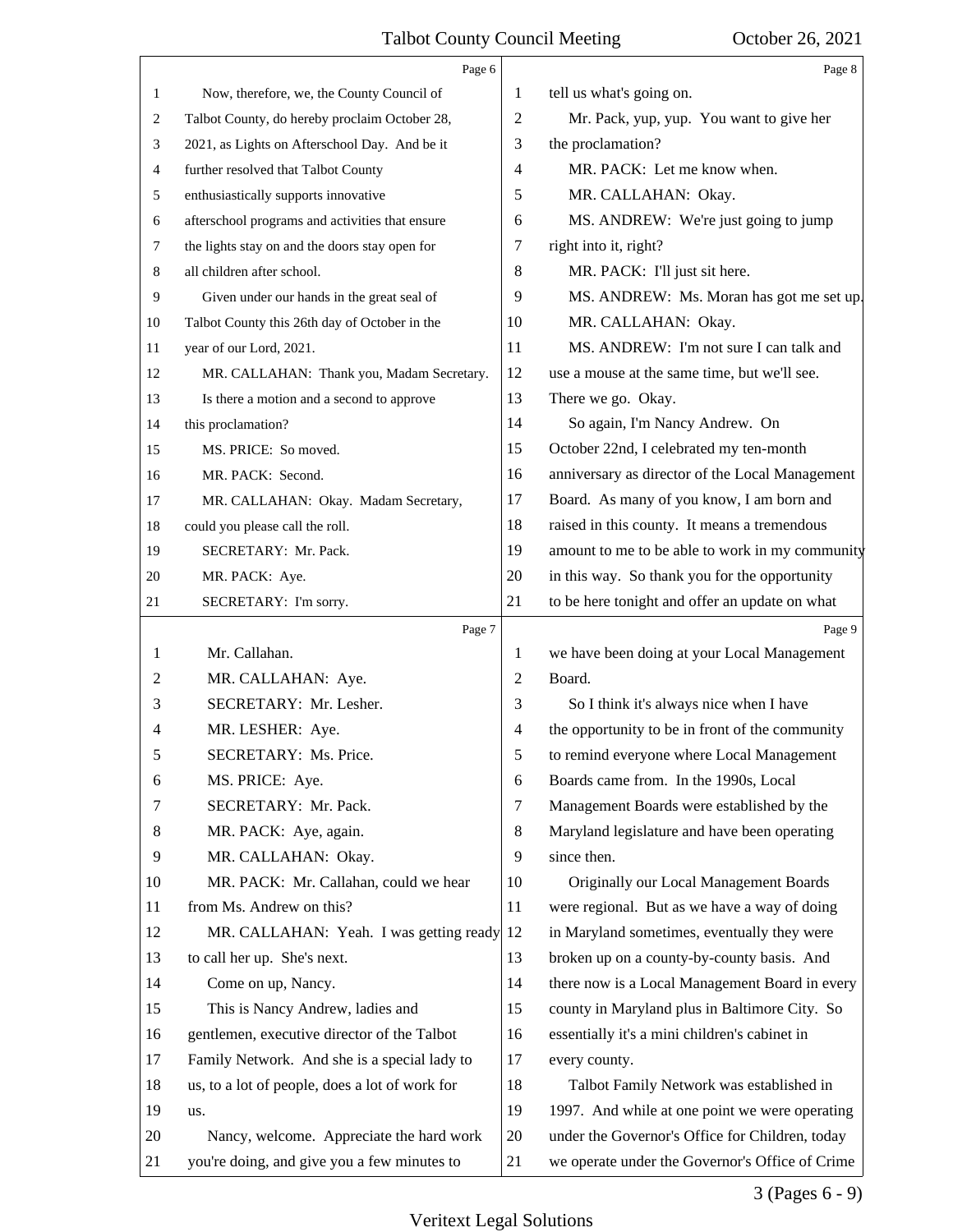<span id="page-4-0"></span>

|              | Page 10                                         |                | Page 12                                         |
|--------------|-------------------------------------------------|----------------|-------------------------------------------------|
| 1            | Prevention, Youth, and Victims Services.        | 1              | openings on our board, our nominating committee |
| 2            | So just another point. You know, often          | 2              | is activated, we make recommendations on        |
| 3            | we're doing our services through supporting     | 3              | candidates, and then those are sent forward to  |
| 4            | other organizations and the community isn't as  | 4              | the County Council for approval.                |
| 5            | aware of our work. So I just want to remind     | 5              | So in FY21, you know, I love in that            |
| 6            | everyone why there is a Local Management Board. | 6              | proclamation how it says programs innovated.    |
| 7            | And the emphasis is really on local             | 7              | Our community was the same here. When COVID     |
| 8            | decision-making.                                | 8              | hit and everything shut down, the programs that |
| 9            | I think all of you can appreciate that          | 9              | we fund are about relationships. The programs   |
| 10           | when decisions are often made on a statewide    | 10             | that we fund are largely impacting              |
| 11           | basis about programs impacting children,        | 11             | under-resourced households, children, and       |
| 12           | families, and our communities, when they're     | 12             | families.                                       |
| 13           | made on a statewide basis, it's often the       | 13             | And so the challenge of pivoting and            |
| 14           | voices from the larger counties, the more       | 14             | suddenly trying to deliver services in a        |
| 15           | suburban or urban areas, that drive             | 15             | virtual space was very challenging.             |
| 16           | decision-making.                                | 16             | But I'm pleased to say that our programs        |
| 17           | So the establishment of Local Management        | 17             | were very successful in that. Since we started  |
| 18           | Boards made it possible for us to look at local | 18             | out with the proclamation about afterschool     |
| 19           | data, to engage our local Board of Directors    | 19             | programs, I just want to point out at the top   |
| 20           | and other community members making decisions    | 20             | of the list the healthy habits program that's   |
| 21           | about how funds are used.                       | 21             | run by Chesapeake Multicultural Resource        |
|              | Page 11                                         |                | Page 13                                         |
| $\mathbf{1}$ | Who serves on our Board of Directors? We        | 1              | Center. That's a research-based program, or     |
| 2            | do have some mandated board members among our   | $\overline{c}$ | excuse me, an evidence-based program using SNAP |
| 3            | group of 15. Of course, Mr. Pack serves on our  | 3              | education.                                      |
| 4            | board. But we also have representatives from    | 4              | The Chesapeake Multicultural Resource           |
| 5            | all the child serving agencies in Talbot        | 5              | Center runs out of Easton Elementary School.    |
| 6            | County. That's true for every Local Management  | 6              | This year they have 68 students K through five. |
| 7            | Board. So that includes Dr. Maguire, our        | 7              | But last year, to keep the program going when   |
| 8            | health officer, the superintendent, the         | 8              | school was virtual because they couldn't be out |
| 9            | director of social services, the director of    | 9              | of Easton Elementary School, staff came up with |
| 10           | juvenile services, and we also have             | 10             | the idea that every week they would put         |
| 11           | representation from the Core Service Agency.    | 11             | together a food resource box to take to the     |
| 12           | And currently Katie Dilly is our board          | 12             | students, to their families to engage the kids  |
| 13           | president.                                      | 13             | virtually over Zoom in educational activities   |
| 14           | We have representation from law                 | 14             | about nutrition.                                |
| 15           | enforcement as well. And then the balance of    | 15             | So it took a tremendous amount of work on       |
| 16           | our board is made up of representatives from    | 16             | the part of the staff, but it was very          |
| $17\,$       |                                                 |                |                                                 |
|              | nonprofits in the community and other just      | 17             | important for them to continue the program and, |
| 18           | concerned community members.                    | 18             | above all, continue the connection with the     |
| 19           | A list of our current board is on the           | 19             | children and families that they have through    |
| 20           | Healthy Talbot Talbot Family Network website.   | 20             | that program.                                   |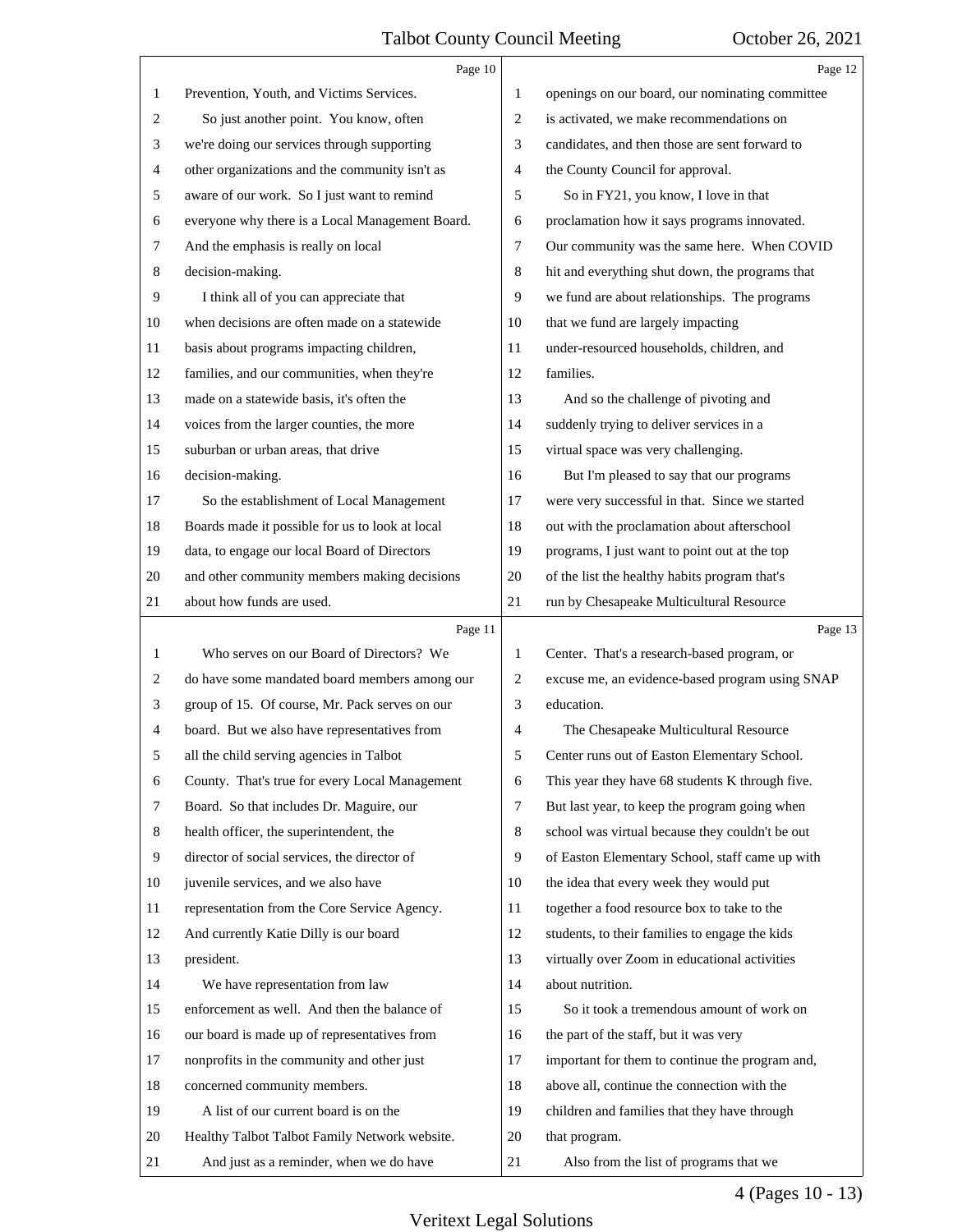<span id="page-5-0"></span>

|    | Page 14                                            |                | Page 16                                         |
|----|----------------------------------------------------|----------------|-------------------------------------------------|
| 1  | funded last year, I want to draw your attention    | 1              | and families, and reducing childhood hunger.    |
| 2  | the program that Talbot Family Network has         | $\overline{2}$ | Also, the three items at the bottom of the      |
| 3  | funded with Talbot Mentors called Mentoring        | 3              | screen, just to share our direction from the    |
| 4  | Youth and Supporting Families Impacted by          | 4              | State has been very clear, that they ask us to  |
| 5  | Incarceration. Several years ago when Talbot       | 5              | focus on these areas with every program that    |
| 6  | Family Network was doing one of its community      | 6              | they fund. And that direction was even more     |
| 7  | survey processes where we go around and collect    | 7              | clear in FY22. We were told that these were a   |
| 8  | data from all sources and sectors of the           | 8              | lens to apply to every program.                 |
| 9  | community, some of our board members went in       | 9              | So for FY22, the programs that we have          |
| 10 | and partnered with the Detention Center to talk    | 10             | funded are listed on the screen. I do want to   |
| 11 | with parents there to find out what their          | 11             | point out career pathways is a program we       |
| 12 | concerns are about their children.                 | 12             | attempted to launch in FY20. Then COVID hit     |
| 13 | And what they found out is that yes, those         | 13             | and we weren't able to get it off the ground.   |
| 14 | parents were interested in one-on-one mentoring    | 14             | But we were fortunate to have funds available   |
| 15 | services for their children, but they were also    | 15             | this year because of the change with Talbot     |
| 16 | interested in additional support service for       | 16             | Mentors to make it possible to put an RFP out.  |
| 17 | the parent that is on the outside and raising      | 17             | We received several applications of possible    |
| 18 | that child or the caregiver.                       | 18             | vendors. And that's been awarded to the         |
| 19 | So we awarded funds through that program           | 19             | Neighborhood Service Center.                    |
| 20 | for several years through Talbot Family            | 20             | So that's a program that will target            |
| 21 | Network.                                           | 21             | disconnected or opportunity youth age 16 to 24  |
|    | Page 15                                            |                | Page 17                                         |
| 1  | This year, they came to us and they said           | $\mathbf{1}$   | who currently aren't working and help provide   |
| 2  | thank you, you helped us get a program started,    |                |                                                 |
|    |                                                    | $\overline{c}$ | them with some soft skills training, resume     |
| 3  | we're ready to keep it going on our own and        | 3              | building to help them get a job.                |
| 4  | we're not going to apply again.                    | $\overline{4}$ | The nice thing about that program is it         |
| 5  | So that's really the win-win of a Local            | 5              | dovetails really well with the reengagement     |
| 6  | Management Board, when we can help start a         | 6              | coordinator at Talbot County Public Schools who |
| 7  | program and either address a need or see the       | 7              | works with students who have dropped out to     |
| 8  | program so eventually the organization can take    | 8              | help reengage them in education. So there's a   |
| 9  | it on.                                             | 9              | nice win-win there in programs working          |
| 10 | One thing that makes a Local Management            | 10             | together.                                       |
| 11 | Board different from say just a foundation in      | 11             | I also want to point out for you our local      |
| 12 | your community is we are required to respond to    | 12             | care team. Every county, just as we have a      |
| 13 | the governor's priorities. So the priorities       | 13             | Local Management Board, has a local care team.  |
| 14 | that Governor Hogan has set are listed on this     | 14             | I often say to families if your family doesn't  |
| 15 | screen there. We call these our result areas.      | 15             | need the LCT, then you probably never know      |
| 16 | And the top three in bold are the ones             | 16             | about it. But for families that have children   |
| 17 | that our Board of Directors has chosen to focus    | 17             | that are struggling, often children who are     |
| 18 | on because of the data in our community. So        | 18             | involved with multiple agencies, the LCT is a   |
| 19 | improving outcomes for disadvantaged youth aged 19 |                | resource team. It's a problem solving team.     |
| 20 | 16 to 24, increasing opportunities for             | 20             | There's representation from the major child     |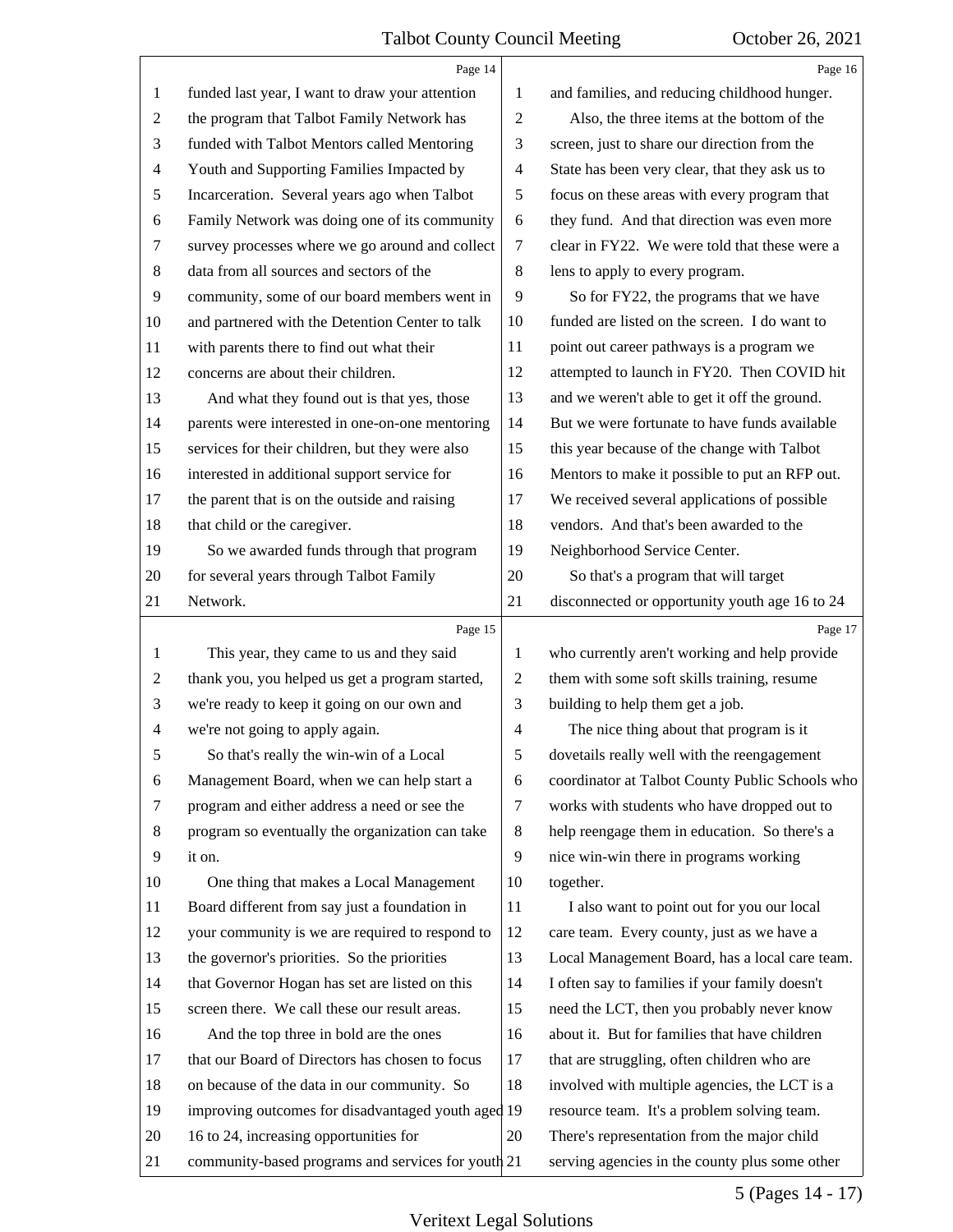<span id="page-6-0"></span>

|                | Page 18                                         |                | Page 20                                         |
|----------------|-------------------------------------------------|----------------|-------------------------------------------------|
| 1              | partners who come together and make sure that   | 1              | MR. PACK: Before I come up, I would like        |
| $\overline{2}$ | there's a coordination of services between all  | $\overline{2}$ | to ask with the lights on after dark            |
| 3              | of those different departments.                 | 3              | initiative, is there anything being planned?    |
| 4              | And then Healthy Talbot is our resource         | 4              | That's on the 28th. That's what, Friday?        |
| 5              | directory. It's online. It is in print. We      | 5              | Thursday? Thursday. So what can you tell us     |
| 6              | are in the process right now of updating the    | 6              | is being planned for that day?                  |
| 7              | print version since there (inaudible) a need    | 7              | MS. ANDREW: We haven't planned any              |
| 8              | for print versions during the last year. But    | 8              | special activities. I think, one, it's just     |
| 9              | the county does provide us with some funding    | 9              | our programs this year, so happy to be back in  |
| 10             | that helps support that resource directory.     | 10             | the schools.                                    |
| 11             | And as we see, the community opened back        | 11             | MR. PACK: Okay.                                 |
| 12             | up and there are more community events. We'll   | 12             | MS. ANDREW: And being able to operate on        |
| 13             | be excited to get this resource back out into   | 13             | a full-time basis. We really just wanted to     |
| 14             | the hands of our community members.             | 14             | remind the community about the importance of    |
| 15             | So that is just a very quick update. I,         | 15             | afterschool programming.                        |
| 16             | again, appreciate the opportunity to be in      | 16             | We're hearing that the back to school time      |
| 17             | front of you. I'm certainly happy to answer     | 17             | is causing such readjustment for everyone. And  |
| 18             | questions. I'm also here to come back at        | 18             | we focused a lot on having schools back open.   |
| 19             | another time to be more specific, but I wanted  | 19             | We're reminding the community the importance of |
| 20             | to make sure that my contact information is out | 20             | having that afterschool time be addressed as    |
| 21             | there so that the community knows if you have   | 21             | well.                                           |
|                | Page 19                                         |                | Page 21                                         |
| 1              | questions, we are certainly happy to meet with  | 1              | MR. PACK: Okay. All right. Anyone else?         |
| $\overline{c}$ | you and answer them.                            | $\overline{2}$ | If you don't mind coming on down.               |
| 3              | MR. CALLAHAN: Thank you, Nancy.                 | 3              | MR. CALLAHAN: If you don't mind coming          |
| 4              | Council.                                        | $\overline{4}$ | up, Nancy, that would be great.                 |
| 5              | MR. PACK: No. Fine presentation, Nancy.         | 5              | MR. PACK: Here we go. Nancy, thank you          |
| 6              | Long overdue.                                   | 6              | very much for all that you are doing with the   |
| 7              | MR. CALLAHAN: There we go.                      | $\tau$         | afterschool program.                            |
| 8              | Ms. Price.                                      | 8              | MS. ANDREW: I'm smiling. I'm so taken           |
| 9              | MS. PRICE: I'm good. Thank you very             | 9              | with Jessica's phone.                           |
| 10             | much.                                           | 10             | MR. CALLAHAN: Okay. Thank you, Nancy.           |
| 11             |                                                 |                |                                                 |
| 12             | MS. ANDREW: Thank you.                          | 11             | MS. ANDREW: Thank you.                          |
|                | MR. LESHER: Just thanks for the good work       | 12             | MR. CALLAHAN: Okay. Next up is a                |
| 13             | that you're doing in the community and the      | 13             | presentation of FY22 Senior Care Plan. Kate     |
| 14             | other organizations that, through your work,    | 14             | and Dr. Maguire, if you come on up, that would  |
| 15             | you're making possible. So really important     | 15             | be great. How are you guys?                     |
| 16             | work going on out there, and it's good to have  | 16             | MS. STINTON: Great.                             |
| 17             | this update. Thank you.                         | 17             | MR. CALLAHAN: I'll turn it over to you          |
| 18             | MR. CALLAHAN: It's great to have it. We         | 18             | guys.                                           |
| 19             | appreciate everything.                          | 19             | MS. STINTON: Thank you very much. I'm           |
| 20             | And we would like, Mr. Pack would like to       | 20             | Kate Stinton. I'm a nurse and a social worker   |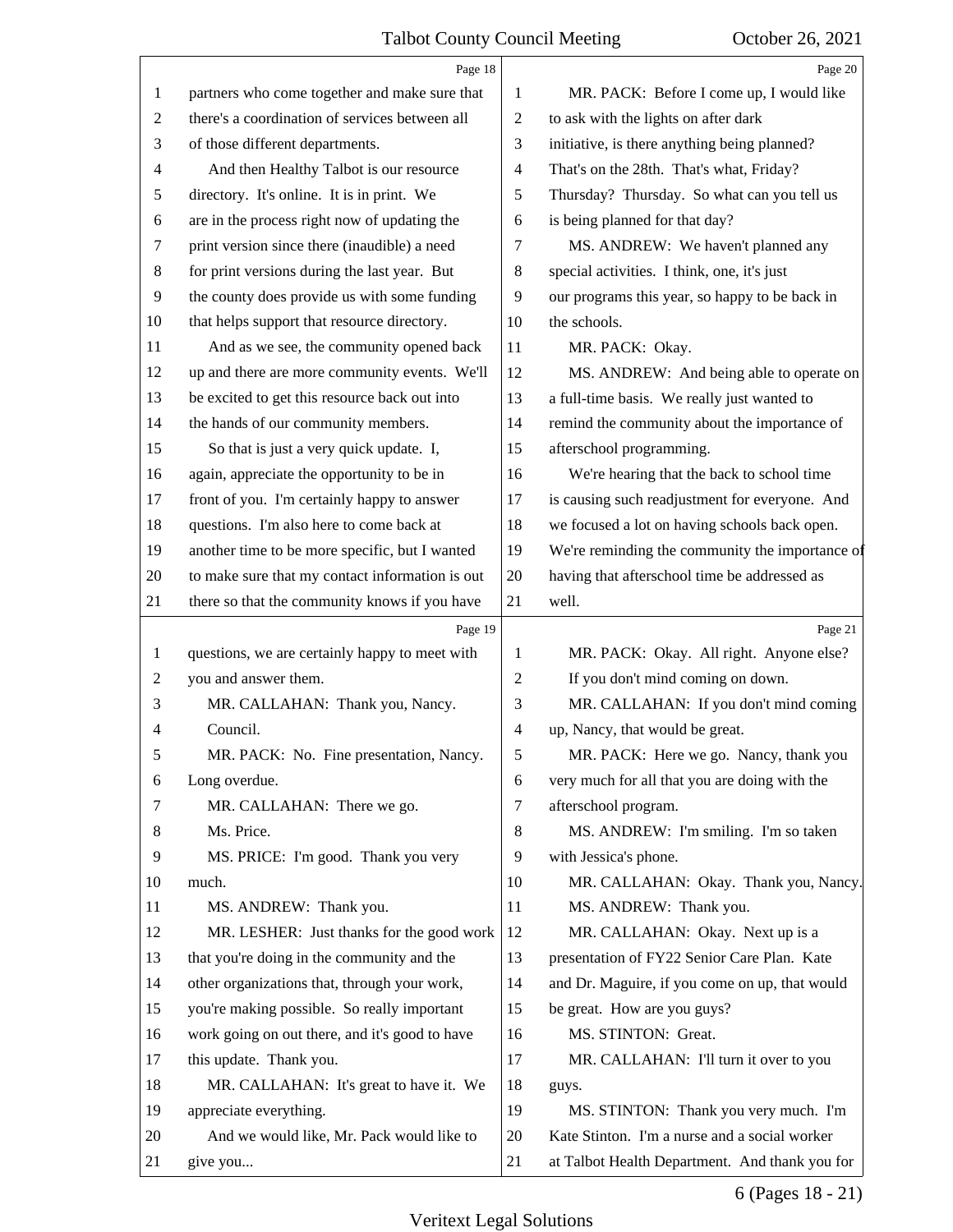<span id="page-7-0"></span>

|                | Page 22                                         |                | Page 24                                          |
|----------------|-------------------------------------------------|----------------|--------------------------------------------------|
| 1              | the opportunity for us to come again and talk   | 1              | seniors numbers, the grant was cut in 2014 to    |
| $\overline{c}$ | about the Senior Care Plan for Talbot County.   | $\overline{2}$ | \$100,000. So that was a substantial cut for     |
| 3              | This is a program I've been involved with       | 3              | the program and for the seniors we served here.  |
| 4              | for over 15 years and also was a student        | $\overline{4}$ | And at that point in time, we came before        |
| 5              | intern, was involved with it years ago. So I'm  | 5              | the Council and asked if we could allocate some  |
| 6              | a huge fan of this program and what it does for | 6              | of the Health Department funding to this         |
| 7              | the county.                                     | 7              | program to make up the deficit. And the          |
| $\,8\,$        | So just briefly, I'd just like to give a        | 8              | Council did allow us to do that.                 |
| 9              | brief history of the program and the purpose,   | 9              | So the Department of Aging increased the         |
| 10             | what we do uniquely in Talbot County with this  | 10             | grant from 100,000 to 115 in 2019 and then the   |
| 11             | grant money. And then some statistics about     | 11             | county has helped up supplement with \$50,000    |
| 12             | who we serve and what we do here in Talbot and  | 12             | every year since. So that's our total grant      |
| 13             | then just some examples.                        | 13             | funding.                                         |
| 14             | So again, this is a grant actually offered      | 14             | A little bit about the program. The              |
| 15             | through Maryland Department of Aging. It's      | 15             | intent of this program is to provide             |
| 16             | offered in every jurisdiction. And the beauty   | 16             | coordinated community-based, in-home services    |
| 17             | of it really is that each, they allow each      | 17             | to help those seniors at risk of nursing home    |
| 18             | jurisdiction the opportunity to sort of design  | 18             | placement. The hope is to improve quality of     |
| 19             | the program to meet the needs of the particular | 19             | life and to defer the need to go into a nursing  |
| 20             | county.                                         | 20             | home and to go on Medicaid and to stay           |
| 21             | We are one of two counties in the state         | 21             | successfully in the community.                   |
|                |                                                 |                |                                                  |
|                | Page 23                                         |                | Page 25                                          |
| 1              | that directly get, where the Health Department  | 1              | Those eligible for this program are 65,          |
| $\overline{c}$ | directly gets the funds from this particular    | $\overline{2}$ | seniors that are 65 and older. They have some    |
| 3              | grant. So we are designed a little unique here  | 3              | functional disability, which means they need     |
| $\overline{4}$ | than it is in some other counties. In most      | $\overline{4}$ | assistance with their activities of daily        |
| 5              | areas, either the area agency on aging, so for  | 5              | living, ranging from could be from just          |
| 6              | us, that would be Upper Shore Aging or the      | 6              | managing their home and doing chores, up to      |
| 7              | Department of Social Services, would be the     | 7              | needing assistance with ambulation, day-to-day   |
| 8              | lead agency to accept the grant money and       | 8              | hygiene.                                         |
| 9              | administer the program. So Talbot and           | 9              | And there is income criteria, which is           |
| 10             | Allegheny are two that directly get the money.  | 10             | roughly about 300 percent of poverty level to    |
| 11             | As a history, we were, Talbot was a pilot       | 11             | be eligible for this program. So it's pretty     |
| 12             | center for this project back in 1982. At that   | 12             | generous. For example, a senior can make up to   |
| 13             | point in time, the grant award was \$243,000 a  | 13             | a little over \$3,000 a month in income and have |
| 14             | year, which was phenomenal. And we              | 14             | up to \$11,000 in assets, still be eligible for  |
| 15             | successfully administered that through 2014     | 15             | assistance through this program.                 |
| 16             | serving seniors in the county. Again, being     | 16             | But it's really meant for those that are         |
| 17             | the lead agency as a Health Department.         | 17             | not able to -- it's a program of last resort.    |
| 18             | And then there was some funding                 | 18             | So if people aren't able to get their needs met  |
| 19             | reallocations at the State through Department   | 19             | through other programs, the Senior Care Program  |
| 20             | of Aging. And based off the reallocation on     | 20             | will come in and assist them as long as the      |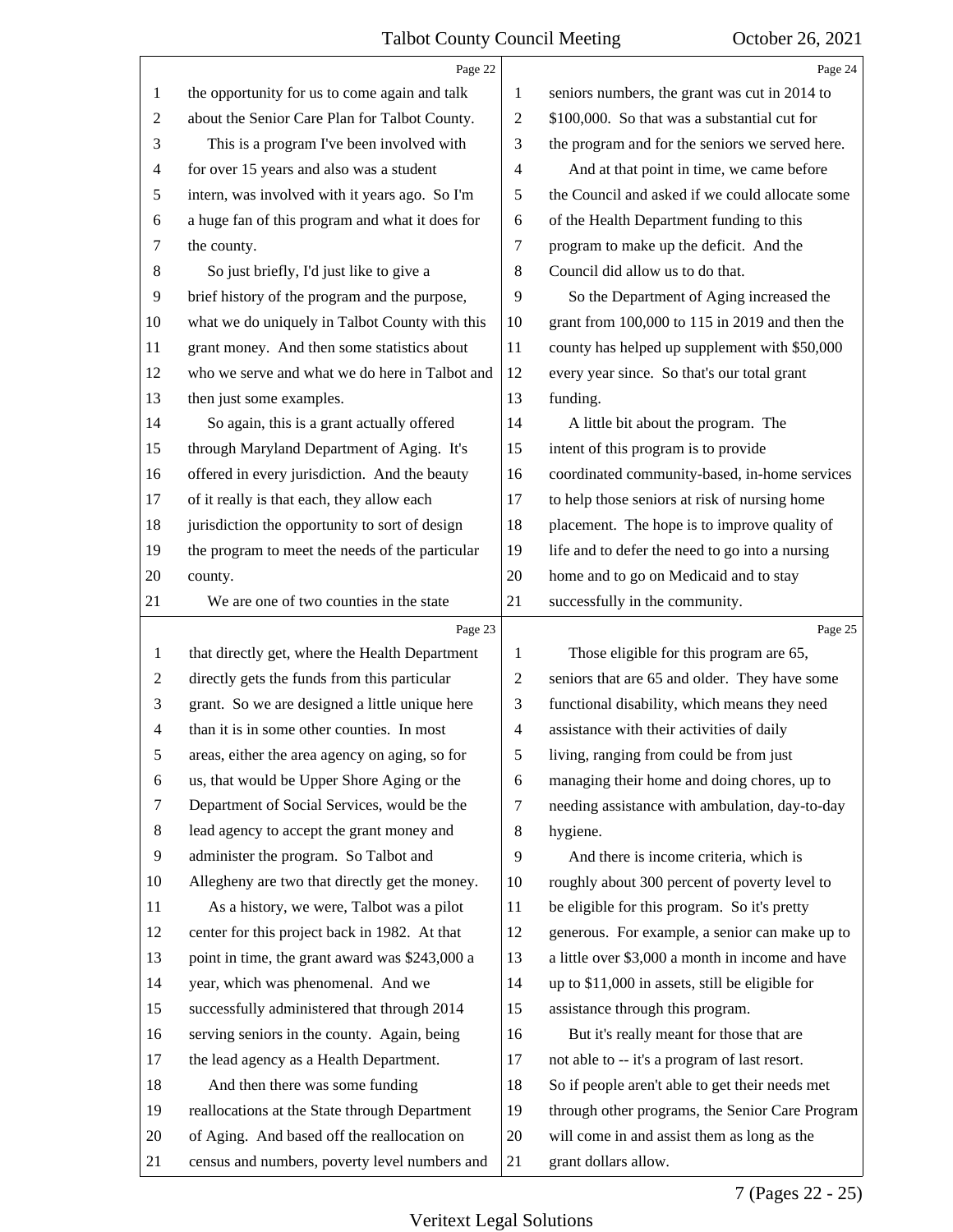<span id="page-8-0"></span>

|    | Page 26                                         |                | Page 28                                         |
|----|-------------------------------------------------|----------------|-------------------------------------------------|
| 1  | It does provide assistance, monetary            | 1              | Again, why is this important? I think           |
| 2  | assistance with providing personal care chores, | 2              | this program is important because it does help  |
| 3  | potentially adult day care, financial           | 3              | people stay home longer, which hopefully I      |
| 4  | assistance for medications, nutritional         | 4              | would think most of us want to do as we age, we |
| 5  | support, emergency response systems. And in my  | 5              | want to age in place.                           |
| 6  | book, the case management care coordination.    | 6              | And the other thing is the cost, average        |
| 7  | So we are able to guide some of our seniors     | 7              | cost of nursing home per day right now for      |
| 8  | that enroll in the program to basically get     | 8              | someone on Medicaid is about \$225 a day. Those |
| 9  | their needs met.                                | 9              | folks are not doing well at home and they spend |
| 10 | They're the drivers. It's a volunteer           | 10             | down their resources and end up going into a    |
| 11 | program. If they decide they need assistance,   | 11             | nursing home. That's costing the system in      |
| 12 | we come out. We provide all services in the     | 12             | Medicaid a lot of dollars.                      |
| 13 | home. We meet with them in the home. Our        | 13             | So whatever we can do to improve quality        |
| 14 | staff do hundreds and hundreds and hundreds of  | 14             | of life, help people stay in the community, and |
| 15 | home visits a year providing ongoing support to | 15             | maybe defer or some cases prevent going into a  |
| 16 | folks in this program.                          | 16             | nursing home, this is one of the programs that  |
| 17 | Again, it fills in. They call the funds         | 17             | can help do that.                               |
| 18 | gap filling because it fills in the gaps,       | 18             | So what we do different here in Talbot is       |
| 19 | providing services that can't be gotten         | 19             | we merged this program into an existing program |
| 20 | anywhere else.                                  | 20             | at the Health Department called AERS. And it's  |
| 21 | And in fiscal 21, our participants ranged       | 21             | a team of nurses, Adult Evaluation Review       |
|    | Page 27                                         |                | Page 29                                         |
| 1  | anywhere from an average of \$15 a month up to  | 1              | Services, that's in every health department in  |
| 2  | about \$300 a month in support. So there's a    | 2              | the state.                                      |
| 3  | wide range. A lot of the folks we come into     | 3              | This is a team that already goes out and        |
| 4  | contact with might not know they're eligible    | $\overline{4}$ | does evaluations and assessments and works with |
|    | for services. So our team will work with them,  | 5              | people in the community to help steer them into |
| 6  | help them enroll in programs.                   | 6              | services and programs that can help them. So    |
| 7  | A classic example would be somebody on          | 7              | we merged the Senior Care Program into the AERS |
| 8  | Medicare that's low income. They may not be     | 8              | Program in Talbot County. And what that does    |
| 9  | aware that there's some low income Medicare     | 9              | for us is it just reduces duplication of        |
| 10 | plans that will pay for the cost of their       | 10             | effort. We already have a team of people going  |
| 11 | Medicare B, get them in subsidiaries for their  | 11             | out and visiting with folks and doing           |
| 12 | Medicare (inaudible) medicine. We can help      | 12             | evaluations. So now we've teamed up with        |
| 13 | them enroll, saving money in their pockets and  | 13             | Senior Care. So now they actually have funds    |
| 14 | hopefully help them manage issues at home.      | 14             | to help people to also access services.         |
| 15 | Some of our seniors are alone, have no          | 15             | They're not doing an evaluation and saying      |
| 16 | family support. Some have a lot of family       | 16             | this is what we think you need but we really    |
| 17 | support and just need some extra assistance.    | 17             | don't have any way of helping you, we will have |
| 18 |                                                 |                |                                                 |
|    | And some have family that live remotely and     | 18             | to refer you. But they can actually stick with  |
| 19 | aren't able to come and help them with some of  | 19             | them, they can start services, they can enroll  |
| 20 | the day-to-day. So those are all folks that we  | 20             | them in the program on the first day they go    |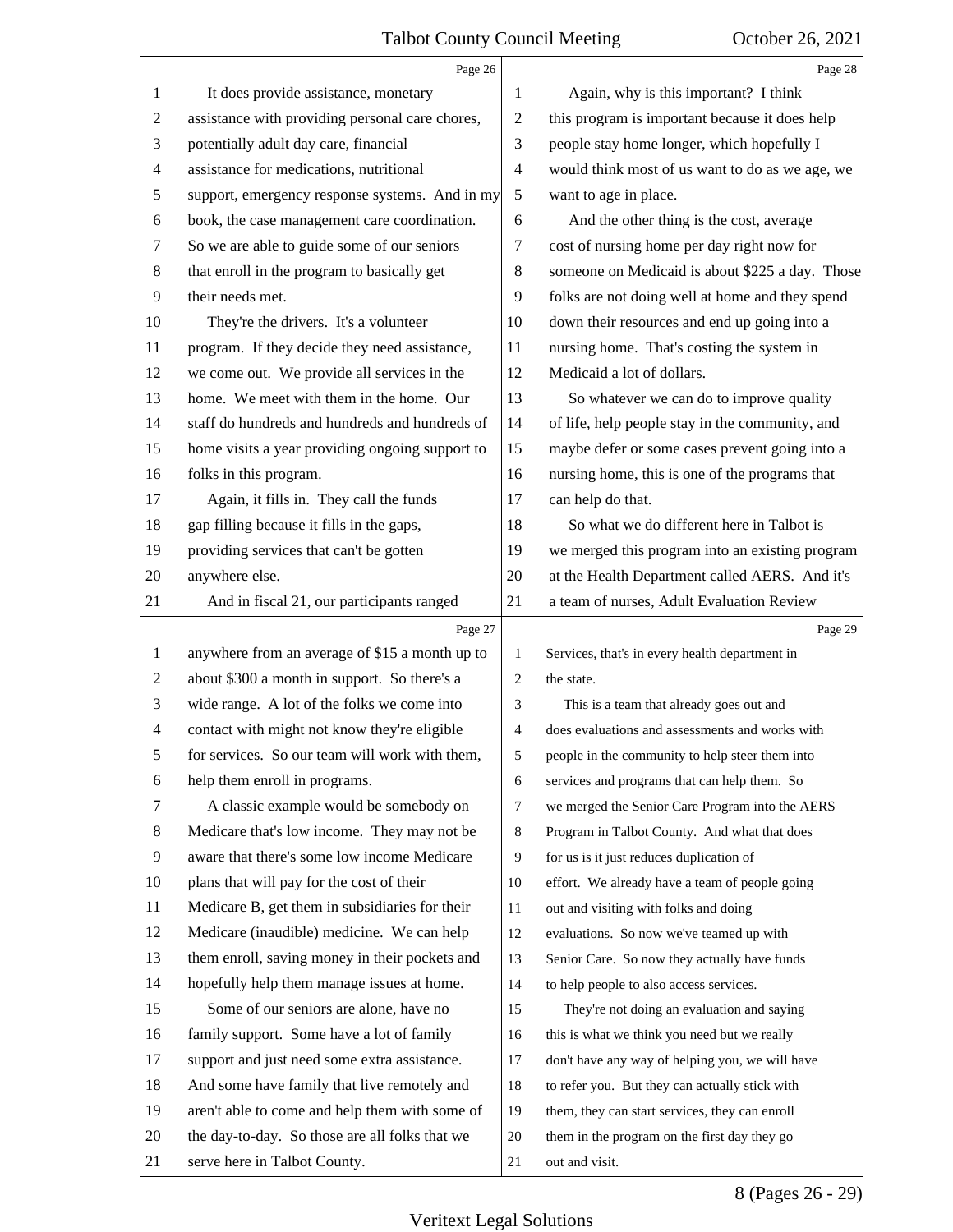<span id="page-9-0"></span>

|    | Page 30                                         |                | Page 32                                         |
|----|-------------------------------------------------|----------------|-------------------------------------------------|
| 1  | So it's really, it's really a way we sort       | 1              | on Aging. We sponsor the senior supply drive.   |
| 2  | of incorporated the programs which helps saves  | $\overline{c}$ | We're still getting donated incontinence        |
| 3  | money for the program. The staff costs are      | 3              | supplies that's helping. Since they're          |
| 4  | shared because the staff positions already      | 4              | donated, that's an expensive item we don't have |
| 5  | exists. And what that means is more of the      | 5              | to use grant money to purchase if we're able to |
| 6  | grant money can go directly into our seniors    | 6              | assist some of our seniors with incontinence    |
| 7  | and the services that they need.                | 7              | supplies.                                       |
| 8  | So that is fairly unique in Talbot, and I       | 8              | We have strong partnerships with Upper          |
| 9  | think there's some indications that show how    | 9              | Shore Aging. We have an agreement with Upper    |
| 10 | successful we are statewide.                    | 10             | Shore Aging to administer this program. So we   |
| 11 | One thing is most counties with Senior          | 11             | get a lot of support from them in-kind. We      |
| 12 | Care Program with the limited funds carry wait  | 12             | work with the Senior Center, Department of      |
| 13 | lists. They get a lot of referrals and they're  | 13             | Social Services. The adult services group and   |
| 14 | unable to go out and see them and start         | 14             | our group work closely together merging funds.  |
| 15 | services. In Talbot County, we don't carry a    | 15             | Neighborhood Service Center, Society of         |
| 16 | wait list. Even if the funds are limited,       | 16             | St. Vincent de Paul, Union (inaudible),         |
| 17 | we're still able to go out, provide case        | 17             | St. Marks. I could go on and on.                |
| 18 | management, be a life line, work with folks,    | 18             | Community for Life, we do scholarships for      |
| 19 | and get them connected as best we can.          | 19             | Talbot For Life and get volunteer help.         |
| 20 | The other thing is there was an audit done      | 20             | Bay Hundred Community Volunteers is             |
| 21 | by the State for the Senior Care Program in     | 21             | another one that's doing some home              |
|    |                                                 |                |                                                 |
|    | Page 31                                         |                | Page 33                                         |
| 1  | 2019. And to me, this has always been a big     | 1              | modifications, putting ramps in for folks.      |
| 2  | indicator of our success. Is out of the eight   | $\overline{c}$ | So there's a long list of people I              |
| 3  | and a half million dollar roughly budget for    | 3              | probably haven't mentioned that we work         |
| 4  | this program statewide through Department of    | $\overline{4}$ | together with on a daily basis to provide       |
| 5  | Aging, we receive 1.3 percent of the funds but  | 5              | support and prop up our low income seniors that |
| 6  | we served five percent of the participants. So  | 6              | are having difficulty managing in the           |
| 7  | we're able to do that because of the way the    | 7              | community.                                      |
| 8  | program is designed and incorporated into other | 8              | And then just to kind of move on to who we      |
| 9  | programs. We just have more staff already       | 9              | serve, and I think there was some documentation |
| 10 | going out in the community that can help us     | 10             | I forwarded that has this in it. To me, it's    |
| 11 | pull this program off.                          | 11             | pretty telltale of what we do. We served 221    |
| 12 | Again, participation is voluntary. Most         | 12             | seniors in fiscal 21. And we're growing at      |
| 13 | of our referrals come from the clients'         | 13             | about a rate of five percent a year. So we're   |
| 14 | families and community.                         | 14             | increasing our number of seniors that we see    |
| 15 | The other thing to stress with this             | 15             | and support.                                    |
| 16 | program is that we know that no one program or  | 16             | And with the \$165,000, we spend it every       |
| 17 | one group can pull all this off, to help people | 17             | year. And as far as the funds, right now        |
| 18 | stay healthier at home. We have strong          | 18             | eight percent of the total funding is going to  |
| 19 | partnerships with everybody in the community    | 19             | administrative costs, 25 percent to staff. And  |
| 20 | that we know of that serve this population.     | 20             | we do -- it does pay for two part-time social   |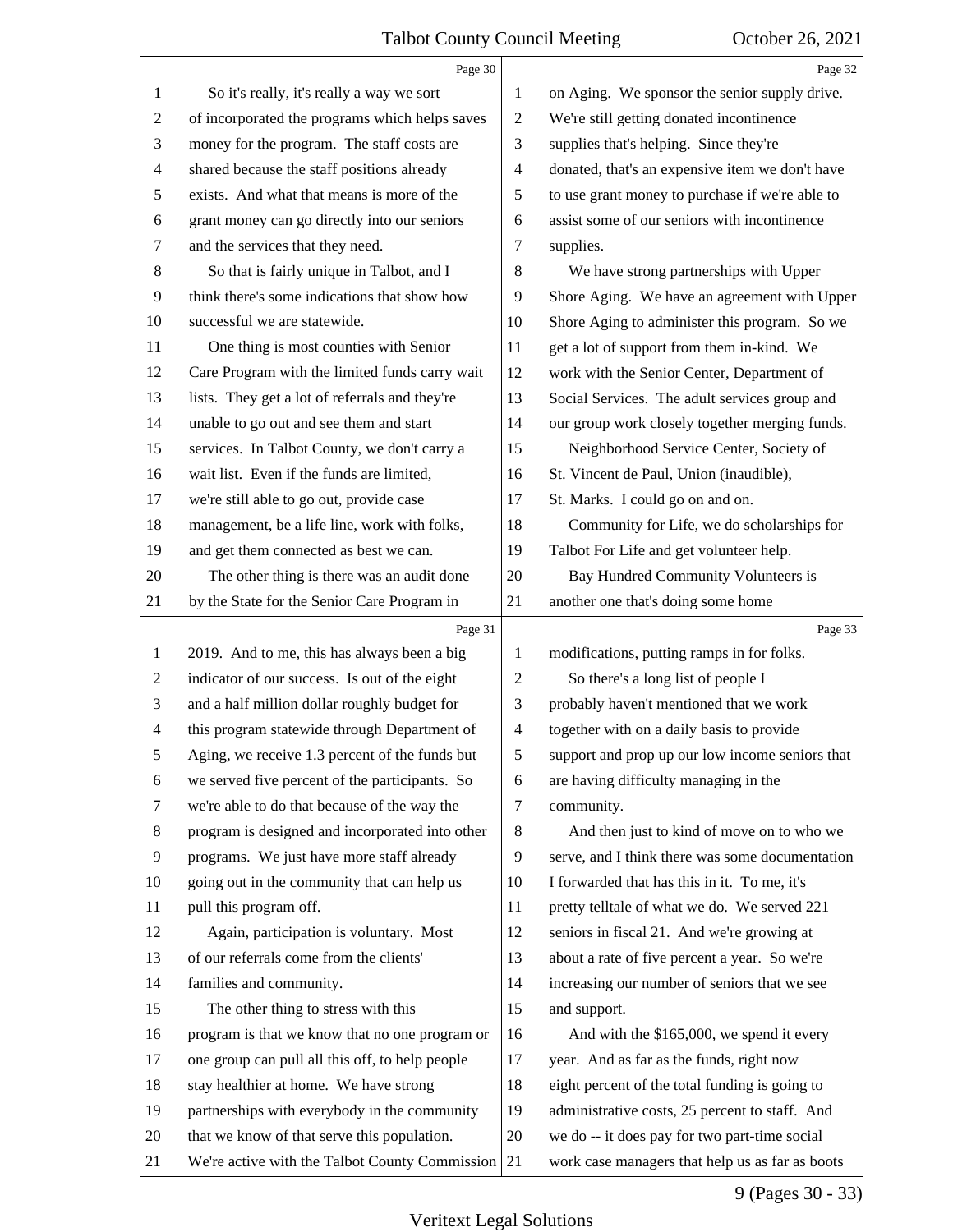<span id="page-10-0"></span>

|                | Page 34                                         |                          | Page 36                                         |
|----------------|-------------------------------------------------|--------------------------|-------------------------------------------------|
| 1              | on the ground getting things done in the        | 1                        | that's been reported to us by our clients is    |
| $\overline{c}$ | community. And then 67 percent of the funds go  | $\overline{c}$           | having that case manager and care coordinator   |
| 3              | to gap filling, which is providing direct       | 3                        | come to their home when they need them to be    |
| 4              | services for our clients.                       | $\overline{\mathcal{A}}$ | available to them. Incontinence supplies is     |
| 5              | So out of the 221 we served in '21, who we      | 5                        | almost 60 percent of the clients. And then      |
| 6              | served, we served 68 percent are female,        | 6                        | that chore assistance and personal care.        |
| 7              | 43 percent black or African American,           | 7                        | Somebody to come in and help run errands, do    |
| 8              | 65 percent are pretty much in the Easton area,  | 8                        | grocery shopping, maybe run a vacuum, do        |
| 9              | and the rest in the extended areas of           | 9                        | laundry. That's a huge need for a lot of our    |
| 10             | St. Michael's, Trappe, Cordova, Tilghman.       | 10                       | folks trying to live independently.             |
| 11             | Fifty-one percent are what we consider          | 11                       | And then just lastly, I think for the           |
| 12             | older older. So they're 80 and older.           | 12                       | challenges, again, the beauty is we have the    |
| 13             | Sixty-four percent of the seniors we serve live | 13                       | nurses and the staff out there. And these are   |
| 14             | alone, and 43 percent have Medicare only with   | 14                       | the same nurses that work with our mobile       |
| 15             | no supplemental insurance. So that kind of      | 15                       | integrated health project. They're the same     |
| 16             | tells that there might be some financial        | 16                       | nurses that do our home vaccinations for COVID. |
| 17             | challenges.                                     | 17                       | They're nurses that are out in the community,   |
| 18             | And again, probably to start out with           | 18                       | connected to the community with folks getting   |
| 19             | this, 68 percent of those we serve are living   | 19                       | home and community-based services. So they      |
| 20             | on a fixed income of \$1,500 or less a month.   | 20                       | know the needs, they know the clients, and      |
| 21             | And then 40 percent are living on a fixed       | 21                       | they're known to the community.                 |
|                | Page 35                                         |                          |                                                 |
|                |                                                 |                          | Page 37                                         |
| 1              | income of 1,100 or less, which is poverty       | 1                        | So the fact that we merged this into this       |
| $\overline{c}$ | level.                                          | $\overline{c}$           | program here at Talbot County Health Department |
| 3              | So there's a lot of challenges, and this        | 3                        | has worked really well for us.                  |
| 4              | program does help a lot of folks stay in the    | 4                        | And then I just see the needs in the            |
|                | community longer.                               | 5                        | future. It's a growing population. We're        |
| 6              | All have some limitations in their ability      | 6                        | growing. We served -- I think the average       |
| 7              | to perform their daily functioning, which is    | 7                        | amount that we spent per client fiscal 21 was   |
| 8              | why they enroll in the program.                 | $\,8\,$                  | only like \$56. We do -- some clients may get   |
| 9              | They all get a case manager. We have the        | 9                        | anywhere from 15 to \$300 a month, depending on |
| 10             | nurses that handle the medical issues, and then | 10                       | what their needs are. But overall, a lot of     |
| 11             | we have a team of social workers, case          | 11                       | our clients, our seniors, we're able to connect |
| 12             | managers, community help outreach workers that  | 12                       | and just stay with.                             |
| 13             | will help them connect with social determinants | 13                       | We've had clients and seniors on our            |
| 14             | and issues they need help with. It could be     | 14                       | caseload for a number of years because most of  |
| 15             | gettings IDs, enrolling in programs, applying   | 15                       | them, their income stays low, their health      |
| 16             | for homeowners and property tax credits,        | 16                       | conditions aren't getting better, and they need |
| 17             | renters tax credits. We had a team help people  | 17                       | that connection. And we connect with them.      |
| 18             | to get some of their, you know, tax refund      | 18                       | MR. LESHER: If they're on your program          |
| 19             | issues. Whatever the needs are, we help them    | 19                       | for years, what that means is that they are     |
| 20             | do that to support them.                        | 20                       | getting assistance that they need to stay       |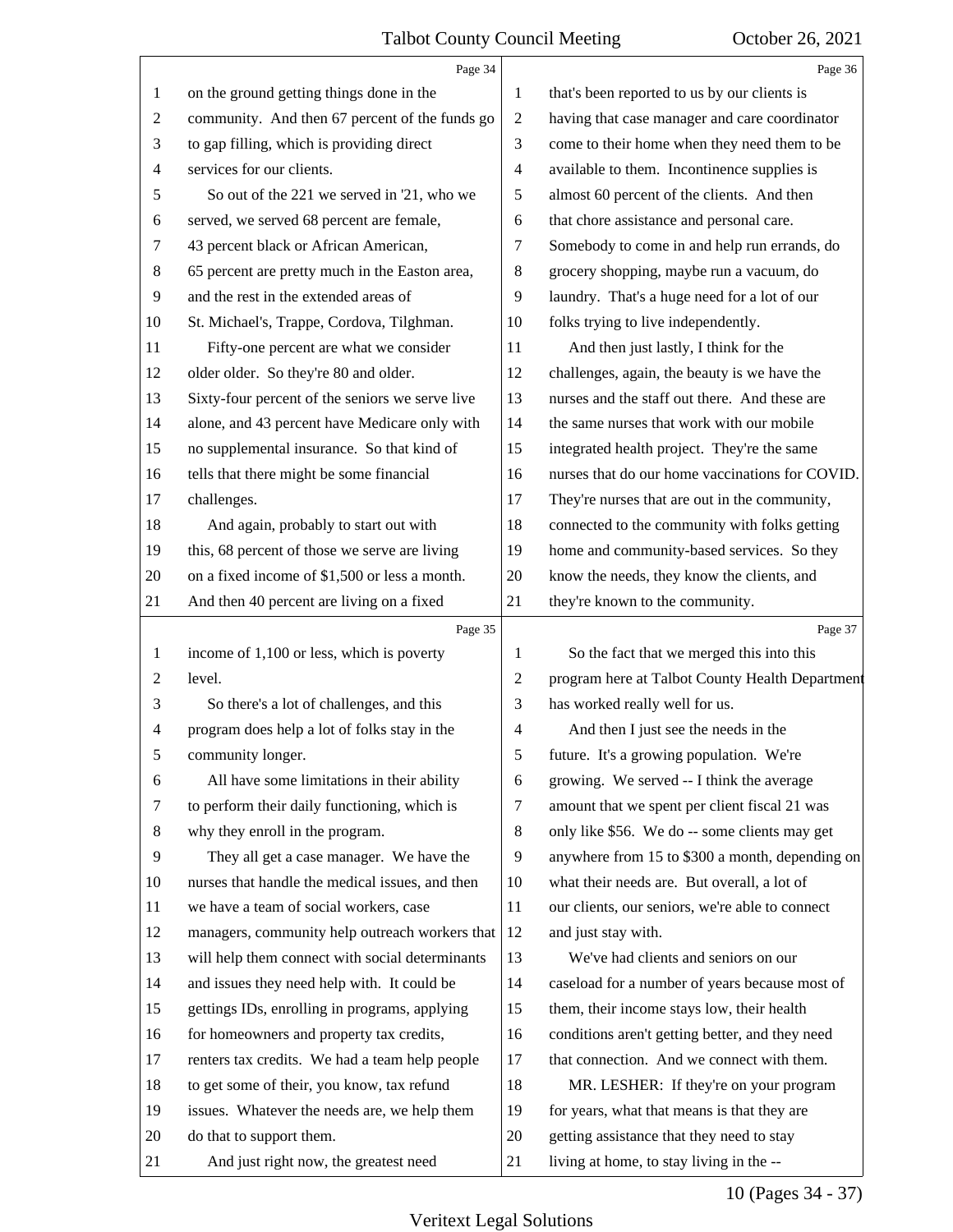<span id="page-11-0"></span>

|    | Page 38                                           |                          | Page 40                                         |
|----|---------------------------------------------------|--------------------------|-------------------------------------------------|
| 1  | MS. STINTON: Absolutely.                          | 1                        | coordinate that type of thing, it's probably    |
| 2  | MR. LESHER: So that's actually quite              | $\overline{c}$           | not just 56 --                                  |
| 3  | powerful evidence.                                | 3                        | MS. STINTON: Oh, absolutely.                    |
| 4  | MS. STINTON: It is. And I agree. The              | 4                        | MS. PRICE: -- other programs that are           |
| 5  | fact that we're here and that they're not         | 5                        | available in the community?                     |
| 6  | immediately going into a nursing home or          | 6                        | MS. STINTON: Oh, absolutely.                    |
| 7  | hopefully in and out of the hospital is another   | 7                        | And that's the first thing we do. And I         |
| 8  | issue that we're able to provide enough support   | 8                        | guess I should have stressed that more in the   |
| 9  | to keep them home and keep them from              | 9                        | beginning, is this grant in particular, the     |
| 10 | transitioning into an institutional setting.      | 10                       | criteria is we have to connect the senior with  |
| 11 | MR. PACK: Kate, can you give me that              | 11                       | everything possible before we're allowed to use |
| 12 | number again? You said 2021 you served 221        | 12                       | the grant funds.                                |
| 13 | individuals.                                      | 13                       | And part of our care plan is listing what       |
| 14 | MS. STINTON: Yes.                                 | 14                       | we've done. Have they applied for energy        |
| 15 | MR. PACK: What was the cost per                   | 15                       | assistance? Is home health coming out if they   |
| 16 | individual?                                       | 16                       | need home health? Did they enroll in a          |
| 17 | MS. STINTON: The cost per individual I            | 17                       | Medicare D plan? Have they seen the Ship        |
| 18 | believe was \$56 per month per individual. That   | 18                       | coordinator to make sure they're in the best    |
| 19 | was the average. So if you compare that to the    | 19                       | Medicare D plan for their medicine?             |
| 20 | 225 per day for nursing home care.                | 20                       | So we list all that. What are they              |
| 21 | MR. PACK: Per month?                              | 21                       | enrolled in?                                    |
|    |                                                   |                          |                                                 |
|    | Page 39                                           |                          | Page 41                                         |
| 1  | MS. STINTON: Yeah. That's pretty -- the           | 1                        | MS. PRICE: So do you have like a -- Corey       |
| 2  | 226?                                              | $\overline{c}$           | was asking the average from you guys.           |
| 3  | The 56 was per person for the fiscal year         | 3                        | But if you were to look at the umbrella of      |
| 4  | average.                                          | $\overline{\mathcal{A}}$ | services that are out there and if you were to  |
| 5  | MR. PACK: Per person per month.                   | 5                        | kind of add them together, what the average     |
| 6  | MS. STINTON: Yes.                                 | 6                        | assistance per month might be.                  |
| 7  | And we have seniors on our caseload that          | 7                        | MS. STINTON: We could. And that's a good        |
| 8  | we don't provide any direct funds to, but we      | 8                        | question.                                       |
| 9  | support by being there, helping them connect.     | 9                        | And one of the things we actually               |
| 10 | And then we have others where we pay for maybe 10 |                          | developed is what we call cost sharing. So      |
| 11 | their emergency response system, medicine         | 11                       | when we sit down with the senior and their      |
| 12 | copays. It's really client by client based        | 12                       | family, we say what do you think you need or    |
| 13 | based off the evaluation of the nurse and the     | 13                       | what do you need. And then we actually have a   |
| 14 | team of what we can help them with.               | 14                       | cost sharing sheet where we put in like medical |
| 15 | MS. PRICE: And would that clientele               | 15                       | costs, rent, utilities, everything possible we  |
| 16 | possibly be seeking assistance from -- we have    | 16                       | can think of. And they put down okay, yeah,     |
| 17 | a lot of other resources in the county.           | 17                       | I'm already getting food stamps. So we list     |
| 18 | So \$56 is --                                     | 18                       | that. Or I'm already getting energy             |
| 19 | MR. PACK: Strikingly low.                         | 19                       | assistance. We list that. Then there's a        |
| 20 | MS. PRICE: -- very low. If they're using          | 20                       | column for what they're getting, what they      |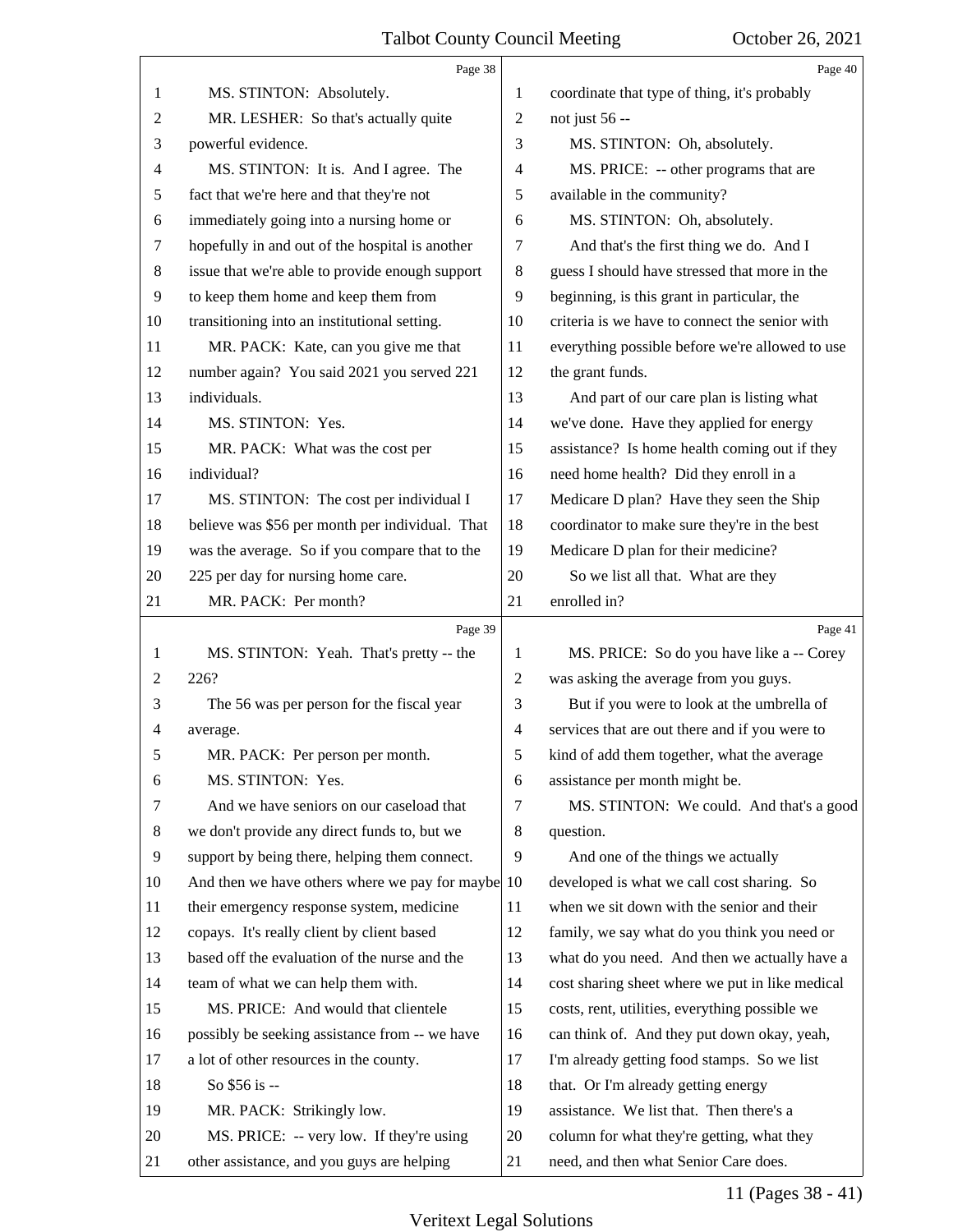<span id="page-12-0"></span>

|                | Page 42                                         |                | Page 44                                         |
|----------------|-------------------------------------------------|----------------|-------------------------------------------------|
| 1              | So technically we could go back with every      | 1              | MR. CALLAHAN: Right.                            |
| $\overline{2}$ | client and figure out --                        | $\overline{2}$ | MS. STINTON: Rather than do an assessment       |
| 3              | MS. PRICE: That might be interesting            | 3              | and say you need this and this, sorry, I can't  |
| $\overline{4}$ | going forward. You don't want to go backwards.  | $\overline{4}$ | help you. But we can offer something.           |
| 5              | But it would I think be interesting to see      | 5              | MR. CALLAHAN: Okay.                             |
| 6              | that. And might help you all, too, to see what  | 6              | DR. MAGUIRE: And it's really a good             |
| 7              | specific programs. It's like --                 | 7              | example of kind of a one-stop shop where we     |
| $\,8\,$        | MS. STINTON: Right.                             | 8              | always try to use that there should be one door |
| 9              | MS. PRICE: -- rent is rent, that's how          | 9              | that someone has to knock on to get services.   |
| 10             | much money it is. Where are they getting that   | 10             | And you know, you had mentioned Talbot,         |
| 11             | from.                                           | 11             | the name Talbot County is particular. And part  |
| 12             | MS. STINTON: Right.                             | 12             | of that is because our demographics are         |
| 13             | MS. PRICE: The food, are they getting it        | 13             | 30 percent of our population is over the age of |
| 14             | from food stamps or are they getting it from    | 14             | 65, which is significantly higher than every    |
| 15             | someplace else.                                 | 15             | other county in Maryland and it's expected to   |
| 16             | And then if there are programs that are         | 16             | grow.                                           |
| 17             | available in the county that maybe people       | 17             | But it's really a very key program of the       |
| 18             | aren't utilizing, it might show use the holes,  | 18             | Health Department, something the county should  |
| 19             | too, where you can plug that in.                | 19             | be very proud of. And we're really grateful     |
| 20             | MS. STINTON: Absolutely, absolutely.            | 20             | for your support because it's really helping.   |
| 21             | MS. PRICE: Sounds like a budget to me.          | 21             | MS. STINTON: Oh, absolutely.                    |
|                | Page 43                                         |                | Page 45                                         |
| 1              | MS. STINTON: It really is. And what             | 1              | DR. MAGUIRE: These individuals stay out         |
| 2              | we're doing is we're using like an electronic   | 2              | of the ER, the hospital, the nursing homes, and |
| 3              | medical record because we're health, but we're  | 3              | remain active in the community, engaged in the  |
| $\overline{4}$ | managing these other things. And it's very      | $\overline{4}$ | community, and staying well and healthy.        |
| 5              | challenging for us, especially when you get up  | 5              | So thank you very much.                         |
| 6              | to 200-plus enrollees, seniors.                 | 6              | MS. STINTON: Yes, absolutely.                   |
| 7              | Fifty or 60 it's kind of easier. But it         | 7              | I guess part of why we come is because we       |
| 8              | would be great to have some software, plus to   | 8              | do ask for the County Council and the chief     |
| 9              | manage the inventory of incontinence supplies,  | 9              | executive officer of the County Council to sign |
| 10             | the medical supplies, and all the stuff we      | 10             | off on our plan.                                |
| 11             | purchase to support these folks.                | 11             | It's been approved and reviewed by              |
| 12             | It really is an administrative challenge        | 12             | Dr. Maguire, Linda Webb, and Gary Gunther from  |
| 13             | to run this program. But we've got a lot of     | 13             | Upper Shore. And once we get that approval,     |
| 14             | spreadsheets. So but it's so worthwhile I       | 14             | we're able to process and invoice the           |
| 15             | think.                                          | 15             | Department of Aging for our grant funds.        |
| 16             | And as the AERS nurses would say, and           | 16             | MR. CALLAHAN: Okay.                             |
| 17             | again, those nurses are in every county, they   | 17             | MS. STINTON: So we appreciate your              |
| 18             | like working here, and some of them have worked | 18             | support and approval of us moving forward with  |
| 19             | in other counties, because they have something  | 19             | what we're doing.                               |
| 20             | to offer these folks that sometimes have no     | 20             | MR. CALLAHAN: Okay. Council? Pete?              |
| 21             | other place to turn.                            | 21             | MR. LESHER: I do serve as the Council's         |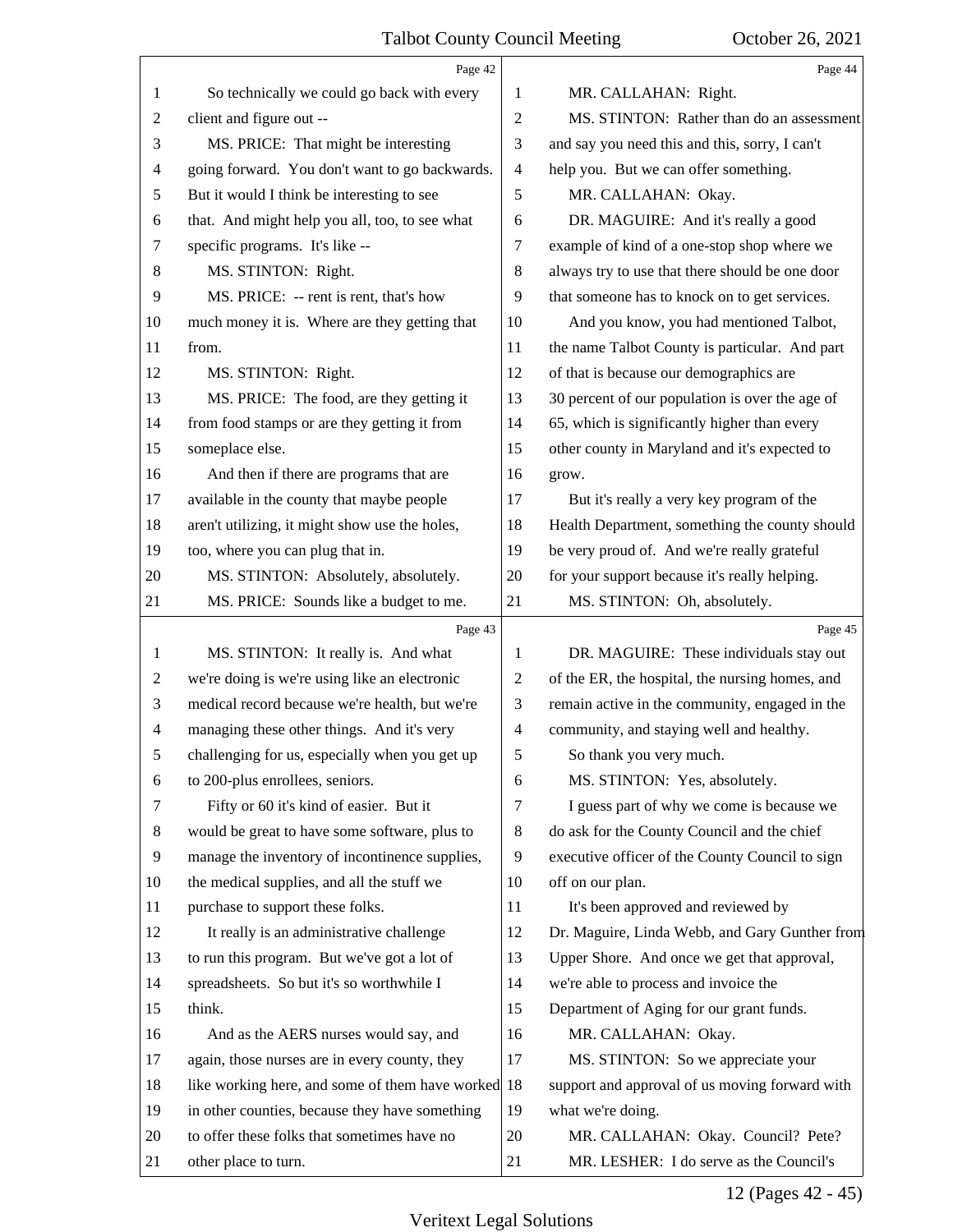<span id="page-13-0"></span>

|    | Page 46                                          |                          | Page 48                                         |
|----|--------------------------------------------------|--------------------------|-------------------------------------------------|
| 1  | liaison to Upper Shore Aging. So I'm aware of    | 1                        | few extra dollars here and there. And it just,  |
| 2  | some of these programs that you've been          | $\overline{c}$           | every little bit counts. And we try to push as  |
| 3  | describing for us tonight and aware of how       | 3                        | much as we can direct to client services.       |
| 4  | much -- of what an impact these programs have.   | $\overline{\mathcal{A}}$ | MR. PACK: I'm going to ask a question.          |
| 5  | So thank you.                                    | 5                        | We had a quick briefing in the back regarding   |
| 6  | And I don't have further questions.              | 6                        | the opioid settlement from our county attorney. |
| 7  | Although I will say that despite my engagement   | 7                        | Do you have any data regarding how the          |
| 8  | with Upper Shore Aging, this gave me actually a  | $8\,$                    | opioid epidemic impacted the senior population  |
| 9  | better overview than I've garnered so far of     | 9                        | here in Talbot County?                          |
| 10 | how this program works and how they mesh with    | 10                       | DR. MAGUIRE: I think I'd have to go back        |
| 11 | the Department of Health. Yes, the Department    | 11                       | and look. I think we do have some               |
| 12 | of Health. I hadn't put all those pieces         | 12                       | age-delineated data on that. Yeah. But I have   |
| 13 | together.                                        | 13                       | to go back and look at it.                      |
| 14 | So thank you.                                    | 14                       | MR. CALLAHAN: Ms. Price, you good?              |
| 15 | MR. CALLAHAN: Thank you, Mr. Lesher.             | 15                       | MS. PRICE: I'm good. Thank you.                 |
| 16 | Any more questions, Mr. Pack?                    | 16                       | MR. CALLAHAN: Okay. Council, is there a         |
| 17 | MR. PACK: I don't have any questions.            | 17                       | motion and a second to approve the FY22 Senior  |
| 18 | I marvel every year that you all come            | 18                       | Care Plan as presented?                         |
| 19 | before us to sign this document at how much      | 19                       | MS. PRICE: So moved.                            |
| 20 | you're doing with so little.                     | 20                       | MR. LESHER: Second.                             |
| 21 | Even with the \$50,000 that the county           | 21                       | MR. CALLAHAN: We have a motion and a            |
|    |                                                  |                          |                                                 |
|    | Page 47                                          |                          | Page 49                                         |
| 1  | gives you. I just did the math. You're           | 1                        | second. Madam Secretary, could you call the     |
| 2  | \$16,000 I guess underneath your spending budget | 2                        | roll, please.                                   |
| 3  | of 165.                                          | 3                        | SECRETARY: Mr. Callahan.                        |
| 4  | And that's \$56 a month per individual. I        | $\overline{4}$           | MR. CALLAHAN: Aye.                              |
| 5  | mean you're really stretching that out           | 5                        | SECRETARY: Mr. Lesher.                          |
| 6  | tremendously, tremendously to get the services   | 6                        | MR. LESHER: Aye.                                |
| 7  | to these individuals that they need.             | $\tau$                   | SECRETARY: Ms. Price.                           |
| 8  | So I just commend you. And I'm reading           | 8                        | MS. PRICE: Aye.                                 |
| 9  | this. I just kind of wonder how you're doing     | 9                        | SECRETARY: Mr. Pack.                            |
| 10 | all this with just a shoestring type of a        | 10                       | MR. PACK: Aye.                                  |
| 11 | budget here. But I wish I guess we had, dare I   | 11                       | MR. CALLAHAN: Okay, guys. Good job.             |
| 12 | say, more to give you.                           | 12                       | MS. STINTON: Thank you so much.                 |
| 13 | MS. STINTON: Absolutely.                         | 13                       | DR. MAGUIRE: Thank you very much.               |
| 14 | MS. PRICE: (Inaudible) other programs.           | 14                       | MS. STINTON: We really appreciate it.           |
| 15 | MS. STINTON: But yeah. Just I have to            | 15                       | MR. CALLAHAN: We appreciate it, too.            |
| 16 | give credit to the staff at the Health           | 16                       | SECRETARY: I'll have that tomorrow.             |
| 17 | Department. This is a team, experienced team     | 17                       | MR. CALLAHAN: Let's move on to                  |
| 18 | that's been in place a long time. And they       | 18                       | introduction of legislation. Madam Secretary,   |
| 19 | really live for developing resources, finding    | 19                       | would you read the bill into the record,        |
| 20 | resources, new ideas to support new funding.     | 20                       | please, when you get a chance.                  |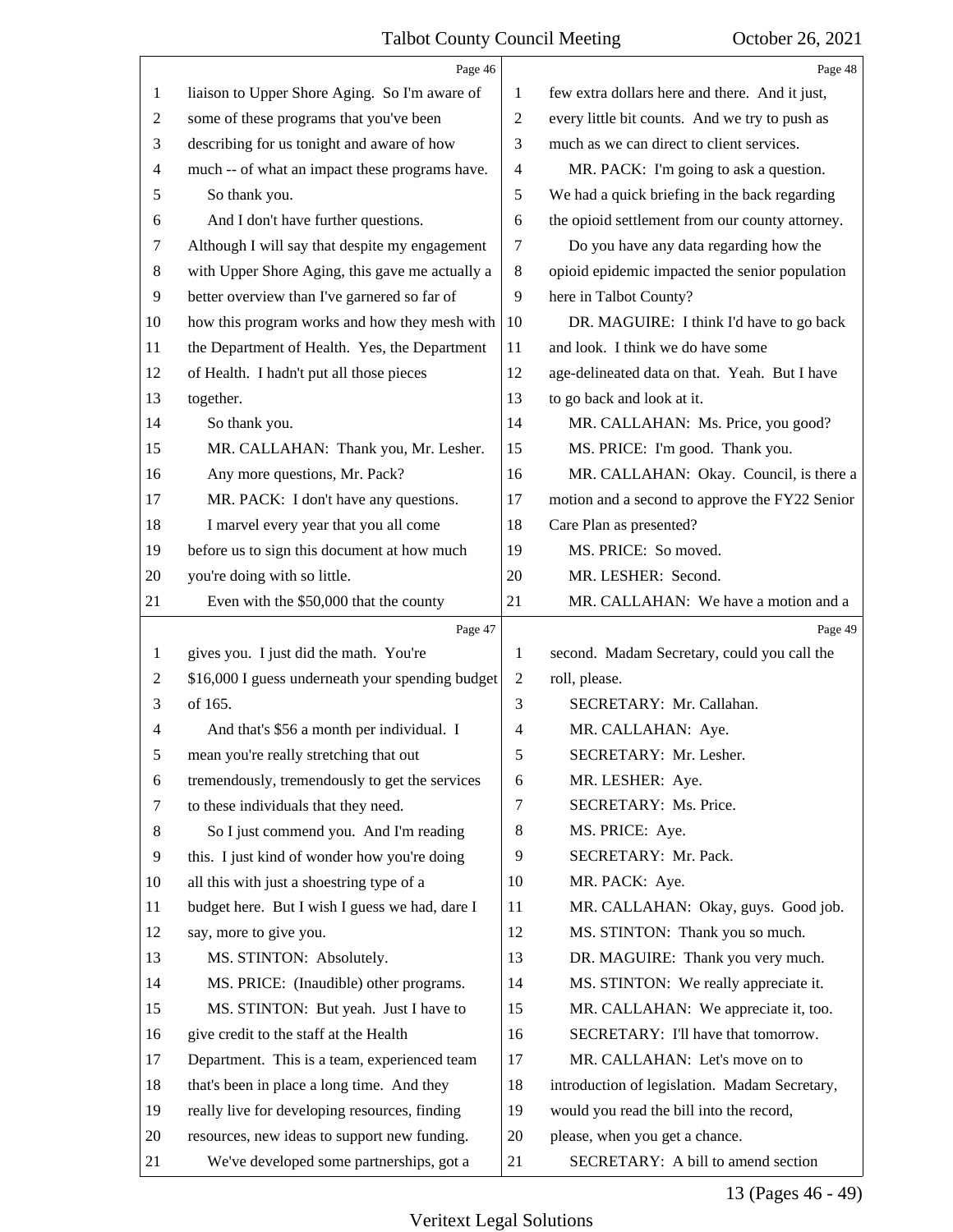<span id="page-14-0"></span>

|    | Page 50                                         |                | Page 52                                         |
|----|-------------------------------------------------|----------------|-------------------------------------------------|
| 1  | 190-63.1A of the Talbot County Code in order to | 1              | They are an advisory board, but they're         |
| 2  | modify the composition of the Talbot County     | $\mathbf{2}$   | also a board that makes recommendations to the  |
| 3  | Short-Term Rental Review Board.                 | 3              | Council from time to time.                      |
| 4  | MR. CALLAHAN: Okay. Mr. Thomas, help us         | $\overline{4}$ | MR. THOMAS: I don't believe there's a           |
| 5  | a little bit with that and explain that,        | 5              | requirement.                                    |
| 6  | please.                                         | 6              | MR. PACK: No, it's not a requirement.           |
| 7  | MR. THOMAS: Yes. So this bill is                | 7              | MS. PRICE: They can certainly make              |
| 8  | proposing to amend the composition of the       | 8              | public -- come to the public hearing.           |
| 9  | Short-Term Rental Review Board to eliminate the | 9              | I think the genesis of it is we've had a        |
| 10 | requirement that there by an attorney with      | 10             | hard time. When we first put the board          |
| 11 | experience in real estate on the board.         | 11             | together three years ago, it was new. We        |
| 12 | MR. CALLAHAN: Okay.                             | 12             | wanted to try to get a cross section makeup and |
| 13 | MR. THOMAS: So it doesn't change the            | 13             | thought that we needed someone as an attorney.  |
| 14 | number of people serving on the board. It just  | 14             | But we have you or we have other people to      |
| 15 | takes out that one of them has to be an         | 15             | advise them.                                    |
| 16 | attorney with that experience.                  | 16             | And it has honestly been a struggle to          |
| 17 | And as this is a zoning text amendment          | 17             | find somebody with an attorney in real estate   |
| 18 | because it's amending Chapter 190 of the Code,  | 18             | who is going to serve.                          |
| 19 | this will need to go to the Planning Commission | 19             | And I think now that it's been a few years      |
| 20 | for recommendation and a public hearing before  | 20             | and we've been through first the formation of   |
| 21 | it comes back to the Council for action.        | 21             | everything and what we did in 2018 and then we  |
|    | Page 51                                         |                | Page 53                                         |
| 1  | MR. CALLAHAN: Okay. Council, could you          | $\mathbf{1}$   | went through extensive changes I guess last     |
|    |                                                 |                |                                                 |
| 2  | please raise your hand if you'd like to         | $\overline{c}$ | year, at this point, as long as you have people |
| 3  | introduce this legislation?                     | 3              | who are knowledgeable and care about the        |
| 4  | MR. PACK: Mr. Thomas, will it go back to        | $\overline{4}$ | industry and also -- my screen just went blank. |
| 5  | the Short-Term Rental Review Board as a whole?  | 5              | That that should serve.                         |
| 6  | I mean that board is also a board that          | 6              | And it's not like they don't have equal         |
| 7  | offers recommendations back to the Council.     | 7              | representation because we have the county       |
| 8  | Do you know whether or not they will            | 8              | attorney. So we didn't feel like -- that's why  |
| 9  | render an opinion back to us on the change?     | 9              | we're proposing this.                           |
| 10 | MR. THOMAS: I don't know offhand. I             | 10             | We want to hear from people if they think       |
| 11 | don't know if in the past, bills regarding the  | 11             | that we absolutely need to keep an attorney on  |
| 12 | Short-Term Rental Review Board have also gone   | 12             | there. But I will tell you it has definitely    |
| 13 | to them for their review and recommendations.   | 13             | been a challenge to find an attorney with real  |
| 14 | If they have --                                 | 14             | estate experience who's willing to serve on     |
| 15 | MR. PACK: Not bills.                            | 15             | this board because they do sometimes meet,      |
| 16 | I know we had a long, drawn out work            | 16             | well, a guess it depends on the time of year.   |
| 17 | session with them regarding changes. And since  | 17             | But it is something that's not like             |
| 18 | this is technically a substantive change to     | 18             | they're just meeting once or twice a year.      |
| 19 | that board, I didn't know whether or not it     | 19             | They're meeting at least on a monthly basis and |
| 20 | would be something that we care to hear back    | 20             | sometimes more than that.                       |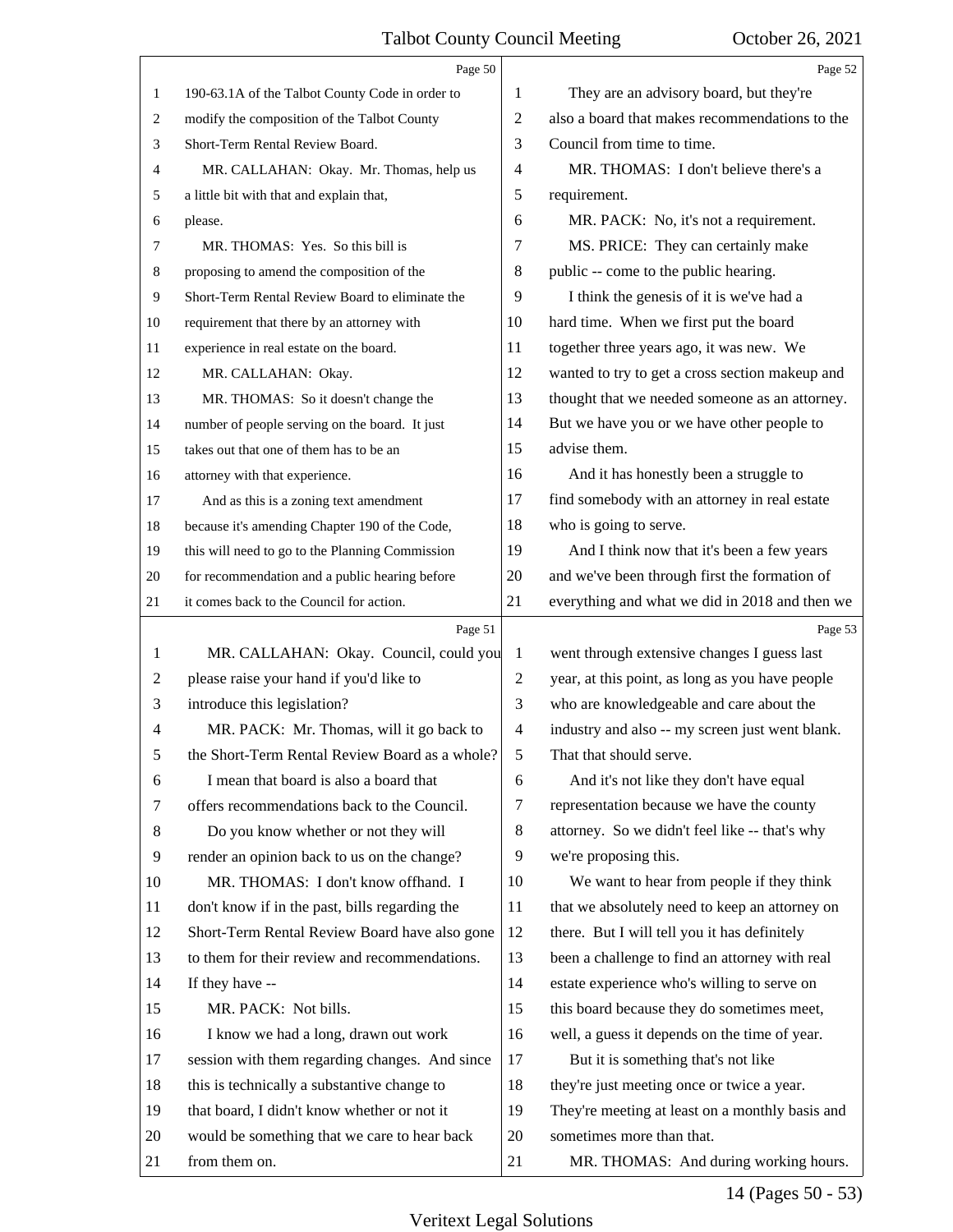<span id="page-15-0"></span>

|    | Page 54                                         |                          | Page 56                                       |
|----|-------------------------------------------------|--------------------------|-----------------------------------------------|
| 1  | MS. PRICE: Yes, yeah, during working            | 1                        | MR. CALLAHAN: Okay.                           |
| 2  | hours. That's key.                              | 2                        | MS. NAGLE: What we need to do.                |
| 3  | So it is definitely a challenge. So we          | 3                        | MR. CALLAHAN: All right. Thank you,           |
| 4  | want people who are really interested in        | 4                        | guys.                                         |
| 5  | serving. We can accomplish that we think        | 5                        | Now I'm going to open it to the public        |
| 6  | otherwise, or at least some of us think that.   | 6                        | hearing on 1492.                              |
| 7  | MR. CALLAHAN: Thank you, Ms. Price.             | 7                        | MR. PACK: Ninety-four.                        |
| 8  | Madam Secretary, could you please announce      | 8                        | MR. CALLAHAN: Yeah. Sorry. 1494.              |
| 9  | the bill number and a public hearing date and   | 9                        | MR. PACK: Ninety-two is (inaudible.)          |
| 10 | time, please.                                   | 10                       | MR. CALLAHAN: (Inaudible.)                    |
| 11 | SECRETARY: Yes. This will be known as           | 11                       | MR. PACK: Ninety-two is (inaudible).          |
| 12 | Bill Number 1495, and the public hearing will   | 12                       | MR. CALLAHAN: You're right.                   |
| 13 | be on Tuesday, December 14th, at 6:30 p.m.      | 13                       | MS. PRICE: I'm just going to remind           |
| 14 | MR. CALLAHAN: Okay. All right. We're            | 14                       | Council you have to be right on top of that   |
| 15 | close, but public hearing. Public hearing       | 15                       | microphone or people at home can't hear us.   |
| 16 | here. Madam Secretary, would you please read    | 16                       | MR. CALLAHAN: Okay.                           |
| 17 | the title of the bill of 1494 into the record,  | 17                       | MS. PRICE: Literally right on top of it.      |
| 18 | please.                                         | 18                       | MR. CALLAHAN: Okay. We're going to have       |
| 19 | SECRETARY: Bill Number 1494, a bill to          | 19                       | a public hearing on 1494. If you wish to      |
| 20 | authorize a capital project for the acquisition | 20                       | provide comment, please provide your name and |
| 21 | of certain equipment and an office trailer for  | 21                       | address. I will give you three minutes if you |
|    |                                                 |                          |                                               |
|    | Page 55                                         |                          | Page 57                                       |
| 1  | the Repurposing Center located at 28128         | 1                        | want to speak. Five minutes if you're talking |
| 2  | St. Michael's Road, Easton, Maryland.           | $\overline{c}$           | with an organization, five minutes. So that's |
| 3  | MR. CALLAHAN: Okay. Mr. Edwards, would          | 3                        | what we're going to do.                       |
| 4  | you like to come up, you and Ms. Nagle. Okay,   | $\overline{\mathcal{A}}$ | So on this side over here, does anybody       |
| 5  | guys.                                           | 5                        | want to speak on 1494 on this side? You okay, |
| 6  | MR. EDWARDS: So as everybody is aware, we       | 6                        | Ray, over there?                              |
| 7  | had this program and had two pilot programs for | $\tau$                   | MR. CLARKE: I'm fine, I'm good.               |
| 8  | the Repurposing Center. And everything has      | 8                        | MR. PACK: Would you like to speak on it?      |
| 9  | exceeded our expectations, and it's going       | 9                        | MR. CLARKE: Nope.                             |
| 10 | really well. It's just been a slow process      | 10                       | MR. CALLAHAN: All right. So we don't          |
| 11 | with all the legal stuff that we needed to do,  | 11                       | have anybody that wants to speak on it. So    |
| 12 | but I think we're getting there.                | 12                       | that must be good. I'm thinking that's good.  |
| 13 | And we need this legislation so that we         | 13                       | All right.                                    |
| 14 | can get this up and running as an enterprise    | 14                       | So I guess now I will close the public        |
| 15 | fund. So we're looking for your support to do   | 15                       | hearing on 1494. And the legislation will be  |
| 16 | that.                                           | 16                       | eligible for the vote or November the 9th.    |
| 17 | MR. CALLAHAN: Okay. Thank you,                  | 17                       | Go ahead.                                     |
| 18 | Mr. Edwards.                                    | 18                       | MR. LESHER: Mr. Callahan, if we could         |
| 19 | Ms. Nagle, you have anything?                   | 19                       | have Mr. Edwards back up here just for the    |
| 20 | MS. NAGLE: No. I think Warren has               | 20                       | public's benefit.                             |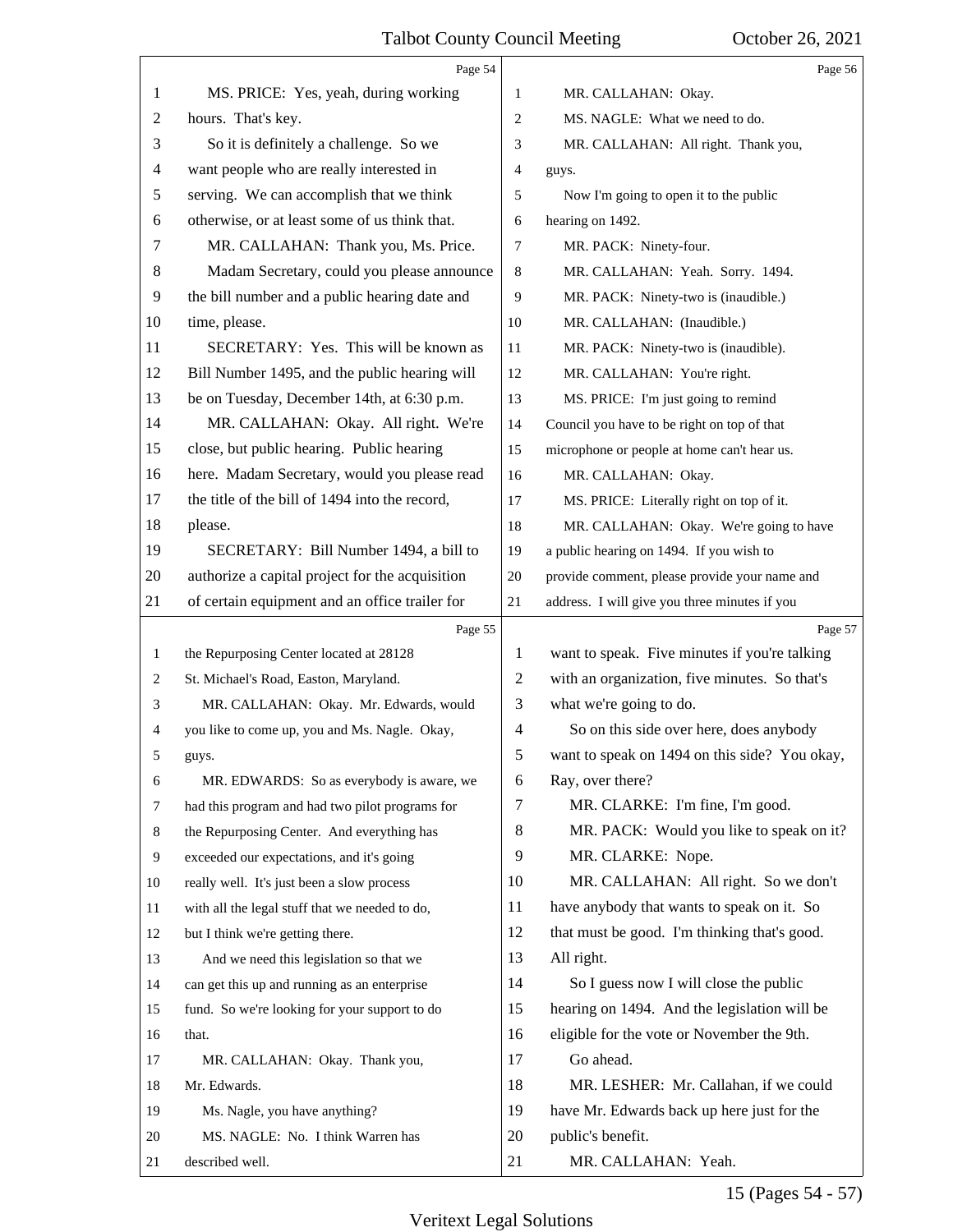<span id="page-16-0"></span>

|    | Page 58                                         |                | Page 60                                         |
|----|-------------------------------------------------|----------------|-------------------------------------------------|
| 1  | MR. LESHER: Just a clarifying question.         | 1              | MR. CALLAHAN: Right.                            |
| 2  | MR. CALLAHAN: Okay. No problem.                 | $\overline{2}$ | MS. MORRIS: And we're awaiting that             |
| 3  | MR. LESHER: The office trailer that this        | 3              | result.                                         |
| 4  | will fund for the Repurposing Center, this is   | $\overline{4}$ | MR. EDWARDS: They were actually there           |
| 5  | what you need for the functioning of the        | 5              | this week. So you know, I think it's going to   |
| 6  | Repurposing Center.                             | 6              | take about a year to do an evaluation, wet,     |
| 7  | This is what would -- this office trailer       | 7              | dry.                                            |
| 8  | would ultimately contain whatever rest room     | 8              | MR. PACK: A wet season?                         |
| 9  | facilities would be -- or would they? Would     | 9              | MR. EDWARDS: Correct.                           |
| 10 | this be containing the rest room facilities for | 10             | MS. MORRIS: Correct.                            |
| 11 | the use of the center, but we -- this does not  | 11             | MR. EDWARDS: That's determined by the           |
| 12 | create a sewer plant or a septic plant or       | 12             | Health Department based on the amount of rain.  |
| 13 | anything else for that? Or can you explain      | 13             | So it could vary monthly.                       |
| 14 | just the functionality of that?                 | 14             | MS. PRICE: It was wet last night.               |
| 15 | MR. EDWARDS: So even when the trailer is        | 15             | MR. EDWARDS: It's wet right now.                |
| 16 | open when we get that all approved, the trailer | 16             | MR. PACK: So Mr. Edwards, with this             |
| 17 | will only serve the administrative person       | 17             | equipment, and I know some of it has been there |
| 18 | working in the trailer for the rest room. And   | 18             | on I guess rental purposes or leased purposes,  |
| 19 | currently everybody will use a porta pot, which | 19             | or is there any emergent reason or any urgency  |
| 20 | is designated areas and clean, fenced in, and   | 20             | to move this matter forward today or would      |
| 21 | safe.                                           | 21             | the                                             |
|    |                                                 |                |                                                 |
|    | Page 59                                         |                | Page 61                                         |
| 1  | But we'll never have anybody coming in and      | 1              | MR. EDWARDS: Well, it helps because we          |
| 2  | out of site who will leave that office to use   | $\mathbf{2}$   | still have to get electric there. And we're     |
| 3  | the bathroom because of monies and that kind of | 3              | waiting on all this to pass to get that         |
| 4  | stuff.                                          | $\overline{4}$ | approved.                                       |
| 5  | There will be a lab to do testing               | 5              | We have quotes because it's a single            |
| 6  | materials and basically an office to handle     | 6              | source for utilities, which would be Choptank   |
| 7  | incoming, outgoing, and billing.                | 7              | Electric. It's a single source for the          |
| 8  | MR. LESHER: I simply ask because there's        | 8              | Internet, which we need to operate the computer |
| 9  | been public concern about the possibility of    | 9              | to do the billing and that kind of stuff. And   |
| 10 | sewer being extended to the site. We've         | 10             | we need the electricity for the well to keep    |
| 11 | learned that that now is not possible.          | 11             | the fire suppression.                           |
| 12 | And what I understand from this is that         | 12             | So yeah. The sooner, the better for us to       |
| 13 | this is not creating a pathway for that to      | 13             | operate in a safe manner and productive manner. |
| 14 | happen.                                         | 14             | MS. MORRIS: Mr. Pack, and Mr. Stamp is          |
| 15 | MR. EDWARDS: No.                                | 15             | not with us this evening, he is aware of that.  |
| 16 | MR. CALLAHAN: No.                               | 16             | He would like to wait until November 9th for a  |
| 17 | MR. LESHER: I just wanted that out there        | 17             | Council vote on this matter.                    |
| 18 | for the public. Thank you.                      | 18             | Under county manager report tonight, we         |
| 19 | MR. EDWARDS: Absolutely.                        | 19             | will be requesting Council review of the rental |
| 20 | MS. MORRIS: Mr. Lesher, we have retained        | 20             | of the pieces of equipment that Mr. Edwards     |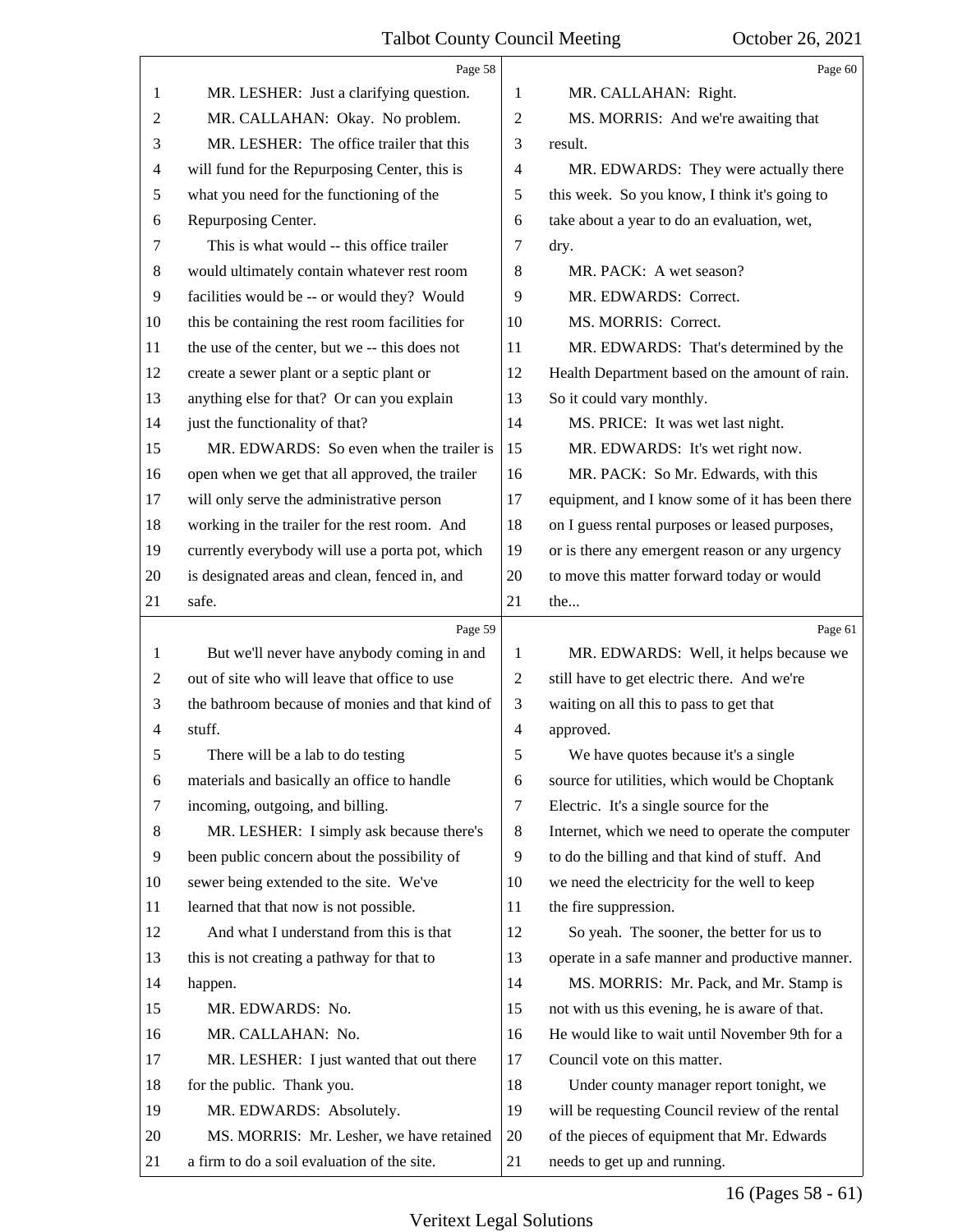<span id="page-17-0"></span>

|                | Page 62                                         |                | Page 64                                         |
|----------------|-------------------------------------------------|----------------|-------------------------------------------------|
| 1              | MR. CALLAHAN: Okay.                             | 1              | out exactly what it's going to take to build up |
| 2              | MR. EDWARDS: Which would be a lease,            | $\overline{2}$ | that surface out on the air field.              |
| 3              | temporary rental agreement for five months.     | 3              | And the other portion of that grant was         |
| $\overline{4}$ | MS. MORRIS: Correct.                            | $\overline{4}$ | reimbursements for easements, forest            |
| 5              | MR. CALLAHAN: Okay then. All right. Any         | 5              | conservation mitigations, and wetland           |
| 6              | anything else, Council?                         | 6              | mitigations. So that money has been received    |
| 7              | Thank you, Warren. Appreciate it.               | 7              | or that grant has been received this year. We   |
| 8              | MR. EDWARDS: Thank you.                         | 8              | haven't drawn down on those funds yet. We have  |
| 9              | MR. CALLAHAN: Okay. So let's go. Next           | 9              | four years to do that.                          |
| 10             | up is Micah from the airport. And I think Jack  | 10             | And obstruction removal phase two. That         |
| 11             | is up here on the committee. You guys are --    | 11             | is a grant that we have open with the Maryland  |
| 12             | can you give us a rundown on how you guys are   | 12             | Aviation Administration to remove obstructions  |
| 13             | making out?                                     | 13             | around the airport, namely trees is what we're  |
| 14             | MR. RISHER: All right.                          | 14             | talking about here.                             |
| 15             | MR. CALLAHAN: We'll give you three              | 15             | Just last week we did resolve a fee issue       |
| 16             | minutes.                                        | 16             | with the Town of Easton. I was here about a     |
| 17             | MR. RISHER: Good deal.                          | 17             | month ago asking for a letter of support. We    |
| 18             | MR. CALLAHAN: Mr. Pack told me that.            | 18             | were asking them to amend their code for a      |
| 19             | MR. RISHER: I can do it. Good evening,          | 19             | long-term solution. We did not -- they did not  |
| 20             | welcome.                                        | 20             | go down that path. But we did have a            |
| 21             | Let's see here, once I get this cleared         | 21             | short-term solution.                            |
|                |                                                 |                |                                                 |
|                | Page 63                                         |                | Page 65                                         |
| $\mathbf{1}$   | out of the way.                                 | 1              | Remember, I said part of the issue was          |
| $\overline{c}$ | MS. MORRIS: If you go to slide show.            | $\overline{c}$ | they had stopped collecting fees, fee in lieu.  |
| 3              | MR. RISHER: Yeah, slide show. And from          | 3              | But they made a decision that night that they   |
| 4              | the beginning. There we go. All right.          | $\overline{4}$ | would collect fee in lieu for us this year as   |
| 5              | Good evening, Council. Jack and I are           | 5              | we continue the conversation for a longer       |
| 6              | here to tell you this evening that your airport | 6              | mitigation.                                     |
| 7              | is doing just fine. We continue to recover      | 7              | So with that being resolved, we'll be able      |
| 8              | through the COVID pandemic.                     | 8              | to start our project before the end of this     |
| 9              | Page one there, our capital improvements.       | 9              | year.                                           |
| 10             | This year in September, we just received two    | 10             | And as I stated there, a long-term              |
| 11             | grants totaling just over \$500,000 to advance  | 11             | solution will be discussed with the Town of     |
| 12             | our runway safety improvements. Primarily, the  | 12             | Easton regarding removing trees when we're      |
| 13             | large portion of that is going to begin our     | 13             | being mandated by the federal government.       |
| 14             | runway 422 geotechnical evaluation and          | 14             | Any questions about capital?                    |
| 15             | topographic survey.                             | 15             | Okay. Business update. Airport revenue          |
| 16             | I was here last winter requesting               | 16             | remains strong. Our robust business model,      |
| 17             | permission to go for that grant. It's been      | 17             | we're weathering the pandemic. We're looking    |
| 18             | received. So we're getting our contract.        | 18             | at all revenue opportunities, advertising,      |
| 19             | They're issuing notice to proceed so they can   | 19             | looking at changing up on some vending at the   |
| 20             | start that project. Core samples to determine   | 20             | terminal. We're updating our contracts and      |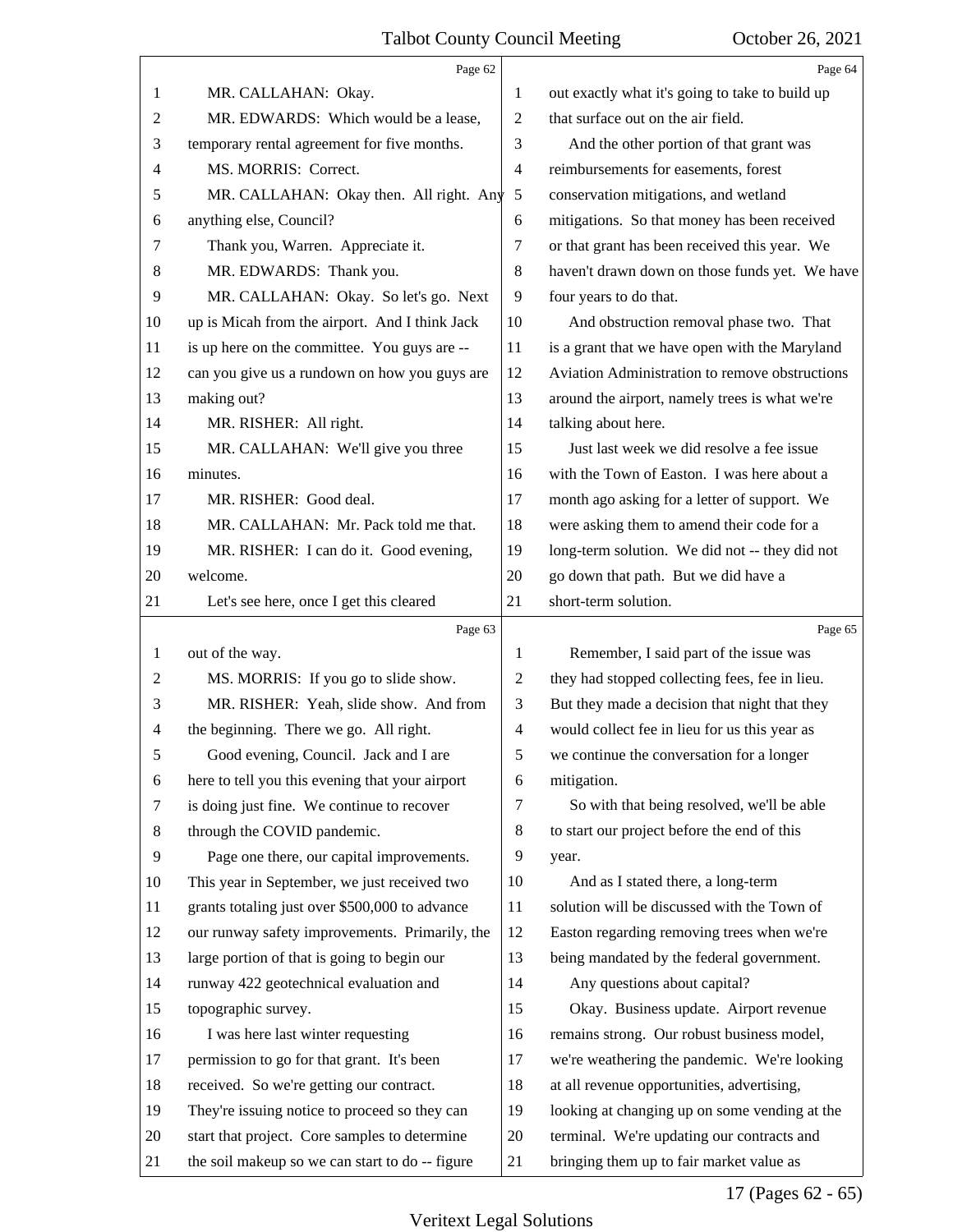<span id="page-18-0"></span>

|    | Page 66                                          |                | Page 68                                         |
|----|--------------------------------------------------|----------------|-------------------------------------------------|
| 1  | appropriate.                                     | 1              | I wanted to just look at the business user, our |
| 2  | All of our business segments, the charter        | 2              | charter, the people that we can really put our  |
| 3  | operation, which I'll talk about in depth here   | 3              | hands on, we can really find that data, because |
| 4  | in a minute with our stats, is really growing.   | 4              | it is hard to find.                             |
| 5  | General aviation has bounced back nicely. Our    | 5              | But we count those ops differently. We          |
| 6  | flight schools are flying, and maintenance       | 6              | call them air taxis. We count them separately   |
| 7  | facilities are as busy as they've ever been.     | 7              | from everything else. And in 2015, throughout   |
| 8  | These are your fuel statistics for the end       | 8              | the entire 12 months, we did 2,074 charters.    |
| 9  | of last fiscal year. So as you can see, we       | 9              | About five a day on average. This year already  |
| 10 | recovered. We rebounded nicely from the COVID 10 |                | through the first nine months, we've already    |
| 11 | slowdown. When you look at the jet fuel total    | 11             | done 2,500. So nine a day. And that's going     |
| 12 | there, we are up 42 percent last fiscal year     | 12             | to continue.                                    |
| 13 | versus the fiscal year prior that was COVID      | 13             | So we've almost doubled our charter user        |
| 14 | impacted.                                        | 14             | this year compared to our best year we've ever  |
| 15 | When you look at the total fuel, that's          | 15             | had. So charters, and that's what we're seeing  |
| 16 | gallonage at the bottom. 820,000 gallons. The    | 16             | across the industry. Folks who can charter,     |
| 17 | airport has never sold that many gallons in its  | 17             | they're chartering. And that's what we're       |
| 18 | history. So we are definitely selling more       | 18             | seeing at Easton. Nearly double the charter     |
| 19 | fuel than we ever have combined. We are up       | 19             | operation from what was our best year ever.     |
| 20 | 38 percent.                                      | 20             | So that's good for us. People want to be        |
| 21 | And even the avgas, which is your                | 21             | here in Talbot County, and it shows in our      |
|    |                                                  |                |                                                 |
|    | Page 67                                          |                | Page 69                                         |
| 1  | recreational flyers, single engines, they        | 1              | statistics.                                     |
| 2  | rebounded nicely at 17 percent.                  | 2              | MR. CALLAHAN: So Micah, just a quick            |
| 3  | So we're moving a lot of fuel through the        | 3              | question. When you're -- and that's phenomenal  |
| 4  | airport.                                         | $\overline{4}$ | news.                                           |
|    | Every once in a while when I come in front       | 5              | So what does that do to your staff when         |
| 6  | of you, I like to take one statistic and kind    | 6              | something like that doubles?                    |
| 7  | of drill down so you can kind of really          | 7              | MR. RISHER: So we have capacity built in.       |
| 8  | understand your operation. So here is 2020 and   | 8              | Most of this is really -- luckily we have       |
| 9  | 2021 sitting beside each other through           | 9              | four fixed base operators that sell fuel. So    |
| 10 | September. You can see the COVID impacting       | 10             | there's capacity there. The ramp space that we  |
| 11 | year of 2020. We were only 45,000 operations     | 11             | expanded our ramp ten years ago to accept this  |
| 12 | this year, through September. This year, we're   | 12             | growth. And now it's here.                      |
| 13 | at 60,000. So we're up 30 percent year to        | 13             | MR. CALLAHAN: Right.                            |
| 14 | date. Last year, we finished with just over      | 14             | MR. RISHER: We're actually starting to          |
| 15 | 61,000.                                          | 15             | get a little tight on some of the ramp.         |
| 16 | Our best year ever on record was 2015 with       | 16             | The air traffic controllers, we bumped          |
| 17 | 74,581 operations. So we are definitely          | 17             | them up to seven controllers about two years    |
| 18 | flirting with this being our best year ever.     | 18             | ago. And so now they're adequately staffed.     |
| 19 | And I want to take a look at, really look        | 19             | So we've been proactive over the past           |
| 20 | at those numbers and see how we're doing this    | 20             | decade to prepare for growth because we knew    |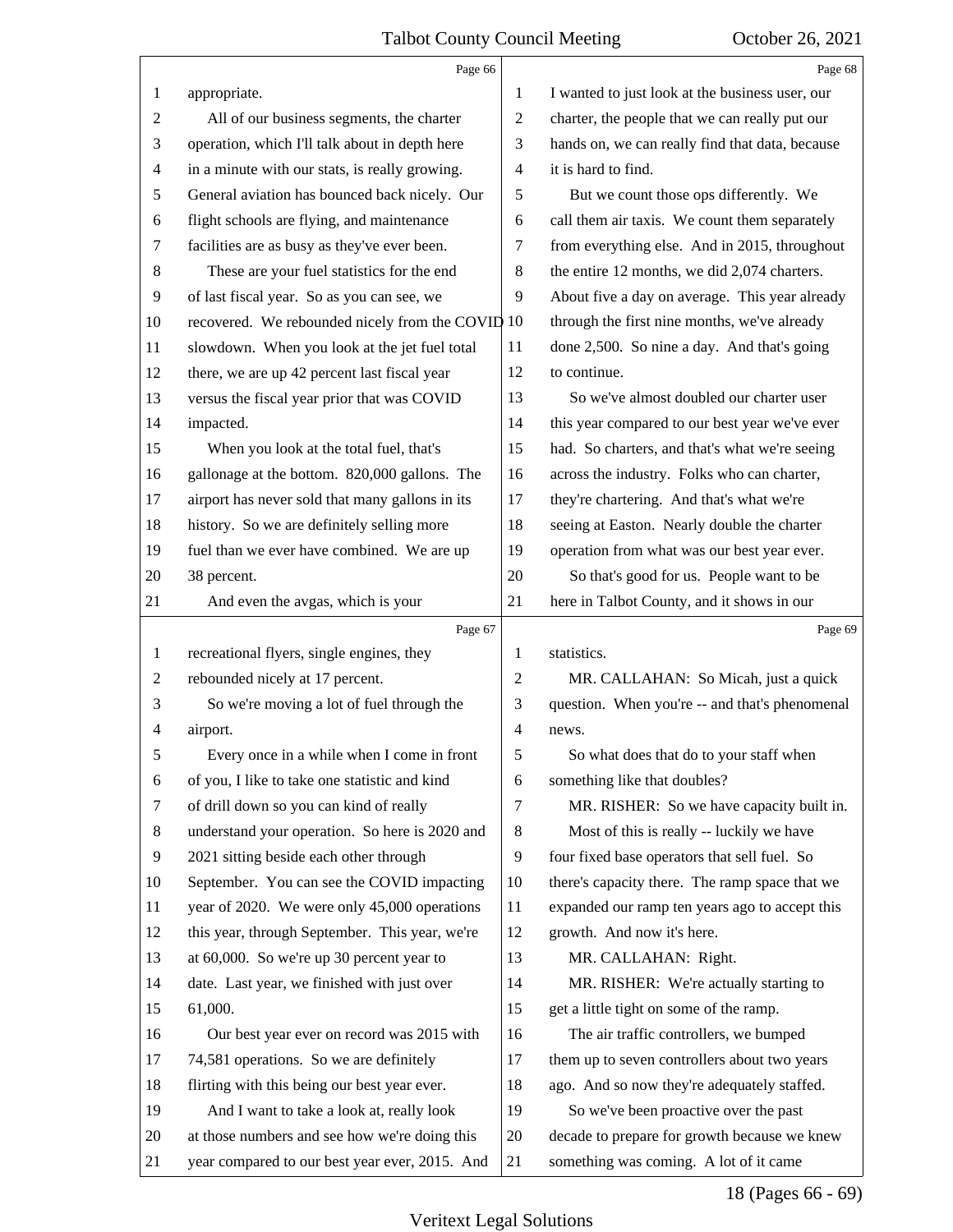<span id="page-19-0"></span>

|                | Page 70                                         |                          | Page 72                                         |
|----------------|-------------------------------------------------|--------------------------|-------------------------------------------------|
| 1              | quickly, but we had the capacity and we've been | 1                        | that maintenance.                               |
| $\overline{c}$ | able to absorb it.                              | $\mathbf{2}$             | And we're also taking strides to improve        |
| 3              | MR. CALLAHAN: Can you tell the public the       | $\mathfrak{Z}$           | our security out there. And we're adding        |
| 4              | air traffic controller people, there's seven of | $\overline{4}$           | cameras to the terminal building, the airport   |
| 5              | them, is that State driven?                     | $\sqrt{5}$               | office, and the control tower to improve the    |
| 6              | MR. RISHER: So they are part of a program       | 6                        | amount of area that we have under video.        |
| 7              | that's called the Federal Contract Tower        | 7                        | Trying to get our access gates under video.     |
| 8              | Program. It's a federal program where we        | $\,8\,$                  | We have nuisance issues that go on out          |
| 9              | partner with the federal government and they    | 9                        | there just like any other property. So we're    |
| 10             | pay for the staffing cost. Basically we pay     | 10                       | trying to improve our security so when          |
| 11             | for the tower, the physical structure and the   | 11                       | something does happen, we can go back to the    |
| 12             | equipment, and they pick up the staffing cost.  | 12                       | tape and we can help law enforcement and we can |
| 13             | MR. CALLAHAN: That's great.                     | 13                       | kind of keep a better eye on things. So we      |
| 14             | MR. RISHER: It's a really good program.         | 14                       | have a project to update that.                  |
| 15             | It's been around since 1982.                    | 15                       | And we're also looking at updating the          |
| 16             | MR. CALLAHAN: Great. That's great. I            | 16                       | actual gate controller software because we're   |
| 17             | appreciate that.                                | 17                       | starting to have a lot of failures over our     |
| 18             | MR. RISHER: Yup.                                | 18                       | gates. The system is 20 years old, the radio    |
| 19             | Airport facilities and improvements. Just       | 19                       | software that actually opens the gate and       |
| 20             | to let you know, lots going on out there in our | 20                       | closes the gate, the proximity card. So we      |
| 21             | terminal. We've updated some information        | 21                       | were getting quotes on putting new software in  |
|                |                                                 |                          |                                                 |
|                | Page 71                                         |                          | Page 73                                         |
| 1              | boards. Of course, last year during COVID, we   | $\mathbf{1}$             | because realistically it's a weekly issue where |
| 2              | repainted a hallway, redid our bathrooms,       | $\overline{c}$           | we have a gate failing or something wrong with  |
| 3              | brought them up to ADA compliance.              | 3                        | our system. So it's just these things don't     |
| 4              | We're about ready to repaint the main           | $\overline{\mathcal{A}}$ | run forever and it's been out there for 20      |
| 5              | lobby. Talking to the contractor, he's coming   | 5                        | years.                                          |
| 6              | in next week. And they're started to get a      | 6                        | Community outreach, one of my favorite          |
| 7              | plan together for that. We're going to improve  | 7                        | things to talk about. Easton Airport Day 2021   |
| 8              | our signage and accessibility. We have a plan   | 8                        | was our biggest event ever. If you were out     |
| 9              | to update and improve the curbing outside and   | 9                        | there between ten and 12, you knew that it was  |
| 10             | put in new handicap ramps.                      | 10                       | a lot of people out there. So it was a great    |
| 11             | So we're doing small projects that make a       | 11                       | event.                                          |
| 12             | big different out there.                        | 12                       | We put the attendees somewhere around           |
| 13             | Trooper six hangars, the hangar that's          | 13                       | 5,000 from pictures that we have from overhead  |
| 14             | owned by Talbot County, we're making some       | 14                       | and talking to people on the ground.            |
| 15             | improvements there as well. We just put some    | 15                       | Of course, I want to give a big thank you       |
| 16             | supplemental HVAC system in there in their      | 16                       | to the county employees. We brought ten county  |
| 17             | break room and their bunk room upstairs, and    | 17                       | employees in to augment our staff that day to   |
| 18             | we're looking at doing some office renovations. | 18                       | help us get everybody parked safely. And it     |
| 19             | Of course, we're working with them to extend    | 19                       | was a wonderful event, a lot of positive        |
| 20             | their contract for another five years as well.  | 20                       | feedback. It was a great event. We look         |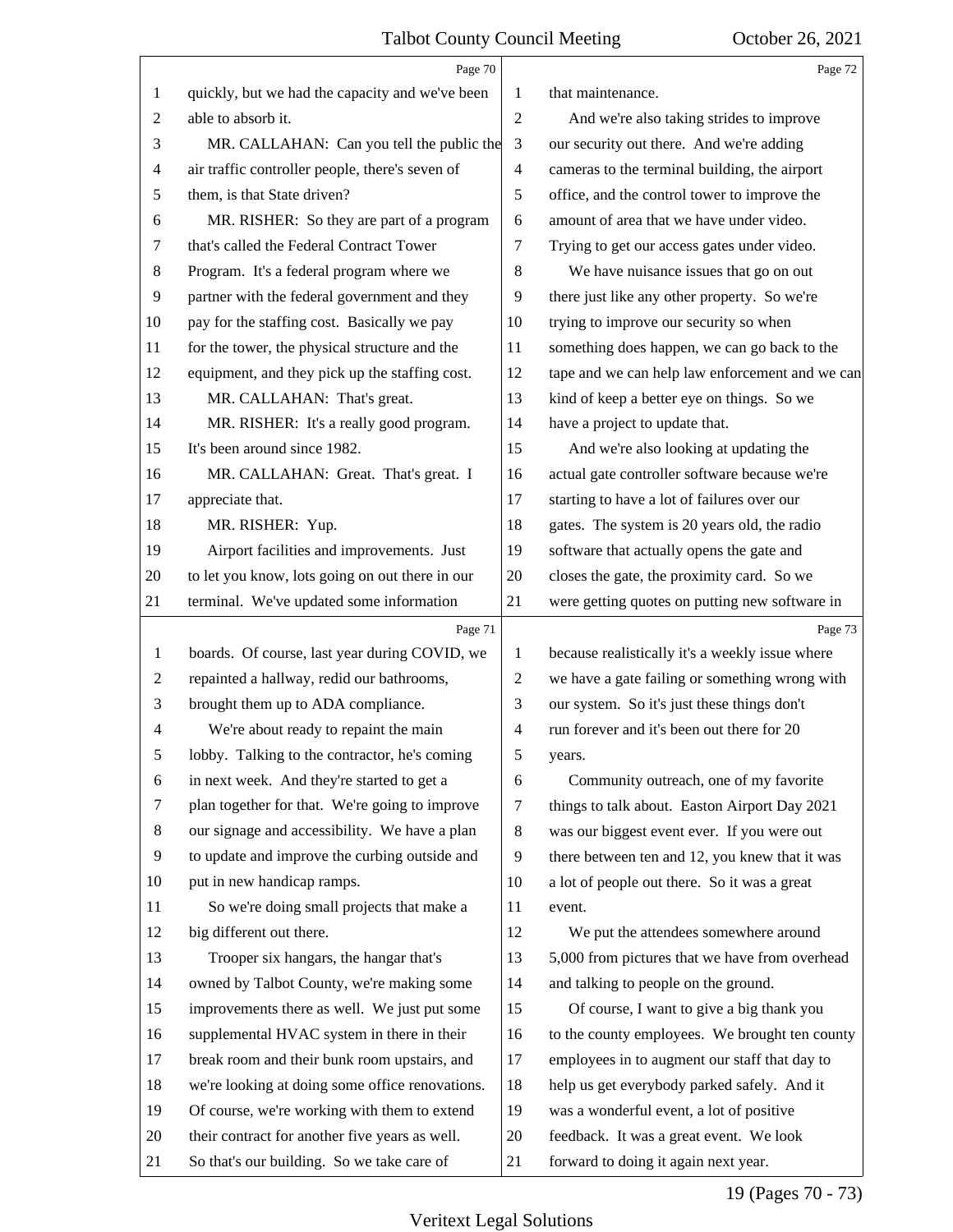<span id="page-20-0"></span>

|                | Page 74                                          |                | Page 76                                         |
|----------------|--------------------------------------------------|----------------|-------------------------------------------------|
| 1              | We're just wrapping up our walk and talk         | 1              | phenomenal getting that out.                    |
| $\overline{c}$ | series. It's our open air open house. It's       | $\overline{2}$ | We're putting out more press releases than      |
| 3              | something we did to bring people back out to     | 3              | we ever have, and we've developed a bimonthly   |
| $\overline{4}$ | the airport during this COVID time to where      | $\overline{4}$ | community newsletter that's been going out. So  |
| 5              | they come out. We walked them on the ramp,       | 5              | we're doing everything we can to keep the       |
| 6              | showed them the airport operation, and gives     | 6              | public informed about what is going on at their |
| 7              | the community time to actually ask us questions  | 7              | airport.                                        |
| 8              | and get factual answers.                         | 8              | MR. CALLAHAN: Thank you, Micah.                 |
| 9              | We're going to do it again in the spring.        | 9              | Jack, you want to say anything? You're          |
| 10             | And we're looking at rolling out something       | 10             | quiet over there.                               |
| 11             | indoors this winter as well where we can invite  | 11             | MR. PETTIT: No. I just want to say that         |
| 12             | the public out to the airport in a comfortable   | 12             | one of the happy things that I've been able to  |
| 13             | setting, have some coffee, talk about the        | 13             | do is to visit or fly into many, many airports  |
| 14             | airport. And just really what we're trying to    | 14             | between Maine and North Carolina over the       |
| 15             | do is just have a constant transparency and a    | 15             | years.                                          |
| 16             | constant way for the community to visit the      | 16             | And this airport is right at the very top       |
| 17             | airport, understand the airport, and see what's  | 17             | of the general aviation airports on the east    |
| 18             | going on.                                        | 18             | coast. It is a real asset to the community and  |
| 19             | Also on community outreach, our Ace              | 19             | to Talbot County.                               |
| 20             | Program. Probably most of the most exciting      | 20             | And a lot of the safety improvements that       |
| 21             | things that we've come up with recently. We're   | 21             | Micah just talked about grew out of a           |
|                |                                                  |                |                                                 |
|                | Page 75                                          |                | Page 77                                         |
| 1              | going to launch what we're calling the Ace       | 1              | requirement by the FAA years ago, like 14, 15,  |
| 2              | Passport that we're still developing.            | $\overline{c}$ | 16 years ago, that we move, relocate the runway |
| 3              | Basically it's going to be a self-study type of  | 3              | threshold, runway 22, away from the             |
| $\overline{4}$ | thing for students where they'll go to a         | $\overline{4}$ | intersection of Airport Road and Route 50.      |
| 5              | website, download some basically a list of       | 5              | And so a lot of the things you see going        |
| 6              | things to do, quite frankly. Visit the           | 6              | on to improve the safety now flows from that    |
| 7              | airport, the control tower, some of the          | 7              | requirement from the FAA. And we're making      |
| 8              | businesses, write us a report.                   | 8              | good progress on it.                            |
| 9              | And then once you turn that back in, we've       | 9              | MR. CALLAHAN: Good. Thanks a lot, guys.         |
| 10             | raised about \$3,000 through Mid Shore Community | 10             | You're doing a great job.                       |
| 11             | Foundation to actually pay for these students    | 11             | Mr. Pack, want to say anything?                 |
| 12             | to take their inaugural flight. So they learn    | 12             | MR. PACK: Excellent report. Always good         |
| 13             | about the airport, write a report, and then      | 13             | to see Mr. Pettit here with us as well.         |
| 14             | we're going to pay to send them flying. So       | 14             | One of the things on the obstruction            |
| 15             | there's going to be more coming out on that.     | 15             | removal report, it's not there, is, of course,  |
| 16             | Civil air patrol is really growing their         | 16             | the Business Center and the timeline for that   |
| 17             | numbers.                                         | 17             | obstruction removal.                            |
| 18             | And we're also doing as much as we can to        | 18             | So is there any updates on that from the        |
| 19             | improve how we're keeping our community          | 19             | FAA or MAA?                                     |
| 20             | informed. We're using digital platforms. The     | 20             | MR. RISHER: Mr. Pack, there's no updates.       |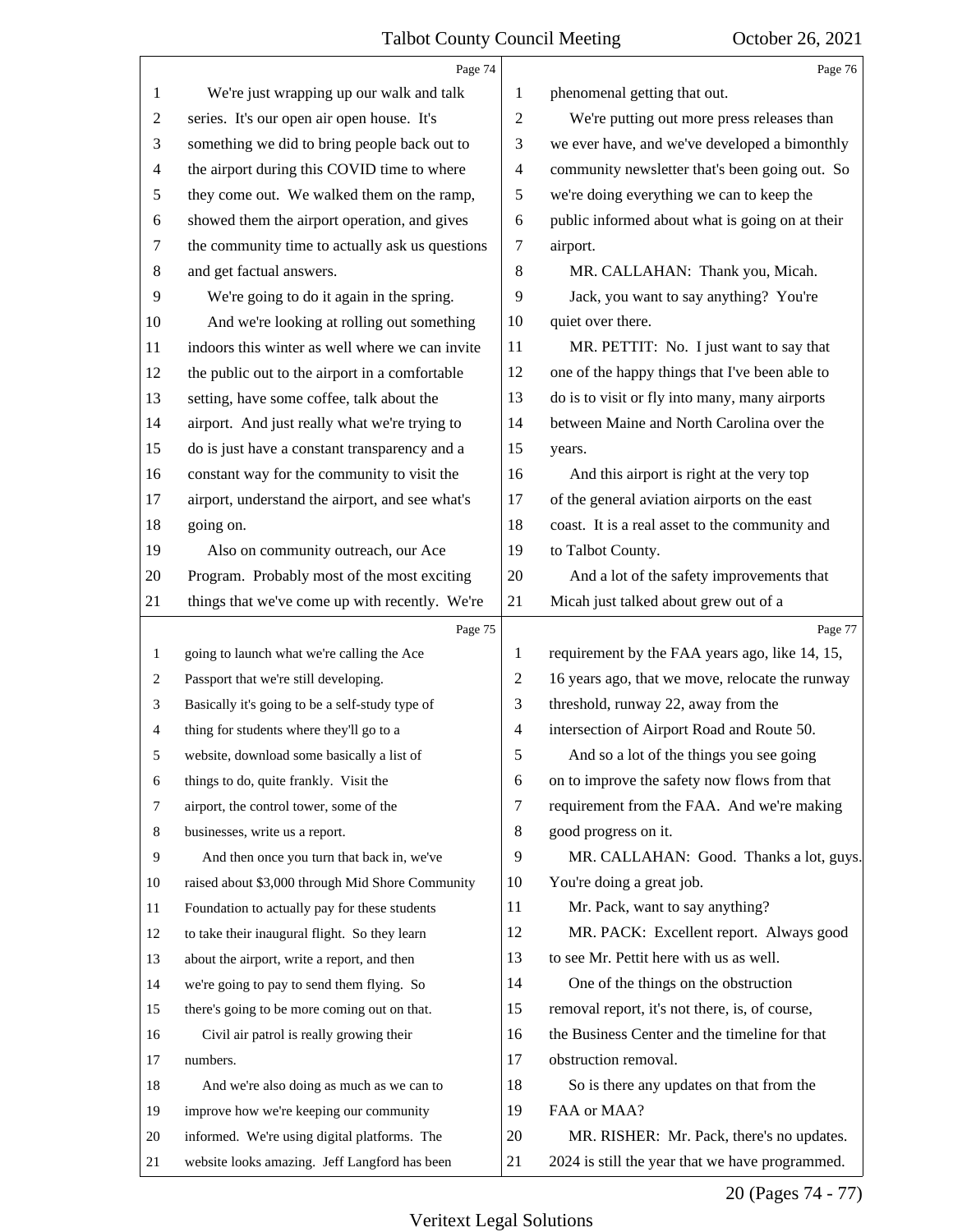<span id="page-21-0"></span>

|                | Page 78                                        |                | Page 80                                         |
|----------------|------------------------------------------------|----------------|-------------------------------------------------|
| 1              | The FAA has tentatively programmed four and a  | 1              | MR. CALLAHAN: Okay. Next up is Jess with        |
| $\overline{c}$ | half million dollars for that fiscal year for  | $\overline{c}$ | the county manager report.                      |
| 3              | us to begin demolition.                        | 3              | MS. MORRIS: Great. We'll stick board and        |
| 4              | So I would say it's one of those things        | 4              | committee appointments for right now and just   |
| 5              | like every year as we get closer, it becomes   | 5              | go right to the first item for Easton Airport,  |
| 6              | clearer. You know exactly what's going to      | 6              | which is to forward a letter to DNR in support  |
| 7              | happen because it's all discretionary funds    | 7              | of Easton Airport's deer cooperator permit      |
| 8              | with the FAA. So the fact that it's programmed | 8              | application for removal of deer hazardous to    |
| 9              | on our ACIP and the fact that we're doing the  | 9              | airport operations.                             |
| 10             | soil samples, that survey and this year, I     | 10             | MR. RISHER: Right. This is an annual            |
| 11             | would say about a year from now we should have | 11             | requirement now. This is new just two years     |
| 12             | a very good idea of exactly the time frame.    | 12             | ago.                                            |
| 13             | But with that being said, I know we have       | 13             | I was here in January to request a letter       |
| 14             | concerns with the Sheriff's Office. And so     | 14             | of support. It's annual now.                    |
| 15             | that's -- we have plans to if we needed to     | 15             | Although we just did our letter in              |
| 16             | start demolition of the parking lots and the   | 16             | January, I wanted to tee this request up soon.  |
| 17             | warehouse building, we could do that first and | 17             | That way I can just get it in place by          |
| 18             | we could delay the Sheriff's Office portion.   | 18             | January 1st.                                    |
| 19             | That's something that we've already baked into | 19             | This is for our deer cooperator plan to         |
| 20             | the equation because we know it's important to | 20             | manage the herd of any deer inside of the fence |
| 21             | the county.                                    | 21             | at the airport.                                 |
|                | Page 79                                        |                | Page 81                                         |
| 1              | So we're certainly standing by to do our       | 1              | MR. CALLAHAN: Okay. All right. Council,         |
| 2              | part to work together to make sure everybody   | 2              | is there a motion and a second to approve the   |
| 3              | has what they need.                            | 3              | request that's outlined?                        |
| 4              | MR. CALLAHAN: Good.                            | 4              | MR. PACK: So moved.                             |
| 5              | MR. PACK: I know Warren is back there.         | 5              | MS. PRICE: Second.                              |
| 6              | He's very interested in this project as well.  | 6              | MR. CALLAHAN: We got a motion and a             |
| 7              |                                                |                |                                                 |
| 8              | MR. RISHER: He's ready for his asphalt.        | 7              | second. Madam Secretary, could you please call  |
| 9              | MR. PACK: His asphalt and his concrete         | 8              | the roll.                                       |
|                | for the Repurposing Center.                    | 9              | SECRETARY: Mr. Callahan.                        |
| 10             | Thank you very much, Micah.                    | 10             | MR. CALLAHAN: Aye.                              |
| 11             | MR. CALLAHAN: Ms. Price.                       | 11             | SECRETARY: Mr. Lesher.                          |
| 12             | MR. LESHER: I'm good. Thank you very 12        |                | MR. LESHER: Aye.                                |
| 13             | much.                                          | 13             | SECRETARY: Ms. Price.                           |
| 14             | MR. CALLAHAN: Mr. Lesher?                      | 14             | MS. PRICE: Aye.                                 |
| 15             | Okay, guys. Appreciate the great report.       | 15             | SECRETARY: Mr. Pack.                            |
| 16             | Thank you.                                     | 16             | MR. PACK: Aye.                                  |
| 17             | MR. RISHER: Thank you.                         | 17             | MR. CALLAHAN: Okay.                             |
| 18             | MR. PETTIT: Thank you.                         | 18             | MS. MORRIS: Great. The next item is             |
| 19             | MS. MORRIS: Micah, if you want to just 19      |                | request from Easton Airport to extend the       |
| 20             | stay there.                                    | 20             | contract for aviation fuel supply. We'll be     |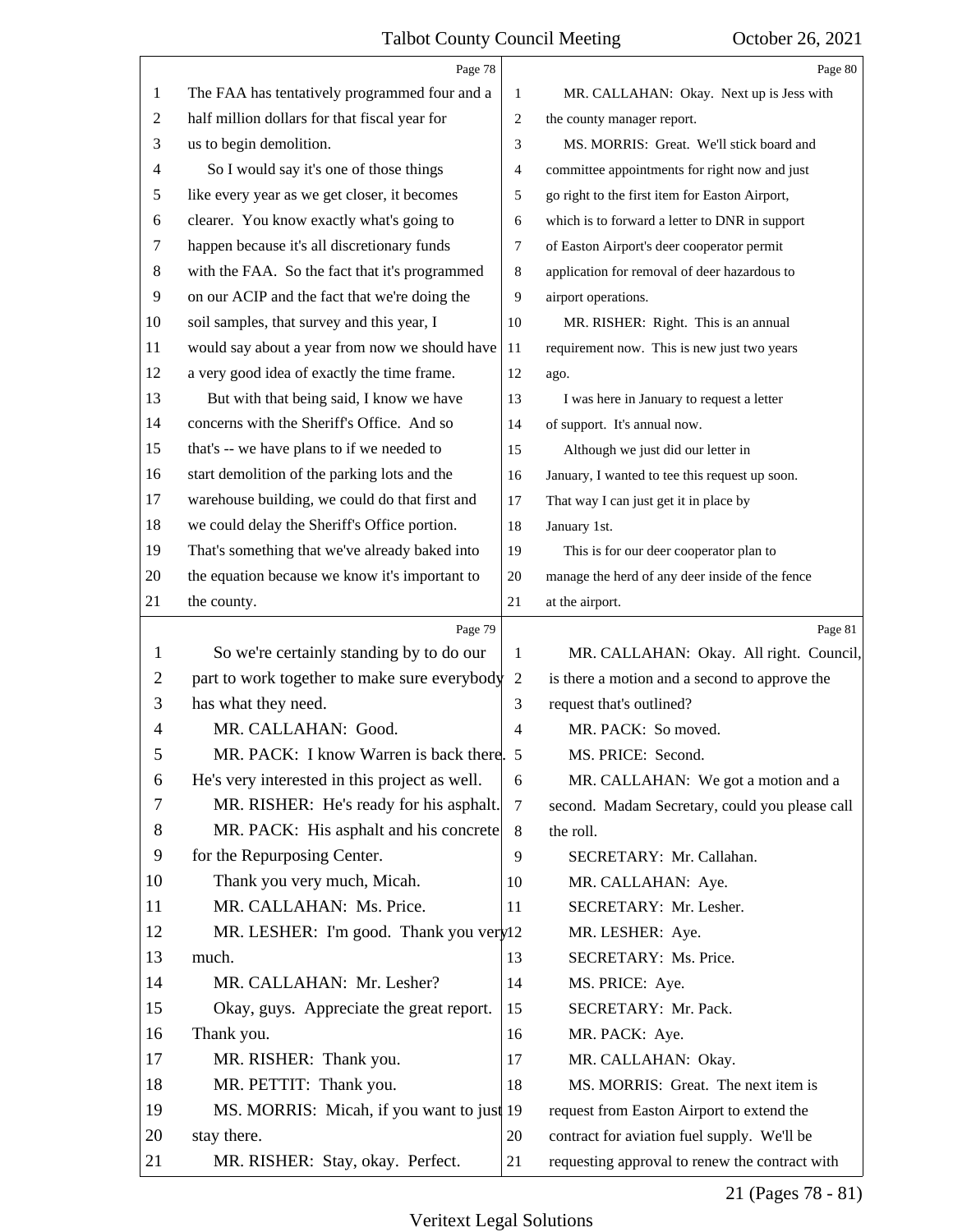<span id="page-22-0"></span>

|    | Page 82                                         |                | Page 84                                        |
|----|-------------------------------------------------|----------------|------------------------------------------------|
| 1  | Titan Aviation Fuels, formerly known as Eastern | 1              | SECRETARY: Ms. Price.                          |
| 2  | Aviation Fuels, for aviation fuel supply at     | 2              | MS. PRICE: Aye.                                |
| 3  | Easton Airport for a five-year term beginning   | 3              | SECRETARY: Mr. Pack.                           |
| 4  | January 2022.                                   | 4              | MR. PACK: Aye.                                 |
| 5  | MR. RISHER: Yes. So we've had Titan             | 5              | MR. RISHER: Thank you, Council.                |
| 6  | Eastern Aviation, they're re-branding now as    | 6              | MR. CALLAHAN: Thank you, Micah.                |
| 7  | Titan, we've had them for more than 20 years.   | 7              | Appreciate it. Good job.                       |
| 8  | Going into this year, the board and I, we       | 8              | MS. MORRIS: Thanks, Micah.                     |
| 9  | discussed it. There's not a lot of companies    | 9              | Going back to board and committee              |
| 10 | that provide this service, right, jet AA avgas. | 10             | appointments, requesting Council approval to   |
| 11 | These are boutique fuels. So there's not a lot  | 11             | appoint Anthony Kern to our Ethics Commission. |
| 12 | of competition.                                 | 12             | MR. PACK: So moved.                            |
| 13 | So I contacted the FAA. We do not have a        | 13             | MR. LESHER: Second.                            |
| 14 | requirement to rebid this.                      | 14             | MR. CALLAHAN: Okay. We got a motion and        |
| 15 | So what we found it more beneficial to do       | 15             | second. Madam Secretary, could you call the    |
| 16 | was to negotiate directly with them for better  | 16             | roll, please.                                  |
| 17 | incentives and the same terms. So this          | 17             | SECRETARY: Mr. Callahan.                       |
| 18 | contract, what they're offering us are the same | 18             | MR. CALLAHAN: Aye.                             |
| 19 | terms that we've had for the last two decades,  | 19             | SECRETARY: Mr. Lesher.                         |
| 20 | which is advantageous to us because we only pay | 20             | MR. LESHER: Aye.                               |
| 21 | freight out of Baltimore regardless of which    | 21             | SECRETARY: Ms. Price.                          |
|    |                                                 |                |                                                |
|    | Page 83                                         |                | Page 85                                        |
| 1  | terminal avgas is pulled from. So even if       | 1              | MS. PRICE: Aye.                                |
| 2  | they're pulling out of Chesapeake or New York   | $\overline{2}$ | SECRETARY: Mr. Pack.                           |
| 3  | and it's more mileage on them, we pay from      | 3              | MR. PACK: Aye.                                 |
| 4  | Baltimore to Easton.                            | $\overline{4}$ | MS. MORRIS: And for the Hog Neck Golf          |
| 5  | And we have additionally negotiated             | 5              | Board, requesting the appointment of Ron       |
| 6  | several incentives with about \$6,000 worth of  | 6              | Veneer.                                        |
| 7  | marketing.                                      | 7              | MR. PACK: So moved.                            |
| 8  | And we feel it's a very fair deal, and we       | 8              | MR. LESHER: Second.                            |
| 9  | would like to extend the contract for another   | 9              | MR. CALLAHAN: We got a motion and a            |
| 10 | five years. The board and myself are unanimous  | 10             | second. Madam Secretary, could you call the    |
| 11 | about that.                                     | 11             | roll, please.                                  |
| 12 | MR. CALLAHAN: Okay.                             | 12             | SECRETARY: Mr. Callahan.                       |
| 13 | MR. PACK: So moved.                             | 13             | MR. CALLAHAN: Aye.                             |
| 14 | MS. PRICE: Second.                              | 14             | SECRETARY: Mr. Lesher.                         |
| 15 | MR. CALLAHAN: Okay. We've got a motion 15       |                | MR. LESHER: Aye.                               |
| 16 | and a second. Madam Secretary, could you        | 16             | SECRETARY: Ms. Price.                          |
| 17 | please call the roll.                           | 17             | MS. PRICE: Aye.                                |
| 18 | SECRETARY: Mr. Callahan.                        | 18             | SECRETARY: Mr. Pack.                           |
| 19 | MR. CALLAHAN: Aye.                              | 19             | MR. PACK: Aye.                                 |
| 20 | SECRETARY: Mr. Lesher.                          | 20             | MS. MORRIS: Council, we're in receipt of       |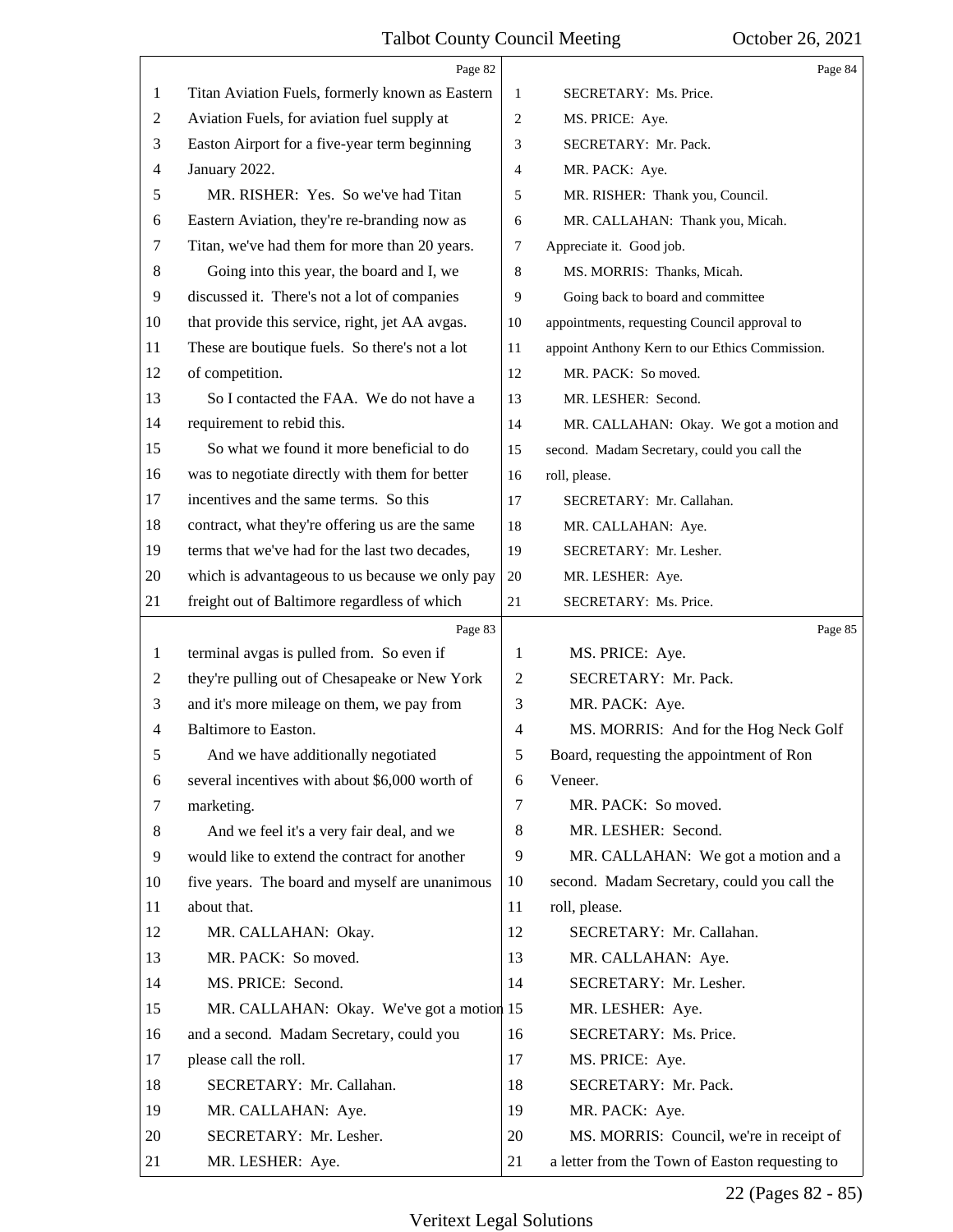<span id="page-23-0"></span>

|    | Page 86                                         |         | Page 88                                         |
|----|-------------------------------------------------|---------|-------------------------------------------------|
| 1  | transfer a portion of Flood Avenue owned by     | 1       | SECRETARY: Mr. Lesher.                          |
| 2  | Talbot County to the Town of Easton.            | 2       | MR. LESHER: Aye.                                |
| 3  | This is a road that runs parallel to            | 3       | SECRETARY: Ms. Price.                           |
| 4  | Easton Parkway, is located between Port Street  | 4       | MS. PRICE: Aye.                                 |
| 5  | and Glenwood Avenue.                            | 5       | SECRETARY: Mr. Pack.                            |
| 6  | If Council is supportive of the request,        | 6       | MR. PACK: Aye.                                  |
| 7  | legislation would be drafted by both the town   | 7       | MS. MORRIS: Great. Warren, if you want          |
| 8  | and the county in order to effect the transfer. | $\,8\,$ | to come up.                                     |
| 9  | And then part two of the request is to          | 9       | We have a request from the Roads                |
| 10 | allow the Town of Easton to begin repaving      | 10      | Department to enter into a rental agreement for |
| 11 | Flood Avenue now as part of its annual paving   | 11      | equipment to be used at the Repurposing Center. |
| 12 | contract. And the paving cost would be at the   | 12      | The Roads Department is requesting Council      |
| 13 | expense of the town.                            | 13      | approval to enter into a rental agreement with  |
| 14 | Is that a motion?                               | 14      | GT Mid Atlantic for four pieces of equipment, a |
| 15 | MR. PACK: Yes.                                  | 15      | grinder, a trommel, an excavator, and a         |
| 16 | MR. LESHER: This is an easy one. I so           | 16      | stacker, for a period of five months, which may |
| 17 | move.                                           | 17      | or may not be converted to a purchase or lease  |
| 18 | MR. PACK: So moved.                             | 18      | depending if Bill 1494 is adopted by Council    |
| 19 | MR. LESHER: Second.                             | 19      | when it's brought forward on November 9th.      |
| 20 | MR. PACK: I don't even know if actually         | 20      | The lease agreements have been reviewed by      |
| 21 | we own Flood Avenue. Have we even made that     | 21      | the county attorney and finance director.       |
|    |                                                 |         |                                                 |
|    | Page 87                                         |         | Page 89                                         |
| 1  | determination who owns it?                      | 1       | The total for five months? rent will be         |
| 2  | MR. CALLAHAN: It doesn't matter. They're        | 2       | \$90,020. And there are adequate funds in the   |
| 3  | going to.                                       | 3       | Roads Department budget for the rentals.        |
| 4  | MR. THOMAS: We haven't done a title             | 4       | MR. CALLAHAN: Okay. Warren.                     |
|    | search. We can quitclaim the interest.          | 5       | MR. PACK: So moved.                             |
| 6  | MR. PACK: You can quitclaim it. Okay.           | 6       | MR. CALLAHAN: Warren.                           |
| 7  | Yeah. Let them take it.                         | 7       | MR. EDWARDS: All I have to say is it's          |
| 8  | MS. PRICE: Let them pave it.                    | 8       | the equipment we need right now to take care of |
| 9  | MR. PACK: What do you need?                     | 9       | the immediate need with the forestry problem    |
| 10 | MS. MORRIS: A motion and a vote to              | 10      | with all the logs we've taken in.               |
| 11 | transfer and to pave.                           | 11      | MR. CALLAHAN: Okay. What kind -- how            |
| 12 | MR. PACK: I'll make the motion that we          | 12      | much product do you think you can produce,      |
| 13 | transfer --                                     | 13      | roughly?                                        |
| 14 | MS. PRICE: You've been beaten to the            | 14      | MR. EDWARDS: I'm afraid to guess. We            |
| 15 | chase. We already moved and seconded that, but  | 15      | probably have over five acres of just logs.     |
| 16 | you can vote aye.                               | 16      | MR. CALLAHAN: Okay.                             |
| 17 | MR. CALLAHAN: We got a motion and a             | 17      | MR. EDWARDS: A lot.                             |
| 18 | second. Madam Secretary, could you call the     | 18      | MR. CALLAHAN: Okay. So that 90,000 turn         |
| 19 | roll, please.                                   | 19      | into 200?                                       |
| 20 | SECRETARY: Mr. Callahan.                        | 20      | MR. EDWARDS: I'm afraid to guess.               |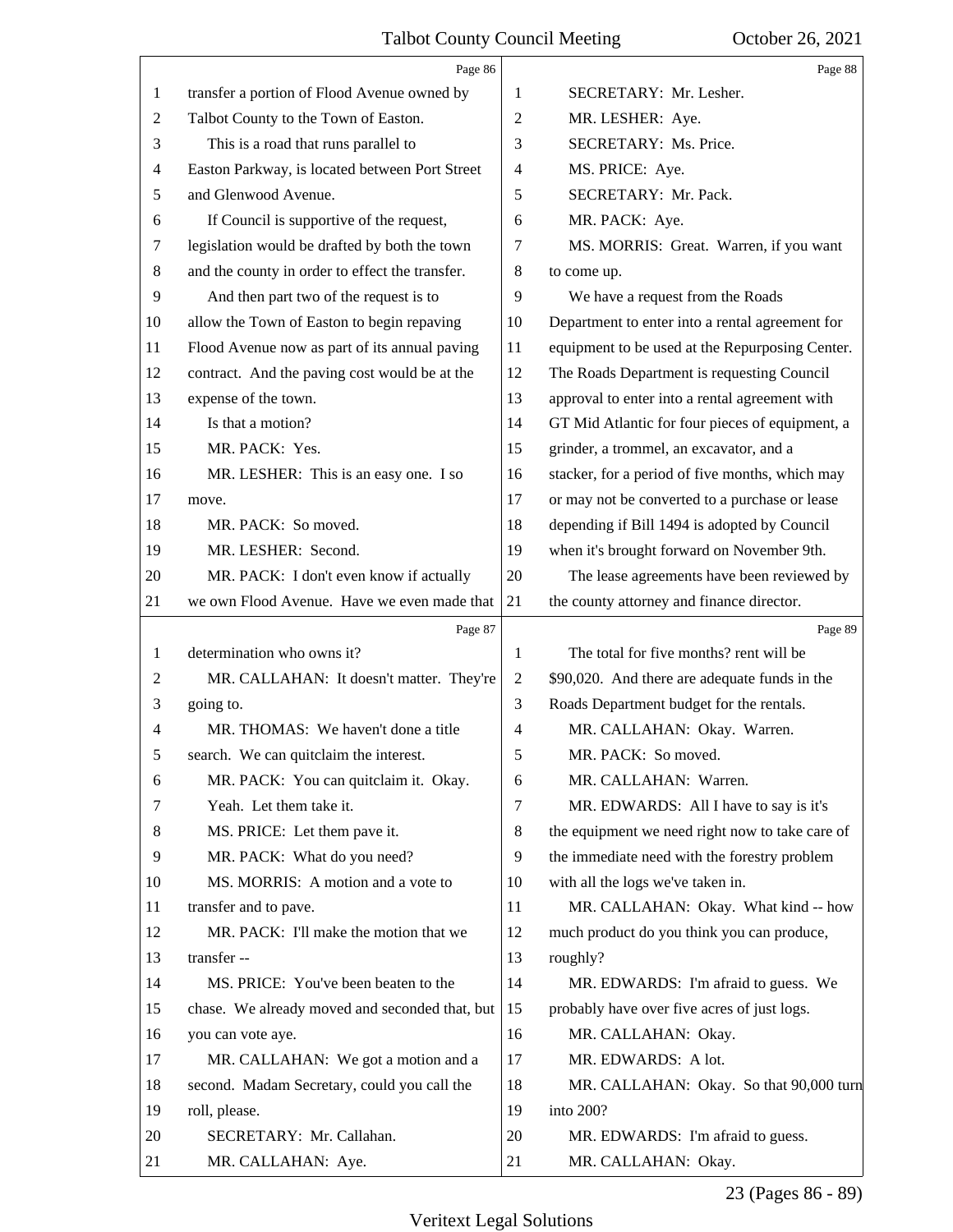<span id="page-24-0"></span>

|    | Page 90                                         |                | Page 92                                         |
|----|-------------------------------------------------|----------------|-------------------------------------------------|
| 1  | MR. EDWARDS: I can tell you it will             | 1              | MR. CALLAHAN: Okay. Madam Secretary, we         |
| 2  | exceed whatever you're thinking, as we have in  | 2              | got a motion.                                   |
| 3  | the past.                                       | 3              | MR. LESHER: Second.                             |
| 4  | MR. CALLAHAN: That's what I'm liking.           | 4              | MR. CALLAHAN: And we just got a second.         |
| 5  | MS. PRICE: Will it turn into something          | 5              | SECRETARY: Okay.                                |
| 6  | more than \$90,000?                             | 6              | MR. CALLAHAN: Okay.                             |
| 7  | MR. EDWARDS: Yes.                               | 7              | SECRETARY: Mr. Callahan.                        |
| 8  | MS. PRICE: Okay. That's fair.                   | 8              | MR. CALLAHAN: Aye.                              |
| 9  | MR. EDWARDS: Absolutely, yes. That's all        | 9              | SECRETARY: Mr. Lesher.                          |
| 10 | you had to ask it, just like that.              | 10             | MR. LESHER: Aye.                                |
| 11 | MR. CALLAHAN: Yes. I was going up, you          | 11             | SECRETARY: Ms. Price.                           |
| 12 | know. Okay.                                     | 12             | MS. PRICE: Aye.                                 |
| 13 | MR. PACK: You don't want it to go higher.       | 13             | SECRETARY: Mr. Pack.                            |
| 14 | You want it to go lower. This is --             | 14             | MR. PACK: Aye.                                  |
| 15 | MS. PRICE: No. The revenue part.                | 15             | MR. EDWARDS: Thank you.                         |
| 16 | MR. EDWARDS: The revenue.                       | 16             | MS. MORRIS: Thanks, Warren.                     |
| 17 | MR. CALLAHAN: The revenue.                      | 17             | MR. CALLAHAN: Thanks, Warren. Appreciate        |
| 18 | MR. EDWARDS: The revenue created from the       | 18             | it.                                             |
| 19 | repurposing.                                    | 19             | MS. MORRIS: And then lastly, tonight,           |
| 20 | MR. CALLAHAN: We're renting something.          | 20             | Council, is just a reminder to the public about |
| 21 | So we want to be over that.                     | 21             | the Household Hazardous Waste Day being held    |
|    | Page 91                                         |                | Page 93                                         |
| 1  | MS. PRICE: We want to sell enough product       | 1              | this Saturday, October 30th, from eight a.m. to |
|    |                                                 |                |                                                 |
| 2  | to pay for the rental.                          | 2              | two p.m. rain or shine. It's open to residents  |
| 3  | MR. EDWARDS: We will be over that.              | 3              | of Talbot County. It's being located at the     |
| 4  | MR. CALLAHAN: You okay? You straight?           | $\overline{4}$ | former Hobbs Road Landfill located in Denton,   |
| 5  | MR. PACK: I'm not looking at revenue            | 5              | Maryland. More information is found on our      |
| 6  | numbers on my sheet. I don't know what you      | 6              | website.                                        |
| 7  | guys are looking at, but these aren't revenue   | 7              | MR. PACK: Ms. Morris, was Mr. Rommel            |
| 8  | numbers.                                        | 8              | coordinating any transfer of those items over   |
| 9  | MS. PRICE: No, no. I said are you going         | 9              | to that location?                               |
| 10 | to make more than \$90,000 to cover the rental, | 10             | MS. MORRIS: I am not sure, but I can ask.       |
| 11 | and the answer was yes.                         | 11             | MR. PACK: Ask Mr. Rommel if you could.          |
| 12 | MR. PACK: Oh, okay.                             | 12             | MR. CLARKE: He is.                              |
| 13 | MR. CALLAHAN: We got yes.                       | 13             | MR. PACK: He is taking some?                    |
| 14 | MS. PRICE: Follow along.                        | 14             | MR. CLARKE: He is. Mr. Rommel was               |
| 15 | MR. CALLAHAN: Okay.                             | 15             | actually taking some materials over to the site |
| 16 | MS. MORRIS: Is there a motion?                  | 16             | today. If you need to, we can have some         |
| 17 | SECRETARY: I have a motion, but I don't         | 17             | materials taken.                                |
| 18 | have a second.                                  | 18             | MR. PACK: Should I call him? Could you          |
| 19 | MR. CALLAHAN: Do I have a motion and a          | 19             | have him give me a call?                        |
| 20 | second?                                         | 20             | MR. CLARKE: Yeah, I'll have him call you.       |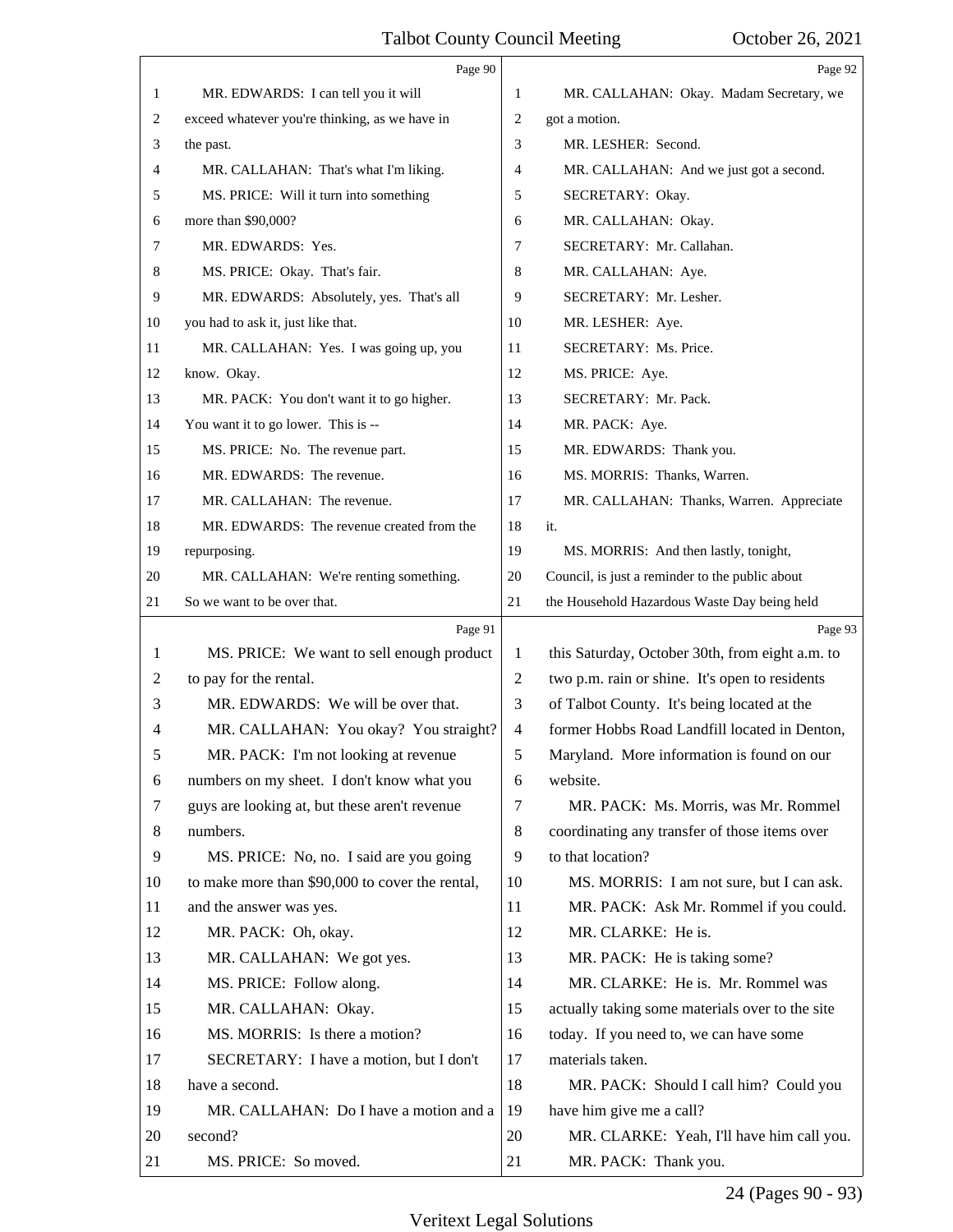<span id="page-25-0"></span>

|    | Page 94                                        |                | Page 96                                         |
|----|------------------------------------------------|----------------|-------------------------------------------------|
| 1  | MS. MORRIS: Do you have anything to add,       | 1              | son has got COVID. And he was exposed to it,    |
| 2  | Ray?                                           | 2              | too. So we wish the family well and hope        |
| 3  | MR. CLARKE: No. Other than that it's           | 3              | everybody is okay. And hopefully everybody      |
| 4  | from eight to two.                             | 4              | will be in good shape next week. So I want to   |
| 5  | MS. MORRIS: Thank you. That's it.              | 5              | wish the family well.                           |
| 6  | MR. CALLAHAN: Okay. Good job, Jess.            | 6              | Thank you.                                      |
| 7  | Appreciate that.                               | 7              | MR. LESHER: Take us out?                        |
| 8  | Next up on the agenda is public comments.      | 8              | MR. CALLAHAN: Yup.                              |
| 9  | MS. MORRIS: I don't know if anybody            | 9              | MR. LESHER: The County Council's next           |
| 10 | signed up.                                     | 10             | meeting will be held to Tuesday, November 9th,  |
| 11 | MR. CALLAHAN: You want to check that.          | 11             | beginning at six o'clock p.m. The Council will  |
| 12 | This could be a first.                         | 12             | be convening in open session at 4:30 p.m. and   |
| 13 | MS. PRICE: It's close to Halloween. It         | 13             | immediately adjourning into closed session to   |
| 14 | might be ghosts.                               | 14             | discuss real estate, legal, and personnel       |
| 15 | MR. CALLAHAN: Yeah. It's not April 1st.        | 15             | matters as listed on the statement for closing  |
| 16 | MS. MORRIS: Nobody.                            | 16             | that meeting.                                   |
| 17 | MR. CALLAHAN: That's good. Maybe we are        | 17             | On Thursday, October 28th, Maryland             |
| 18 | making headway.                                | 18             | Department of the Environment will be holding a |
| 19 | Thank you, Nancy.                              | 19             | public hearing on the Trappe East or Lakeside   |
| 20 | MS. ANDREW: Thank you.                         | 20             | water treatment plant discharge permit,         |
| 21 | MR. CALLAHAN: Good night. Okay.                | 21             | 19DP3460, beginning at five o'clock p.m. in the |
|    |                                                |                |                                                 |
|    | Page 95                                        |                | Page 97                                         |
| 1  | We'll end with Council comments. How           | 1              | curling rink located at the Talbot County       |
| 2  | about Mr. Vice President over here?            | 2              | Community Center, 100028 (sic.) Ocean Gateway,  |
| 3  | MR. LESHER: I have nothing further this        | 3              | Easton. The meeting is open to the public.      |
| 4  | evening.                                       | $\overline{4}$ | On Tuesday, November 2nd, the Maryland          |
| 5  | MR. CALLAHAN: Okay. Ms. Price.                 | 5              | Department of Transportation will be hosting    |
| 6  | MS. PRICE: Nothing further, either.            | 6              | the annual consolidated transportation plan     |
| 7  | MR. CALLAHAN: Mr. Pack.                        | $\tau$         | meeting with Talbot County beginning at         |
| 8  | MR. PACK: I'm good. Thank you very much.       | 8              | three o'clock p.m. The meeting will be held in  |
| 9  | MR. CALLAHAN: You're good.                     | 9              | the Wye Oak Room located at the Talbot County   |
| 10 | MR. PACK: No comment.                          | 10             | Community Center, 10028 Ocean Gateway, Easton.  |
| 11 | MR. CALLAHAN: The only thing I would say 11    |                | That meeting is open to the public.             |
| 12 | is, once again, I was really sorry to hear     | 12             | If there's nothing else to come before us,      |
| 13 | about Jeff Parks because he's got a little bit | 13             | a motion to adjourn would be in order.          |
| 14 | in my heart. I really, really just learned     | 14             | MS. PRICE: So moved.                            |
| 15 | about that this afternoon.                     | 15             | MR. CALLAHAN: We got a motion and a             |
| 16 | And great colleague. We did a lot of fire      | 16             | second. Madam Secretary, could you call the     |
| 17 | fighting together and a lot of great memories. | 17             | roll.                                           |
| 18 | So I wish his family well. And his sons,       | 18             | SECRETARY: Mr. Callahan.                        |
| 19 | he's got two sons. I really wish him well.     | 19             | MR. CALLAHAN: Aye.                              |
| 20 | And then the last thing I want to do is        | 20             | SECRETARY: Mr. Lesher.                          |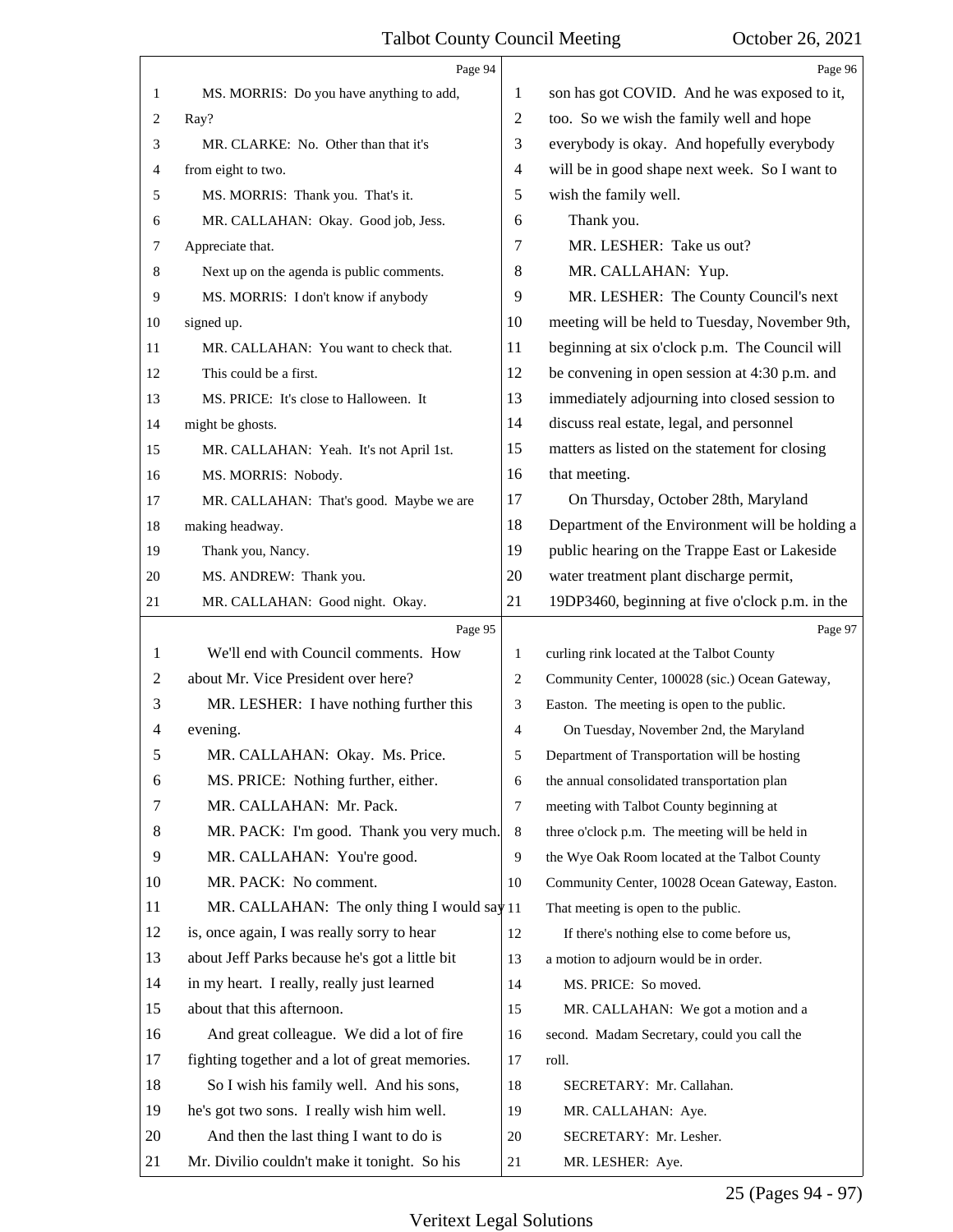<span id="page-26-0"></span>

|                                | Page 98                                                                                                    |  |
|--------------------------------|------------------------------------------------------------------------------------------------------------|--|
| 1                              | SECRETARY: Ms. Price.                                                                                      |  |
| $\mathfrak{2}$                 | MS. PRICE: Aye.                                                                                            |  |
| 3                              | SECRETARY: Mr. Pack.                                                                                       |  |
| 4                              | MR. PACK: Aye.                                                                                             |  |
| 5                              | MR. CALLAHAN: Thank you. Good night,                                                                       |  |
| 6                              | everybody.                                                                                                 |  |
| 7                              | (Meeting concluded at: 7:28 p.m.)                                                                          |  |
| $8\,$                          |                                                                                                            |  |
| 9                              |                                                                                                            |  |
| 10                             |                                                                                                            |  |
| 11                             |                                                                                                            |  |
| 12                             |                                                                                                            |  |
| 13                             |                                                                                                            |  |
| 14                             |                                                                                                            |  |
| 15                             |                                                                                                            |  |
| 16                             |                                                                                                            |  |
| 17                             |                                                                                                            |  |
| 18                             |                                                                                                            |  |
| 19                             |                                                                                                            |  |
| $20\,$                         |                                                                                                            |  |
| 21                             |                                                                                                            |  |
|                                |                                                                                                            |  |
|                                | Page 99                                                                                                    |  |
| $\mathbf{1}$<br>$\overline{2}$ | STATE OF MARYLAND                                                                                          |  |
|                                | I, Diane Houlihan, a Notary Public in and<br>for the State of Maryland, County of Baltimore City,          |  |
|                                | 3 do hereby certify that the within named, Talbot<br>County Council Audio, personally appeared before me   |  |
|                                | 4 at the time and place herein set according to law,                                                       |  |
| 5.                             | was interrogated by counsel.                                                                               |  |
|                                | I further certify that the examination was<br>6 recorded stenographically by me and then transcribed       |  |
|                                | from my stenographic notes to the within printed                                                           |  |
|                                | 7 matter by means of computer-assisted transcription<br>in a true and accurate manner.                     |  |
| 8                              |                                                                                                            |  |
|                                | I further certify that the stipulations<br>9 contained herein were entered into by counsel in my           |  |
| 10                             | presence.                                                                                                  |  |
|                                | I further certify that I am not of counsel                                                                 |  |
|                                | 11 to any of the parties, not an employee of counsel,<br>nor related to any of the parties, nor in any way |  |
| 13                             | 12 interested in the outcome of this action.<br>AS WITNESS my hand Notorial Seal this 1st                  |  |
|                                | day of November, 2021, at Easton, MD.                                                                      |  |
| 14<br>15                       |                                                                                                            |  |
| 16                             | e) Heubiha                                                                                                 |  |
|                                | Diane Houlihan                                                                                             |  |
| 17<br>18                       | Notary Public                                                                                              |  |
| 19                             | 20 My commission expires September 16, 2025                                                                |  |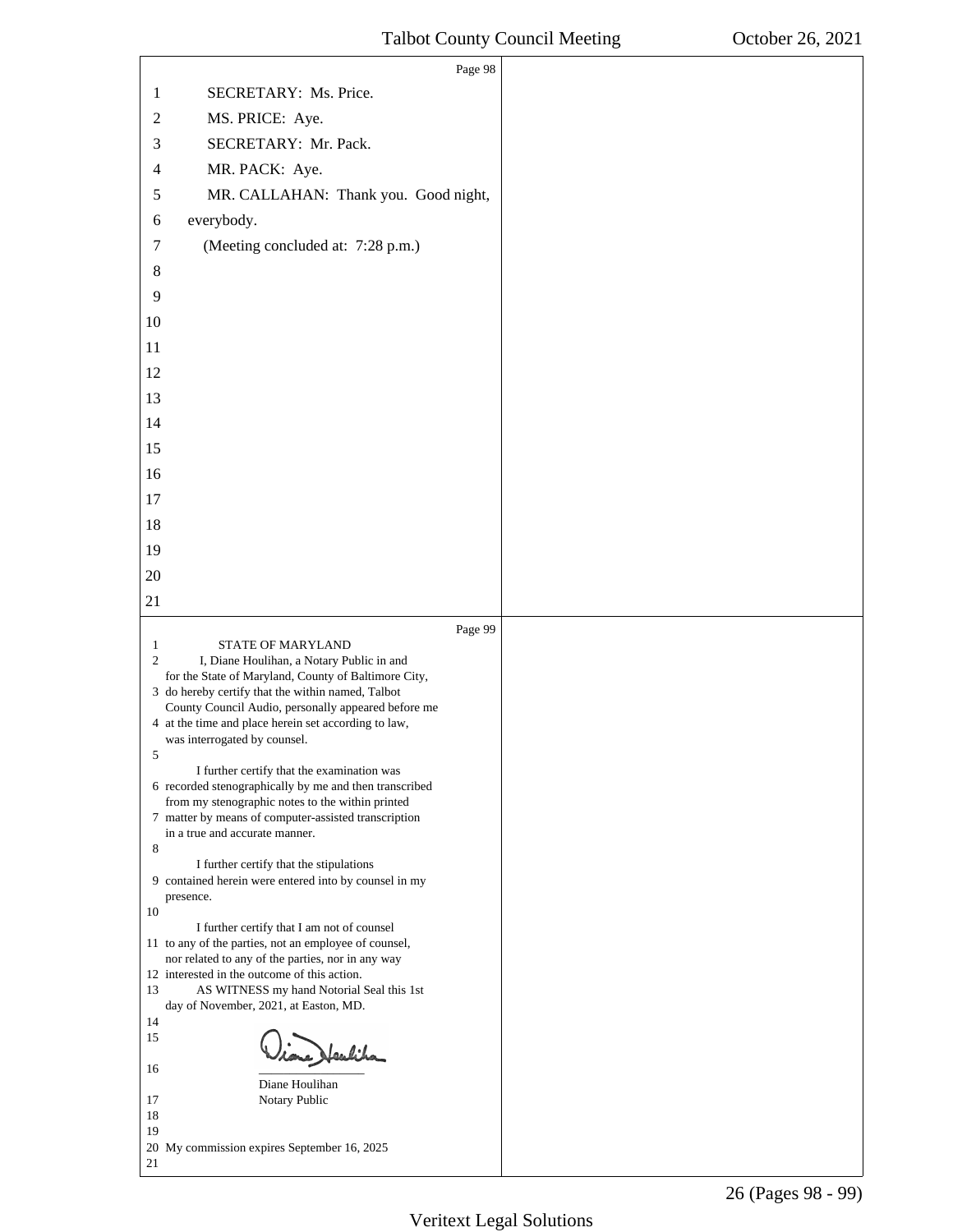#### **[1,100 - administration]** Page 1

| $\mathbf{1}$           | <b>2014</b> 23:15 24:1  | 43 34:7,14             | 31:7 32:5 37:11          |
|------------------------|-------------------------|------------------------|--------------------------|
| $1,100$ 35:1           | 2015 67:16,21           | 45,000 67:11           | 38:8 45:14 65:7          |
| 1,500 34:20            | 68:7                    | 4:30 96:12             | 70:2 76:12               |
| 1.3 $31:5$             | 2018 52:21              | $5\overline{)}$        | absolutely 38:1          |
|                        | <b>2019</b> 24:10 31:1  |                        | 40:3,6 42:20,20          |
| 100,000 24:2,10        | 2020 67:8,11            | $5,000$ 73:13          | 44:21 45:6 47:13         |
| 100028 97:2            | <b>2021</b> 1:7 4:3 6:3 | 50 $77:4$              | 53:11 59:19 90:9         |
| 10028 97:10            | 6:11 38:12 67:9         | 50,000 24:11           | absorb 70:2              |
| 11,000 25:14           | 73:7 99:13              | 46:21                  | accept 23:8 69:11        |
| 115 24:10              | 2022 82:4               | 500,000 63:11          | accepted 3:4,10          |
| 12 68:8 73:9           | 2024 77:21              | 56 37:8 38:18 39:3     | 3:16                     |
| 12th $3:7$             |                         | 39:18 40:2 47:4        |                          |
| 1362 99:15             | 2025 99:20              | 6                      | access 29:14 72:7        |
| 14 $77:1$              | 21 26:21 33:12          |                        | accessibility 71:8       |
| 1492 56:6              | 34:5 37:7               | 6,000 83:6             | accomplish 54:5          |
| 1494 54:17,19          | $22 \t 77:3$            | 60 36:5 43:7           | accurate 99:7            |
| 56:8,19 57:5,15        | 221 33:11 34:5          | 60,000 67:13           | ace 74:19 75:1           |
| 88:18                  | 38:12                   | 61,000 67:15           | acip 78:9                |
| 1495 54:12             | 225 28:8 38:20          | 65 $25:1,234:8$        | acquisition 54:20        |
| 14th 54:13             | 226 39:2                | 44:14                  | acres 89:15              |
| 15 11:3 22:4 27:1      | 22nd $4:28:15$          | 67 $34:2$              | action 50:21 99:12       |
| 37:9 77:1              | 24 15:20 16:21          | 68 13:6 34:6,19        | activated 12:2           |
| 16 15:20 16:21         | 243,000 23:13           | 6:00 $1:7$             | <b>active</b> 31:21 45:3 |
| 77:2 99:20             | 25 33:19                | 6:30 $54:13$           | activities 6:6           |
| 16,000 $47:2$          | $26 \quad 1:7$          | $\overline{7}$         | 13:13 20:8 25:4          |
| 165 $47:3$             | <b>26th</b> 3:1,13 6:10 | 74,581 67:17           | actual $72:16$           |
| 165,000 33:16          | 28 4:3 6:2              | 7:28 98:7              | ada 71:3                 |
| 17 67:2                | 28128 55:1              | 8                      | add 41:5 94:1            |
| 19 4:20                | 28th 3:6 20:4           |                        | adding $72:3$            |
| 190 50:18              | 96:17                   | 80 34:12               | additional 14:16         |
| 190-63.1a $50:1$       | <b>2nd</b> 97:4         | 820,000 66:16          | additionally 83:5        |
| 1982 23:12 70:15       | $\overline{\mathbf{3}}$ | 9                      | additions $3:2,7,13$     |
| 1990s 9:6              | 3,000 25:13 75:10       | 90,000 89:18 90:6      | address 15:7             |
| 1997 9:19              | 30 $2:13\,44:13$        | 91:10                  | 56:21                    |
| 19dp3460 96:21         | 67:13                   | 90,020 89:2            | addressed 20:20          |
| 19th 3:12              | 300 25:10 27:2          | 9th 57:16 61:16        | adequate 89:2            |
| <b>1st</b> 80:18 94:15 | 37:9                    | 88:19 96:10            | adequately 69:18         |
| 99:13                  | <b>30th</b> 93:1        |                        | adjourn 97:13            |
|                        | 38 66:20                | a                      | adjourning 96:13         |
| $\overline{2}$         |                         | a.m. 93:1              | administer 23:9          |
| 2,074 68:8             | $\overline{\mathbf{4}}$ | aa 82:10               | 32:10                    |
| 2,500<br>68:11         | 40 34:21                | ability $35:6$         | administered             |
| 20 72:18 73:4 82:7     | 42 66:12                | <b>able</b> 8:19 16:13 | 23:15                    |
| 200 43:6 89:19         | 422 63:14               | 20:12 25:17,18         | administration           |
|                        |                         | 26:7 27:19 30:17       | 64:12                    |
|                        |                         |                        |                          |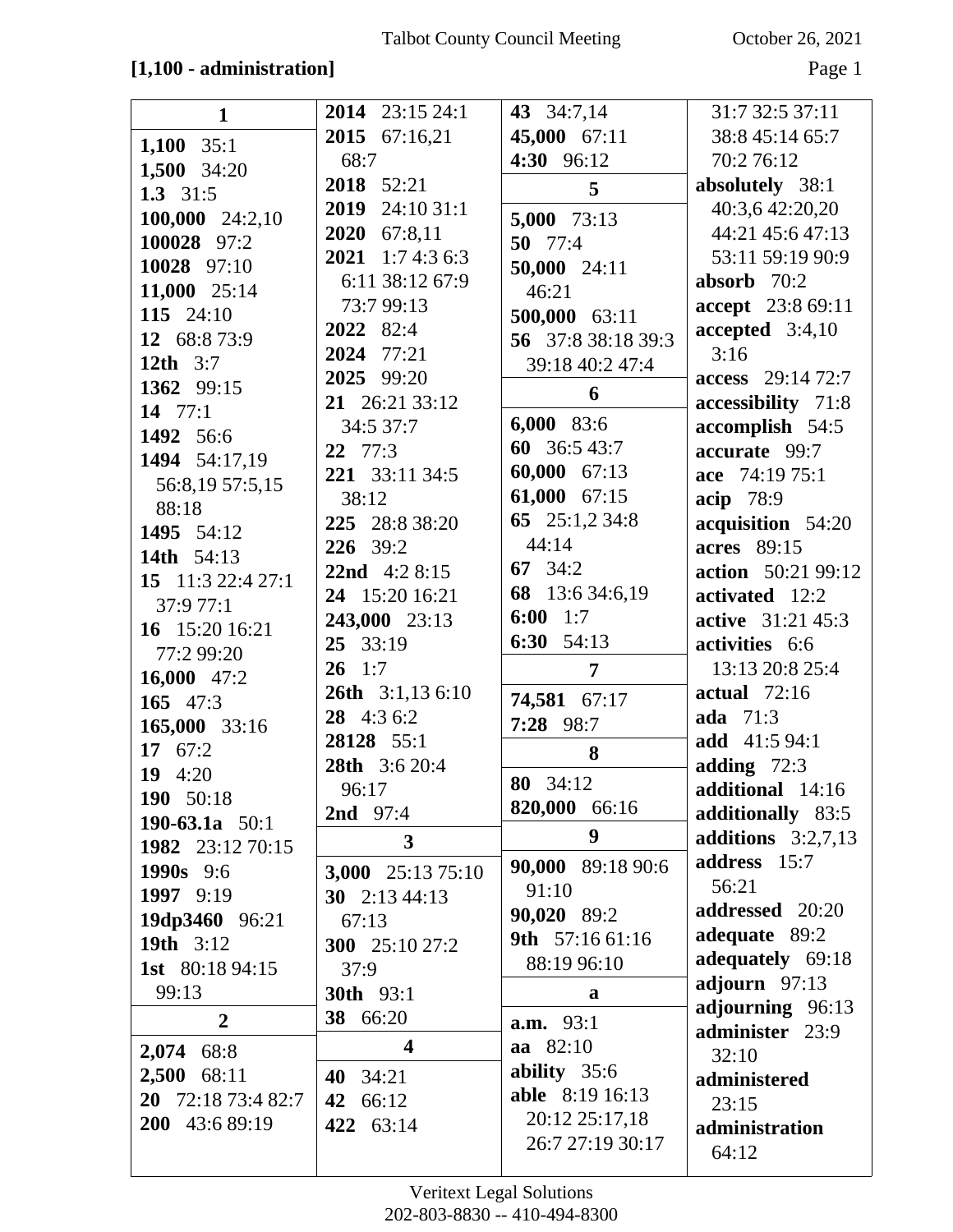# **[administrative - aye]** Page 2

| administrative            | agreements 88:20         | anthony 84:11             | 39:16,21 40:15          |
|---------------------------|--------------------------|---------------------------|-------------------------|
| 33:19 43:12 58:17         | ahead $57:17$            | anybody $57:4,11$         | 41:6,19                 |
| adopted 88:18             | air $64:268:6$           | 59:1 94:9                 | assisted 99:7           |
| <b>adult</b> 4:14 26:3    | 69:16 70:4 74:2          | appeared 99:3             | atlantic 88:14          |
| 28:21 32:13               | 75:16                    | application 80:8          | attempted 16:12         |
| <b>adults</b> 4:17 5:3,21 | airport 62:10 63:6       | applications 16:17        | attendees 73:12         |
| advance 63:11             | 64:13 65:15 66:17        | applied 40:14             | attention 14:1          |
| advancing 4:18            | 67:4 70:19 72:4          | apply 15:4 16:8           | attorney 48:6           |
| advantageous              | 73:7 74:4,6,12,14        | applying $35:15$          | 50:10,16 52:13,17       |
| 82:20                     | 74:17,17 75:7,13         | appoint 84:11             | 53:8,11,13 88:21        |
| advertising 65:18         | 76:7,16 77:4 80:5        | appointment 85:5          | <b>audio</b> 99:3       |
| advise $52:15$            | 80:9,21 81:19            | appointments              | <b>audit</b> 30:20      |
| advisory 52:1             | 82:3                     | 80:4 84:10                | augment $73:17$         |
| advocates 5:17            | airport's 80:7           | appreciate 7:20           | authorize 54:20         |
| aers 28:20 29:7           | <b>airports</b> 76:13,17 | 10:9 18:16 19:19          | available 16:14         |
| 43:16                     | allegheny 23:10          | 45:17 49:14,15            | 36:4 40:5 42:17         |
| afraid 89:14,20           | allegiance 2:6,7         | 62:7 70:17 79:15          | <b>avenue</b> 86:1,5,11 |
| african 34:7              | allocate 24:5            | 84:7 92:17 94:7           | 86:21                   |
| afternoon 95:15           | allow 22:17 24:8         | appropriate 66:1          | average 27:1 28:6       |
| afterschool 3:20          | 25:21 86:10              | approval 12:4             | 37:6 38:19 39:4         |
| $4:2,3,6,21\ 5:1,12$      | allowed 40:11            | 45:13,18 81:21            | 41:2,5 68:9             |
| 5:13,14,19 6:3,6          | amazing $75:21$          | 84:10 88:13               | avgas 66:21 82:10       |
| 12:18 20:15,20            | ambulation 25:7          | approve $6:13$            | 83:1                    |
| 21:7                      | amend 49:21 50:8         | 48:17 81:2                | aviation $64:12$        |
| age 16:21 28:4,5          | 64:18                    | approved 45:11            | 66:5 76:17 81:20        |
| 44:13 48:12               | amending 50:18           | 58:16 61:4                | 82:1,2,2,6              |
| <b>aged</b> 15:19         | amendment 50:17          | april 94:15               | awaiting 60:2           |
| agencies 11:5             | american 34:7            | area 23:5 34:8            | award 23:13             |
| 17:18,21                  | amount $8:19$            | 72:6                      | awarded 14:19           |
| <b>agency</b> 11:11 23:5  | 13:15 37:7 60:12         | areas 10:15 15:15         | 16:18                   |
| 23:8,17                   | 72:6                     | 16:5 23:5 34:9            | <b>aware</b> 10:5 27:9  |
| <b>agenda</b> $2:213:1,3$ | <b>andrew</b> 7:11,15    | 58:20                     | 46:1,3 55:6 61:15       |
| 3:4,11,18 94:8            | 8:6,9,11,14 19:11        | asked $24:5$              | aye 6:20 7:2,4,6,8      |
| aging 22:15 23:5,6        | 20:7,12 21:8,11          | <b>asking</b> 41:2 64:17  | 49:4,6,8,10 81:10       |
| 23:20 24:9 31:5           | 94:20                    | 64:18                     | 81:12,14,16 83:19       |
| 32:1,9,10 45:15           | anniversary 8:16         | asphalt $79:7,8$          | 83:21 84:2,4,18         |
| 46:1,8                    | announce 54:8            | assessment 44:2           | 84:20 85:1,3,13         |
| ago $14:522:5$            | <b>annual</b> $4:25:12$  | assessments 29:4          | 85:15,17,19 87:16       |
| 52:11 64:17 69:11         | 80:10,14 86:11           | <b>asset</b> 76:18        | 87:21 88:2,4,6          |
| 69:18 77:1,2              | 97:6                     | assets $25:14$            | 92:8, 10, 12, 14        |
| 80:12                     | <b>answer</b> 18:17 19:2 | <b>assist</b> $25:2032:6$ | 97:19,21 98:2,4         |
| agree 38:4                | 91:11                    | assistance $25:4,7$       |                         |
| agreement 32:9            | answers 74:8             | 25:15 26:1,2,4,11         |                         |
| 62:3 88:10,13             |                          | 27:17 36:6 37:20          |                         |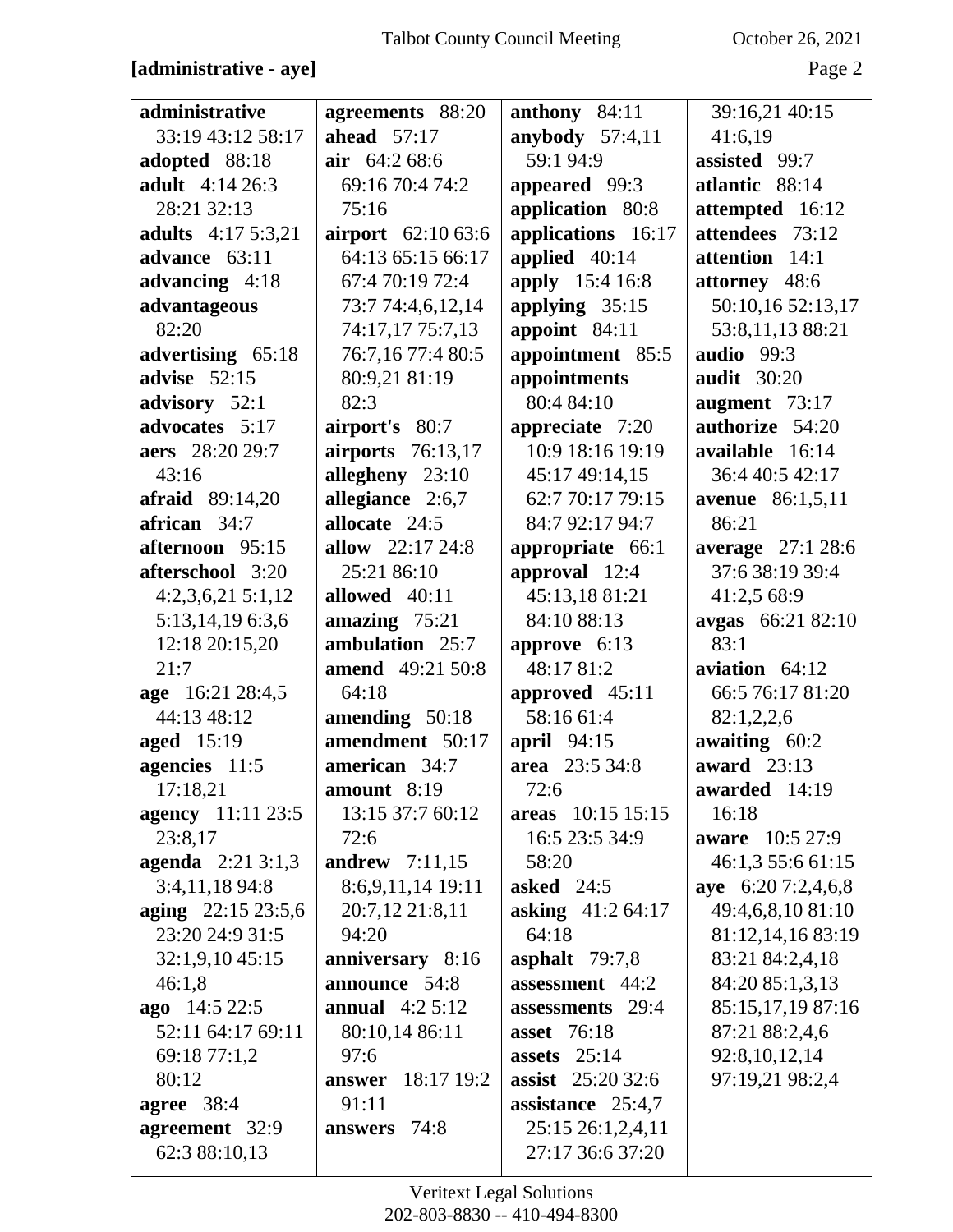# **[b - certainly]** Page 3

| $\mathbf b$               | biggest $73:8$                         | building $17:3$    | 94:6,11,15,17,21                   |
|---------------------------|----------------------------------------|--------------------|------------------------------------|
| <b>b</b> $27:11$          | bill 49:19,21 50:7                     | 71:21 72:4 78:17   | 95:5,7,9,11 96:8                   |
|                           | 54:9,12,17,19,19                       | built $69:7$       | 97:15,18,19 98:5                   |
| back 18:11,13,18          | 88:18                                  | bumped $69:16$     | called 14:3 28:20                  |
| 20:9,16,18 23:12          | <b>billing</b> 59:7 61:9               | <b>bunk</b> 71:17  | 70:7                               |
| 42:1 48:5,10,13           | <b>bills</b> 51:11,15                  | business $4:13$    | calling $75:1$                     |
| 50:21 51:4,7,9,20         | bimonthly 76:3                         | 65:15,16 66:2      | cameras 72:4                       |
| 57:19 66:5 72:11          | bit $24:1448:2$                        | 68:1 77:16         | candidates 12:3                    |
| 74:3 75:9 79:5            | 50:5 95:13                             | businesses 75:8    | capacity $69:7,10$                 |
| 84:9                      | black $34:7$                           | busy $66:7$        | 70:1                               |
| backwards 42:4            | blank $53:4$                           | $\mathbf c$        | capital 54:20 63:9                 |
| <b>baked</b> 78:19        | <b>board</b> 8:17 9:2,14               |                    | 65:14                              |
| balance 11:15             | 10:6,19 11:1,2,4,7                     | cabinet 9:16       | card 72:20                         |
| <b>baltimore</b> 9:15     | $11:12,16,19$ 12:1                     | call 6:18 7:13     | care 5:6 17:12,13                  |
| 82:21 83:4 99:2           | 14:9 15:6,11,17                        | 15:15 26:17 41:10  | 21:13 22:2 25:19                   |
| <b>base</b> 69:9          | 17:13 50:3,9,11                        | 49:1 68:6 81:7     | 26:2,3,6 29:7,13                   |
| <b>based</b> $13:1,2$     | 50:14 51:5,6,6,12                      | 83:17 84:15 85:10  | 30:12,21 36:2,6                    |
| 15:21 23:20 24:16         | 51:19 52:1,2,10                        | 87:18 93:18,19,20  | 38:20 40:13 41:21                  |
| 36:19 39:12,13            | 53:15 80:3 82:8                        | 97:16              | 48:18 51:20 53:3                   |
| 60:12                     | 83:10 84:9 85:5                        | callahan $1:152:3$ | 71:21 89:8                         |
| basically 26:8            | <b>boards</b> $9:6,7,10$               | 2:86:12,177:1,2    | career $16:11$                     |
| 59:6 70:10 75:3,5         | 10:18 71:1                             | 7:9,10,12 8:5,10   | caregiver 14:18                    |
| <b>basis</b> 9:13 10:11   | <b>bold</b> 15:16                      | 19:3,7,18 21:3,10  | caring $5:3$                       |
| 10:13 20:13 33:4          | <b>book</b> 26:6                       | 21:12,17 44:1,5    | carolina 76:14                     |
| 53:19                     | <b>boots</b> 33:21                     | 45:16,20 46:15     | carry 30:12,15                     |
| <b>bathroom</b> 59:3      | <b>born</b> 8:17                       | 48:14,16,21 49:3   | case 26:6 30:17                    |
| bathrooms 71:2            | <b>bottom</b> 16:2 66:16               | 49:4,11,15,17      | 33:21 35:9,11                      |
| <b>bay</b> 32:20          | bounced 66:5                           | 50:4,12 51:1 54:7  | 36:2                               |
| beaten $87:14$            |                                        | 54:14 55:3,17      | caseload 37:14                     |
| beauty $22:16$            | <b>boutique</b> $82:11$<br>box $13:11$ | 56:1,3,8,10,12,16  | 39:7                               |
| 36:12                     | branding $82:6$                        | 56:18 57:10,18,21  | cases $28:15$                      |
| beginning $40:9$          | break $71:17$                          | 58:2 59:16 60:1    | causing 20:17                      |
| 63:4 82:3 96:11           | brief $22:9$                           | 62:1,5,9,15,18     | celebrated 8:15                    |
| 96:21 97:7                | briefing $48:5$                        | 69:2,13 70:3,13    | celebration 5:13                   |
| <b>believe</b> 38:18 52:4 | briefly $22:8$                         | 70:16 76:8 77:9    | census $23:21$                     |
| beneficial 82:15          |                                        | 79:4,11,14 80:1    | center $13:1,5$                    |
| <b>benefit</b> $57:20$    | <b>bring</b> $74:3$                    | 81:1,6,9,10,17     | 14:10 16:19 23:12                  |
| <b>best</b> $2:1030:19$   | bringing $65:21$<br>broken 9:13        | 83:12,15,18,19     |                                    |
| 40:18 67:16,18,21         |                                        | 84:6, 14, 17, 18   | 32:12,15 55:1,8                    |
| 68:14,19                  | brought $71:3$<br>73:16 88:19          | 85:9,12,13 87:2    | 58:4,6,11 77:16<br>79:9 88:11 97:2 |
| <b>better</b> 37:16 46:9  |                                        | 87:17,20,21 89:4   |                                    |
| 61:12 72:13 82:16         | <b>budget</b> 31:3 42:21               | 89:6,11,16,18,21   | 97:10                              |
| big $31:171:12$           | 47:2,11 89:3                           | 90:4,11,17,20      | certain 54:21                      |
| 73:15                     | <b>build</b> $4:1264:1$                | 91:4,13,15,19      | certainly 18:17                    |
|                           |                                        | 92:1,4,6,7,8,17    | 19:1 52:7 79:1                     |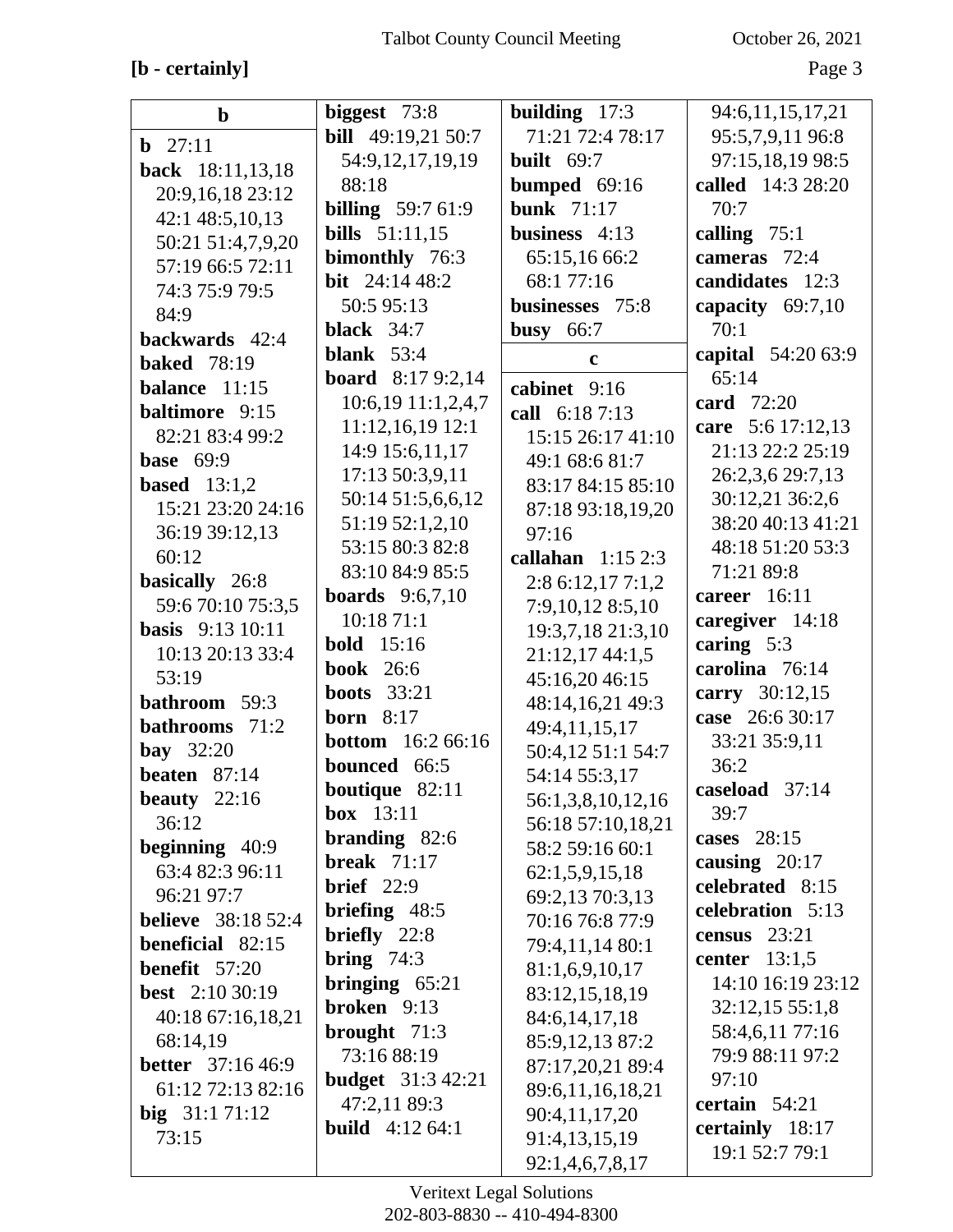#### **[certify - coordinator]** Page 4

| certify 99:3,5,8,10 | clarke $57:7,9$     | commend 47:8       | conditions 37:16          |
|---------------------|---------------------|--------------------|---------------------------|
| chair 3:4,9,15      | 93:12,14,20 94:3    | comment 56:20      | <b>connect</b> 5:3 35:13  |
| challenge 12:13     | classic 27:7        | 95:10              | 37:11,17 39:9             |
| 43:12 53:13 54:3    | classrooms 4:12     | comments 94:8      | 40:10                     |
| challenges 34:17    | clean 58:20         | 95:1               | connected 30:19           |
| 35:3 36:12          | clear 16:4,7        | commission 31:21   | 36:18                     |
| challenging 12:15   | cleared $62:21$     | 50:19 84:11 99:20  | connection 13:18          |
| 43:5                | clearer 78:6        | committee 12:1     | 37:17                     |
| chambers 1:10       | client 37:7 39:12   | 62:11 80:4 84:9    | <b>consent</b> 3:5,10,16  |
| <b>chance</b> 49:20 | 39:12 42:2 48:3     | committees 2:14    | conservation 64:5         |
| change $16:15$      | clientele 39:15     | communities 4:12   | consider 34:11            |
| 50:13 51:9,18       | clients 31:13 34:4  | 5:16 10:12         | consolidated 97:6         |
| changes $51:17$     | 36:1,5,20 37:8,11   | community $4:18$   | constant 74:15,16         |
| 53:1                | 37:13               | 5:17 8:19 9:4 10:4 | <b>contact</b> 18:20 27:4 |
| changing 5:11       | close 2:12 54:15    | 10:20 11:17,18     | contacted 82:13           |
| 65:19               | 57:14 94:13         | 12:7 14:6,9 15:12  | contain 58:8              |
| chapter 50:18       | closed 96:13        | 15:18,21 18:11,12  | contained 99:9            |
| charter 66:2 68:2   | closely $32:14$     | 18:14,21 19:13     | containing 58:10          |
| 68:13,16,18         | closer 78:5         | 20:14,19 24:16,21  | continue 5:10             |
| chartering 68:17    | <b>closes</b> 72:20 | 28:14 29:5 31:10   | 13:17,18 63:7             |
| charters 68:8,15    | closing $96:15$     | 31:14,19 32:18,20  | 65:5 68:12                |
| chase 87:15         | coast 76:18         | 33:7 34:2 35:5,12  | contract 63:18            |
| check 5:8 94:11     | code 50:1,18        | 36:17,18,19,21     | 70:7 71:20 81:20          |
| chesapeake 12:21    | 64:18               | 40:5 45:3,4 73:6   | 81:21 82:18 83:9          |
| 13:4 83:2           | coffee 74:13        | 74:7,16,19 75:10   | 86:12                     |
| chief $45:8$        | colleague 95:16     | 75:19 76:4,18      | contractor 71:5           |
| child 11:5 14:18    | collect 14:7 65:4   | 97:2,10            | contracts 65:20           |
| 17:20               | collecting $65:2$   | companies 82:9     | control 72:5 75:7         |
| childhood 16:1      | column $41:20$      | compare 38:19      | controller 70:4           |
| children 4:8,10,19  | combined 66:19      | compared 67:21     | 72:16                     |
| 5:6,15,20 6:8 9:20  | come 7:14 18:1,18   | 68:14              | controllers 69:16         |
| 10:11 12:11 13:19   | 20:1 21:14 22:1     | competition 82:12  | 69:17                     |
| 14:12,15 17:16,17   | 25:20 26:12 27:3    | compliance 71:3    | convening 96:12           |
| children's 9:16     | 27:19 31:13 36:3    | composition 50:2   | conversation 65:5         |
| choptank $61:6$     | 36:7 45:7 46:18     | 50:8               | converted 88:17           |
| chore 36:6          | 52:8 55:4 67:5      | computer $61:8$    | cooperator 80:7           |
| chores 25:6 26:2    | 74:5,21 88:8        | 99:7               | 80:19                     |
| chosen $15:17$      | 97:12               | concern 59:9       | coordinate 40:1           |
| chuck $1:15$        | <b>comes</b> 50:21  | concerned 11:18    | coordinated 24:16         |
| citizens 4:4        | comfortable 74:12   | concerns 14:12     | coordinating 93:8         |
| city $9:1599:2$     | coming $21:2,3$     | 78:14              | coordination 18:2         |
| civil $75:16$       | 40:15 59:1 69:21    | concluded 98:7     | 26:6                      |
| clarifying $58:1$   | 71:5 75:15          | concrete 79:8      | coordinator 17:6          |
|                     |                     |                    | 36:2 40:18                |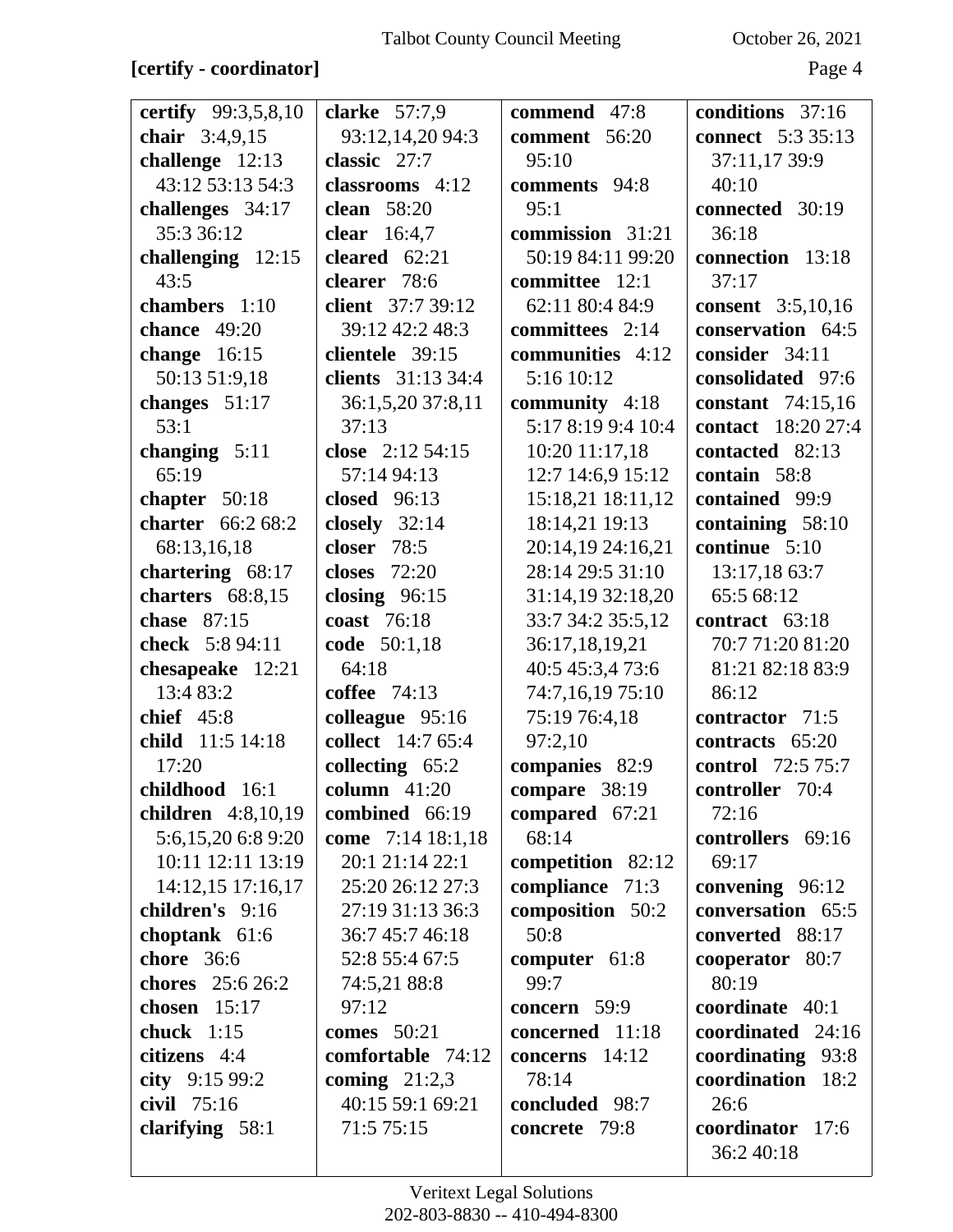**[copays - dnr]** Page 5

| copays $39:12$                         | 48:9 50:1,2 53:7           | de $32:16$           | despite 46:7              |
|----------------------------------------|----------------------------|----------------------|---------------------------|
| cordova $34:10$                        | 61:18 68:21 71:14          | deal 62:17 83:8      | detention 14:10           |
| core 11:11 63:20                       | 73:16,16 76:19             | decade $69:20$       | determinants              |
| corey 1:17 41:1                        | 78:21 80:2 86:2,8          | decades 82:19        | 35:13                     |
| correct 60:9,10                        | 88:21 93:3 96:9            | december 54:13       | determination             |
| 62:4                                   | 97:1,7,9 99:2,3            | decide $26:11$       | 87:1                      |
| corrections 3:3,8                      | course 11:3 71:1           | decision $10:8,16$   | determine 63:20           |
| 3:14                                   | 71:19 73:15 77:15          | 65:3                 | determined 60:11          |
| cost 27:10 28:6,7                      | cover 91:10                | decisions $10:10,20$ | developed $41:10$         |
| 38:15,17 41:10,14                      | covid 4:20 12:7            | deer 80:7,8,19,20    | 47:21 76:3                |
| 70:10,12 86:12                         | 16:12 36:16 63:8           | defer 24:19 28:15    | developing 47:19          |
| costing $28:11$                        | 66:10,13 67:10             | deficit 24:7         | 75:2                      |
| costs 30:3 33:19                       | 71:1 74:4 96:1             | definitely 53:12     | diane $1:2199:2,16$       |
| 41:15                                  | create $58:12$             | 54:3 66:18 67:17     | different 15:11           |
| council $1:1,4,10$                     | created 90:18              | delay $78:18$        | 18:3 28:18 71:12          |
| 1:14 2:21 6:1 12:4                     | creating 59:13             | deletions $3:2,8,14$ | differently 68:5          |
| 19:4 24:5,8 45:8,9                     | credit $47:16$             | delineated 48:12     | difficulty 33:6           |
| 45:20 48:16 50:21                      | credits 35:16,17           | deliver $12:14$      | digital $75:20$           |
| 51:1,7 52:3 56:14                      | crime $9:21$               | demographics         | dilly $11:12$             |
| 61:17,19 62:6                          | <b>criteria</b> 25:9 40:10 | 44:12                | <b>direct</b> 34:3 39:8   |
| 63:5 81:1 84:5,10                      | cross $52:12$              | demolition 78:3      | 48:3                      |
| 85:20 86:6 88:12                       | curbing $71:9$             | 78:16                | direction 16:3,6          |
| 88:18 92:20 95:1                       | curling $97:1$             | denton 93:4          | directly $23:1,2,10$      |
| 96:11 99:3                             | current $11:19$            | department 2:13      | 30:682:16                 |
| council's 45:21                        | currently 11:12            | 21:21 22:15 23:1     | <b>director</b> 7:16 8:16 |
| 96:9                                   | 17:1 58:19                 | 23:7,17,19 24:6,9    | 11:9,9 88:21              |
| counsel 99:4,9,10                      | cut $24:1,2$               | 28:20 29:1 31:4      | directors 10:19           |
| 99:11                                  | d                          | 32:12 37:2 44:18     | $11:1$ $15:17$            |
| count 68:5,6                           | $d$ 40:17,19               | 45:15 46:11,11       | directory $18:5,10$       |
| counties 10:14                         | <b>daily</b> 25:4 33:4     | 47:17 60:12 88:10    | disability 25:3           |
| 22:21 23:4 30:11                       | 35:7                       | 88:12 89:3 96:18     | disadvantaged             |
| 43:19                                  | dare $47:11$               | 97:5                 | 15:19                     |
| counts 48:2                            | dark $20:2$                | departments 18:3     | disbursements             |
| <b>county</b> $1:1,1,2:17$             | <b>data</b> 10:19 14:8     | depending 37:9       | 3:12,12,14,16             |
| 4:45:166:1,2,4                         | 15:18 48:7,12              | 88:18                | discharge 96:20           |
| 6:10 8:18 9:13,13                      | 68:3                       | depends $53:16$      | disconnected              |
| 9:15,17 11:6 12:4                      | <b>date</b> 54:9 67:14     | depth $66:3$         | 16:21                     |
| 17:6, 12, 21 18:9                      | day $6:3,1020:6$           | described 55:21      | discretionary 78:7        |
| 22:2,7,10,20                           | 25:7,7 26:3 27:20          | describing 46:3      | discuss 96:14             |
| 23:16 24:11 27:21                      | 27:20 28:7,8               | design $22:18$       | discussed 65:11           |
| 29:8 30:15 31:21                       | 29:20 38:20 68:9           | designated 58:20     | 82:9                      |
| 37:2 39:17 42:17                       | 68:11 73:7,17              | designed 23:3        | divilio 95:21             |
| 43:17 44:11,15,18<br>45:8,9 46:21 48:6 | 92:21 99:13                | 31:8                 | dnr $80:6$                |
|                                        |                            |                      |                           |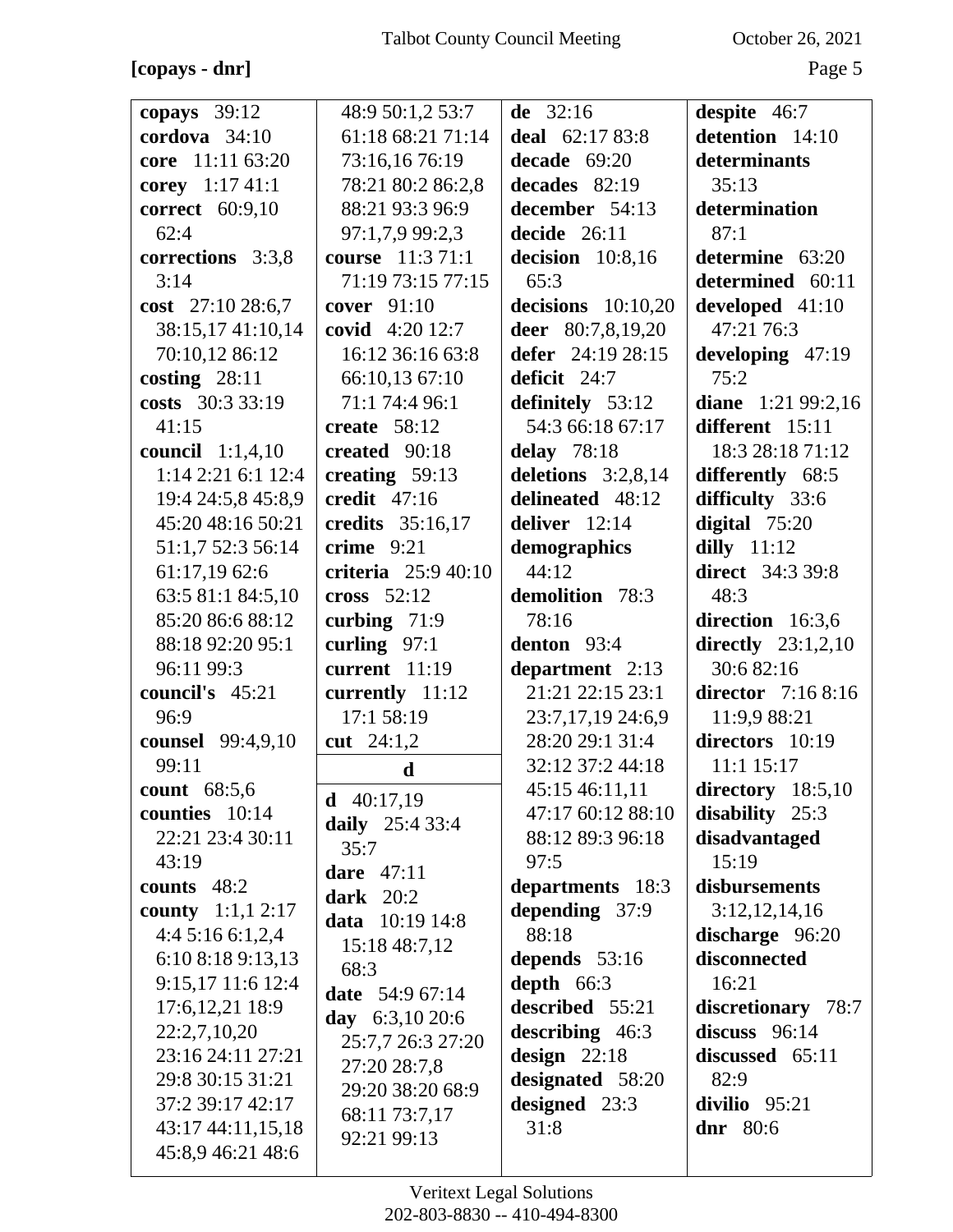#### **[document - extended]** Page 6

| document 46:19      | 65:12 68:18 73:7      | engagement 46:7    | event 73:8,11,19    |
|---------------------|-----------------------|--------------------|---------------------|
| documentation       | 80:5,7 81:19 82:3     | engaging $4:75:2$  | 73:20               |
| 33:9                | 83:4 85:21 86:2,4     | engines $67:1$     | events 18:12        |
| doing $7:219:1,11$  | 86:10 97:3,10         | enroll 26:8 27:6   | eventually 9:12     |
| 10:3 14:6 19:13     | 99:13                 | 27:13 29:19 35:8   | 15:8                |
| 21:6 25:6 28:9      | easy 86:16            | 40:16              | everybody $2:3,4$   |
| 29:11,15 32:21      | education 5:18        | enrolled 40:21     | 31:19 55:6 58:19    |
| 43:2 45:19 46:20    | 13:3 17:8             | enrollees 43:6     | 73:18 79:2 96:3,3   |
| 47:9 63:7 67:20     | educational 13:13     | enrolling $35:15$  | 98:6                |
| 71:11,18 73:21      | edwards 55:3,6,18     | ensure 6:6         | evidence 13:2 38:3  |
| 75:18 76:5 77:10    | 57:19 58:15 59:15     | ensuring $4:10$    | exactly 64:1 78:6   |
| 78:9                | 59:19 60:4,9,11       | enter 88:10,13     | 78:12               |
| dollar $31:3$       | 60:15,16 61:1,20      | entered 99:9       | examination 99:5    |
| dollars $25:21$     | 62:2,8 89:7,14,17     | enterprise 55:14   | example 25:12       |
| 28:12 48:1 78:2     | 89:20 90:1,7,9,16     | enthusiastically   | 27:7 44:7           |
| donated $32:2,4$    | 90:18 91:3 92:15      | 4:56:5             | examples $22:13$    |
| door $44:8$         | effect 86:8           | entire 68:8        | excavator 88:15     |
| doors $6:7$         | effort $29:10$        | environment        | exceed 90:2         |
| double 68:18        | eight 31:2 33:18      | 96:18              | exceeded 55:9       |
| doubled 68:13       | 93:1 94:4             | epidemic 48:8      | excellent 77:12     |
| doubles 69:6        | either 15:7 23:5      | equal $53:6$       | excited 18:13       |
| dovetails 17:5      | 95:6                  | equation 78:20     | exciting $74:20$    |
| download 75:5       | electric $61:2,7$     | equipment 54:21    | excuse $13:2$       |
| dr 11:7 21:14 44:6  | electricity 61:10     | 60:17 61:20 70:12  | executive 7:16      |
| 45:1,12 48:10       | electronic 43:2       | 88:11,14 89:8      | 45:9                |
| 49:13               | elementary 13:5,9     | er 45:2            | existing 28:19      |
| drafted 86:7        | eligible $25:1,11,14$ | errands 36:7       | exists $30:5$       |
| draw $14:1$         | 27:4 57:16            | especially 43:5    | expanded 69:11      |
| drawn 51:16 64:8    | eliminate 50:9        | essential 5:7      | expectations 55:9   |
| drill $67:7$        | emergency 26:5        | essentially 9:16   | expected 44:15      |
| drive 10:15 32:1    | 39:11                 | established 9:7,18 | expense $86:13$     |
| driven $70:5$       | emergent 60:19        | establishment      | expensive 32:4      |
| drivers $26:10$     | emphasis 10:7         | 10:17              | experience 50:11    |
| dropped $17:7$      | employee 99:11        | estate 50:11 52:17 | 50:16 53:14         |
| $\mathbf{drv}$ 60:7 | employees 73:16       | 53:14 96:14        | experienced 47:17   |
| duplication 29:9    | 73:17                 | ethics 84:11       | experiences 4:8     |
| e                   | energy $40:14$        | evaluation 28:21   | expires 99:20       |
| e 1:18              | 41:18                 | 29:15 39:13 59:21  | explain 50:5 58:13  |
| easements 64:4      | enforcement           | 60:6 63:14         | exposed 96:1        |
| easier 43:7         | 11:15 72:12           | evaluations 29:4   | <b>extend</b> 71:19 |
| east 76:17 96:19    | engage $4:17$ 10:19   | 29:12              | 81:19 83:9          |
| eastern $82:1,6$    | 13:12                 | evening $2:361:15$ | extended 34:9       |
| easton 1:10 13:5,9  | engaged $45:3$        | 62:19 63:5,6 95:4  | 59:10               |
| 34:8 55:2 64:16     |                       |                    |                     |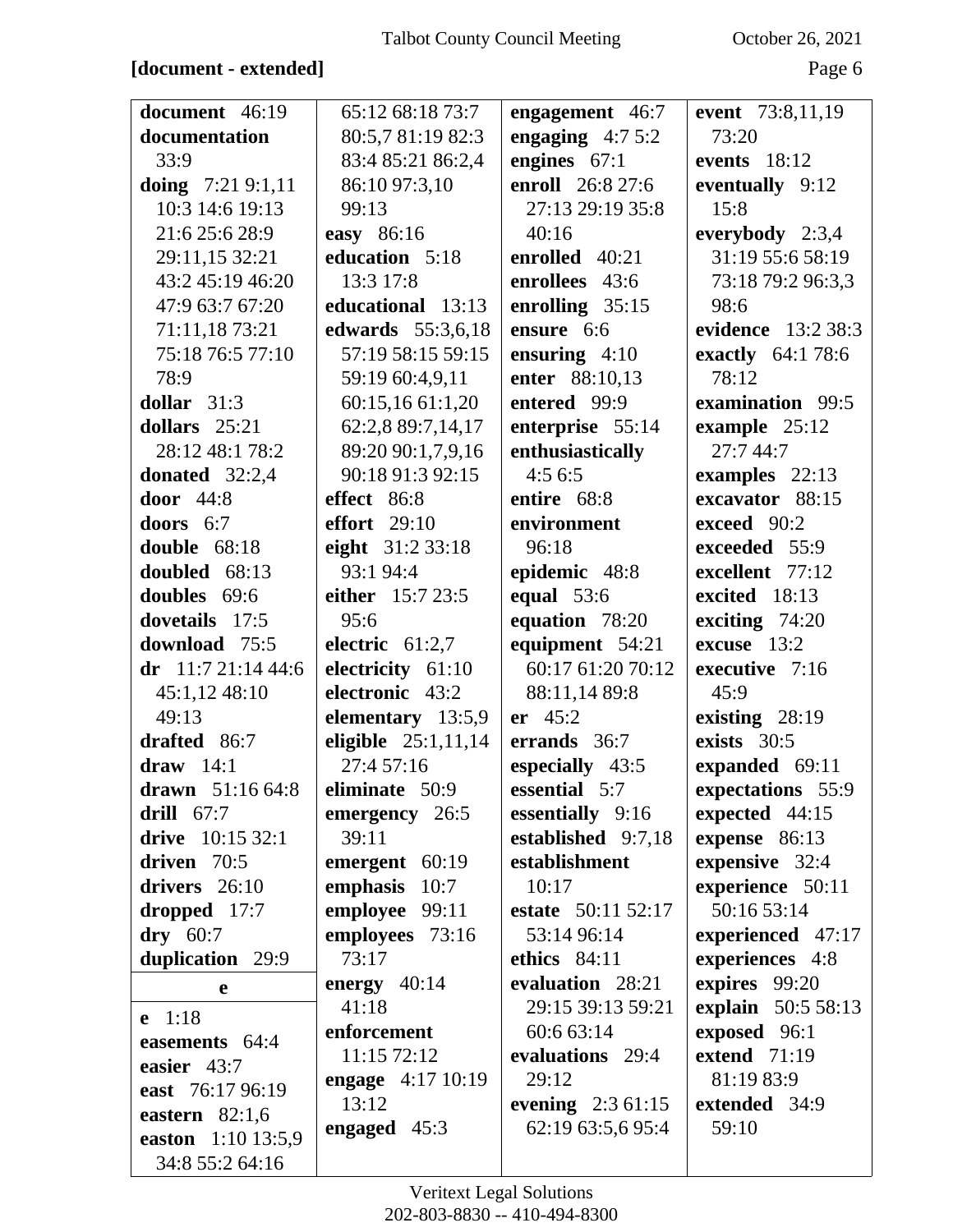#### **[extensive - glenwood]** Page 7

| extensive 53:1             | <b>filling</b> 26:18 34:3  | forest $64:4$            | 31:5 32:14 33:17   |
|----------------------------|----------------------------|--------------------------|--------------------|
| extra 27:17 48:1           | <b>fills</b> $26:17,18$    | forestry 89:9            | 34:2 39:8 40:12    |
| eye 72:13                  | finance 88:21              | forever 73:4             | 45:15 64:8 78:7    |
|                            | financial 26:3             | formation 52:20          | 89:2               |
| $\mathbf f$                | 34:16                      | former $93:4$            | further $6:446:6$  |
| $f \quad 1:15$             |                            |                          |                    |
| faa $77:1,7,1978:1$        | find $14:11\ 52:17$        | formerly 82:1            | 95:3,6 99:5,8,10   |
| 78:882:13                  | 53:13 68:3,4               | fortunate 16:14          | future 37:5        |
| facilities 58:9,10         | finding $47:19$            | <b>forward</b> 12:3 42:4 | fy20 $16:12$       |
| 66:7 70:19                 | <b>fine</b> $19:557:763:7$ | 45:18 60:20 73:21        | fy21 $12:5$        |
| fact 37:1 38:5 78:8        | finished $67:14$           | 80:688:19                | fy22 $16:7,921:13$ |
| 78:9                       | fire $2:13,1561:11$        | forwarded 33:10          | 48:17              |
| factual 74:8               | 95:16                      | <b>found</b> 14:13 82:15 | g                  |
| failing $73:2$             | <b>firm</b> $59:21$        | 93:5                     | gallonage 66:16    |
| failures 72:17             | first $29:2040:7$          | foundation 15:11         | gallons 66:16,17   |
| fair $65:2183:8$           | 52:10,20 68:10             | 75:11                    | gap 26:18 34:3     |
| 90:8                       | 78:17 80:5 94:12           | four $34:13\,56:7$       |                    |
|                            | <b>fiscal</b> $26:2133:12$ | 64:9 69:9 78:1           | gaps 26:18         |
| fairly 30:8                | 37:7 39:3 66:9,12          | 88:14                    | garnered 46:9      |
| families $4:9,16,17$       | 66:13 78:2                 | frame $78:12$            | gary $45:12$       |
| 5:1,9,15 10:12             | five $13:631:6$            | frankly 75:6             | gate 72:16,19,20   |
| 12:12 13:12,19             | 33:13 57:1,2 62:3          | freight $82:21$          | 73:2               |
| 14:4 16:1 17:14            | 68:9 71:20 82:3            | friday $20:4$            | gates 72:7,18      |
| 17:16 31:14                | 83:10 88:16 89:1           | <b>front</b> $9:4 18:17$ | gateway $97:2,10$  |
| family $2:10,19$           | 89:15 96:21                | 67:5                     | general 66:5 76:17 |
| 7:17 9:18 11:20            | <b>fixed</b> 34:20,21      | fuel 66:8,11,15,19       | generous 25:12     |
| 14:2,6,20 17:14            | 69:9                       | 67:3 69:9 81:20          | genesis 52:9       |
| 27:16,16,18 41:12          | flag $2:6$                 | 82:2                     | gentlemen 7:16     |
| 95:18 96:2,5               |                            |                          | geotechnical       |
| fan $22:6$                 | flight $66:675:12$         | fuels $82:1,2,11$        | 63:14              |
| far $33:17,2146:9$         | flirting $67:18$           | full $4:920:13$          | getting 7:12 32:2  |
| favorite 73:6              | flood $86:1,11,21$         | functional 25:3          | 34:1 36:18 37:16   |
| federal 65:13 70:7         | flows $77:6$               | functionality            | 37:20 41:17,18,20  |
| 70:8,9                     | fly $76:13$                | 58:14                    | 42:10,13,14 55:12  |
| fee $64:1565:2,4$          | flyers $67:1$              | functioning 35:7         | 63:18 72:21 76:1   |
| feedback 73:20             | flying $66:675:14$         | 58:5                     | gettings $35:15$   |
| feel 53:8 83:8             | focus $15:17$ 16:5         | fund 12:9,10 16:6        | ghosts $94:14$     |
| fees $65:2$                | focused 20:18              | 55:15 58:4               | give 7:21 8:2      |
| female $34:6$              | folks $26:16\,27:3$        | funded $14:1,3$          | 19:21 22:8 38:11   |
| <b>fence</b> 80:20         | 27:20 28:9 29:11           | 16:10                    | 47:12,16 56:21     |
| <b>fenced</b> 58:20        | 30:18 33:1 35:4            | funding $18:9$           | 62:12,15 73:15     |
| field $64:2$               | 36:10,18 43:11,20          | 23:18 24:6,13            | 93:19              |
|                            | 68:16                      | 33:18 47:20              |                    |
| <b>fifty</b> $34:11\,43:7$ | <b>follow</b> $2:591:14$   | funds $10:21$ 14:19      | given $6:9$        |
| fighting $95:17$           | food $13:1141:17$          | 16:14 23:2 26:17         | gives 47:1 74:6    |
| <b>figure</b> $42:263:21$  | 42:13,14                   | 29:13 30:12,16           | glenwood 86:5      |
|                            |                            |                          |                    |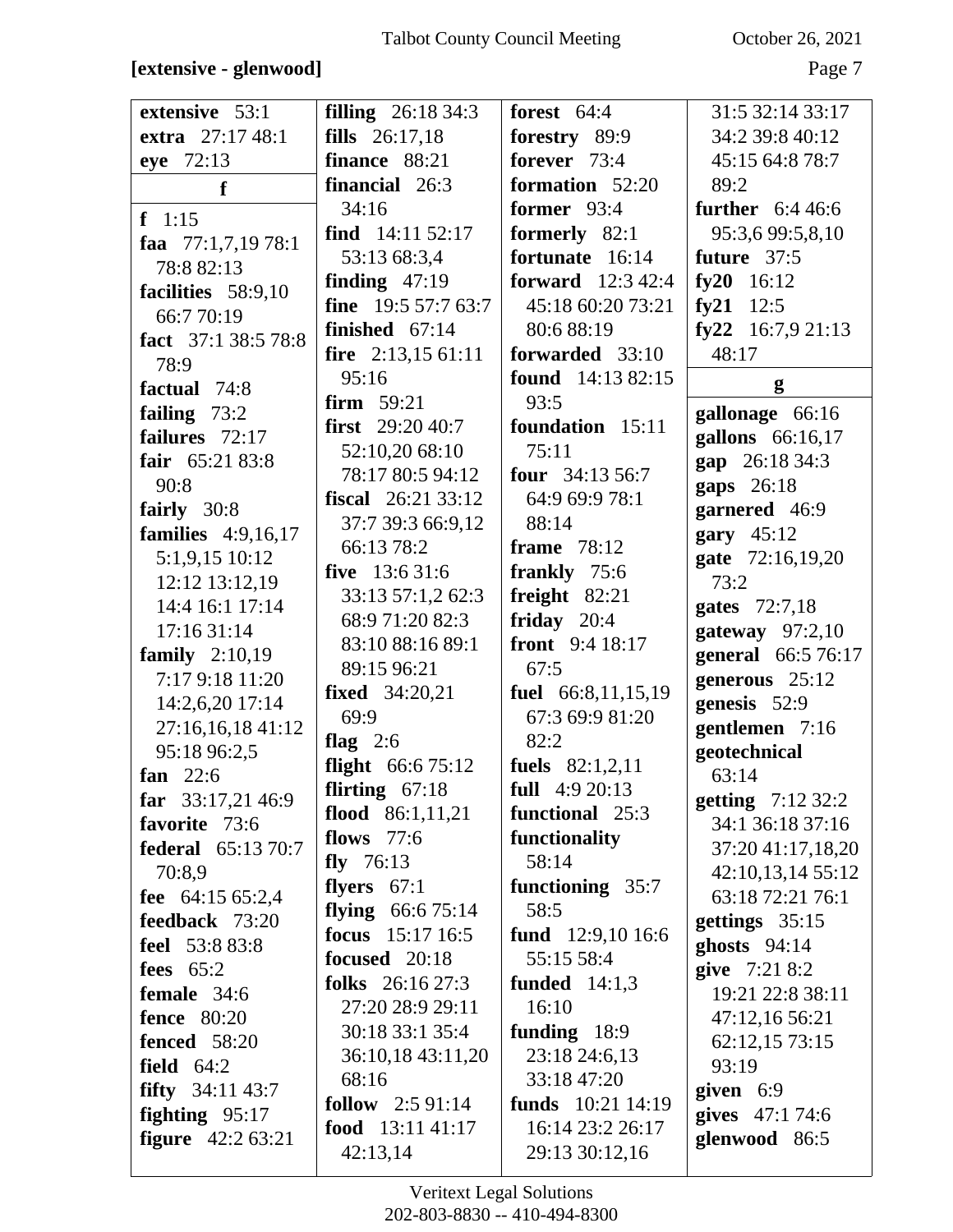#### **[go - hygiene]** Page 8

| go 8:13 14:7 19:7 | 64:7,11                  | hangar $71:13$            | <b>helps</b> 18:10 30:2   |
|-------------------|--------------------------|---------------------------|---------------------------|
| 21:5 24:19,20     | grants $63:11$           | hangars 71:13             | 61:1                      |
| 29:20 30:6,14,17  | grateful 44:19           | happen $59:14$            | <b>herd</b> 80:20         |
| 32:17 34:2 42:1,4 | great 6:9 19:18          | 72:11 78:7                | higher $44:14$            |
| 48:10,13 50:19    | 21:4,15,16 43:8          | happy 18:17 19:1          | 90:13                     |
| 51:4 57:17 62:9   | 70:13,16,16 73:10        | 20:9 76:12                | <b>history</b> 22:9 23:11 |
| 63:2,4,17 64:20   | 73:20 77:10 79:15        | <b>hard</b> 7:20 52:10    | 66:18                     |
| 72:8,11 75:4 80:5 | 80:3 81:18 88:7          | 68:4                      | hit 12:8 16:12            |
| 90:13,14          | 95:16,17                 | hazardous 80:8            | <b>hobbs</b> 93:4         |
| goes 29:3         | greatest 35:21           | 92:21                     | hog $85:4$                |
| going 8:1,6 13:7  | $\textbf{grew}$ 76:21    | headway 94:18             | hogan $15:14$             |
| 15:3,4 19:16      | grinder 88:15            | <b>health</b> 11:8 21:21  | holding $96:18$           |
| 28:10,15 29:10    | grocery 36:8             | 23:1,17 24:6              | <b>holes</b> 42:18        |
| 31:10 33:18 38:6  | ground 16:13 34:1        | 28:20 29:1 36:15          | <b>home</b> 24:16,17,20   |
| 42:4 48:4 52:18   | 73:14                    | 37:2,15 40:15,16          | 25:6 26:13,13,15          |
| 55:9 56:5,13,18   | grounded 5:18            | 43:3 44:18 46:11          | 27:14 28:3,7,9,11         |
| 57:3 60:5 63:13   | group 11:3 31:17         | 46:12 47:16 60:12         | 28:16 31:18 32:21         |
| 64:1 68:11 70:20  | 32:13,14                 | healthier 31:18           | 36:3,16,19 37:21          |
| 71:7 74:9,18 75:1 | $grow$ 44:16             | healthy $11:20$           | 38:6,9,20 40:15           |
| 75:3,14,15 76:4,6 | growing 33:12            | 12:20 18:4 45:4           | 40:16 56:15               |
| 77:5 78:6 82:8    | 37:5,6 66:4 75:16        | <b>hear</b> $7:1051:20$   | homeowners                |
| 84:9 87:3 90:11   | growth 69:12,20          | 53:10 56:15 95:12         | 35:16                     |
| 91:9              | gt 88:14                 | hearing $3:3,9,15$        | homes $45:2$              |
| golf 85:4         | guess 40:8 45:7          | 20:16 50:20 52:8          | honestly $52:16$          |
| good 2:3 19:9,12  | 47:2,11 53:1,16          | 54:9, 12, 15, 15          | hope 24:18 96:2           |
| 19:16 41:7 44:6   | 57:14 60:18 89:14        | 56:6,19 57:15             | hopefully 27:14           |
| 48:14,15 49:11    | 89:20                    | 96:19                     | 28:3 38:7 96:3            |
| 57:7,12,12 62:17  | guide $26:7$             | heart $95:14$             | hospital $38:745:2$       |
| 62:19 63:5 68:20  | gunther $45:12$          | held 92:21 96:10          | hosting 97:5              |
| 70:14 77:8,9,12   | guys 21:15,18            | 97:8                      | houlihan $1:21$           |
| 78:12 79:4,12     | 39:21 41:2 49:11         | help $4:8 15:6 17:1$      | 99:2,16                   |
| 84:7 94:6,17,21   | 55:5 56:4 62:11          | 17:3,8 24:17 27:6         | hours 53:21 54:2          |
| 95:8,9 96:4 98:5  | 62:12 77:9 79:15         | 27:12,14,19 28:2          | house $74:2$              |
| gotten $26:19$    | 91:7                     | 28:14,17 29:5,6           | household 92:21           |
| government 65:13  | $\mathbf{h}$             | 29:14 31:10,17            | households 12:11          |
| 70:9              | habits $12:20$           | 32:19 33:21 35:4          | huge $22:636:9$           |
| governor 15:14    | <b>half</b> $31:378:2$   | 35:12,13,14,17,19         | hundred 32:20             |
| governor's 9:20   | halloween 94:13          | 36:7 39:14 42:6           | hundreds 26:14            |
| 9:21 15:13        | hallway $71:2$           | 44:4 50:4 72:12           | 26:14,14                  |
| grant $22:11,14$  | hand 51:2 99:13          | 73:18                     | hunger $16:1$             |
| 23:3,8,13 24:1,10 | handicap $71:10$         | <b>helped</b> 15:2 24:11  | hvac $71:16$              |
| 24:12 25:21 30:6  | <b>handle</b> 35:10 59:6 | <b>helping</b> 5:20 29:17 | hygiene $25:8$            |
| 32:5 40:9,12      | <b>hands</b> $5:26:9$    | 32:3 39:9,21              |                           |
| 45:15 63:17 64:3  | 18:14 68:3               | 44:20                     |                           |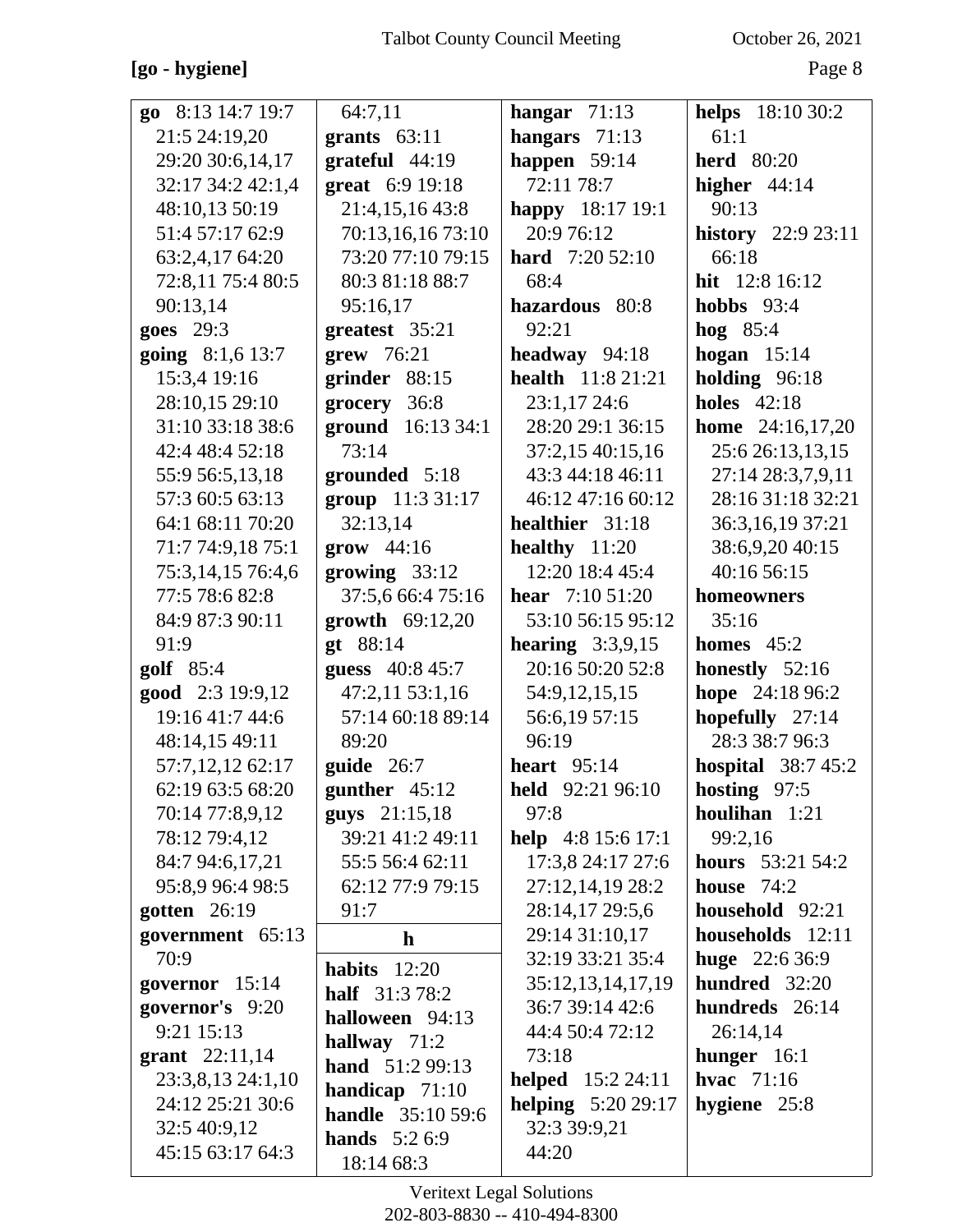| $\mathbf{i}$            | increasing 15:20     | involved 17:18            | 61:9 67:6,7 72:13        |
|-------------------------|----------------------|---------------------------|--------------------------|
|                         | 33:14                | 22:3,5                    | 89:11                    |
| idea $13:1078:12$       |                      |                           |                          |
| ideas $47:20$           | independently        | involvement 5:17          | <b>knew</b> 69:20 73:9   |
|                         | 36:10                | involving 4:13            | <b>knock</b> 44:9        |
| ids $35:15$             | indications 30:9     | <b>issue</b> 38:8 64:15   | <b>know</b> 2:20 8:4,17  |
| <b>immediate</b> 89:9   |                      |                           |                          |
| <b>immediately</b> 38:6 | indicator 31:2       | 65:173:1                  | 10:2 12:5 17:15          |
|                         | individual 38:16     | issues $27:1435:10$       | 27:4 31:16,20            |
| 96:13                   | 38:17,18 47:4        | 35:14,1972:8              | 35:18 36:20,20           |
| impact $46:4$           |                      |                           |                          |
| impacted 14:4           | individuals 38:13    | issuing $63:19$           | 44:10 51:8,10,11         |
| 48:8 66:14              | 45:1 47:7            | <b>item</b> $32:480:5$    | 51:16,19 60:5,17         |
|                         | indoors 74:11        | 81:18                     | 70:20 78:6,13,20         |
| impacting 10:11         |                      | <b>items</b> 16:2 93:8    | 79:5 86:20 90:12         |
| 12:10 67:10             | industry 53:4        |                           |                          |
| importance 5:14         | 68:16                |                           | 91:6 94:9                |
|                         | information 18:20    |                           | knowledgeable            |
| 20:14,19                | 70:21 93:5           | <b>jack</b> $62:1063:5$   | 53:3                     |
| important 13:17         |                      | 76:9                      |                          |
| 19:15 28:1,2            | informed 75:20       | january $80:13,16$        | known 36:21              |
| 78:20                   | 76:6                 |                           | 54:11 82:1               |
|                         | initiative 20:3      | 80:18 82:4                | knows 18:21              |
| improve $24:18$         | innovate 5:11        | jeff $2:11,1275:21$       |                          |
| 28:13 71:7,9 72:2       |                      | 95:13                     | 1                        |
| 72:5,1075:19            | innovated 5:5        | <b>jess</b> 80:1 94:6     | lab $59:5$               |
|                         | 12:6                 |                           |                          |
| 77:6                    | innovative 6:5       | jessica's 21:9            | ladies $7:15$            |
| improvements            |                      | jet $66:1182:10$          | lady $7:17$              |
| 63:9,12 70:19           | ins $5:8$            | <b>job</b> $17:349:11$    | lakeside 96:19           |
|                         |                      |                           |                          |
|                         | <b>inside</b> 80:20  |                           |                          |
| 71:15 76:20             | institutional 38:10  | 77:10 84:7 94:6           | landfill 93:4            |
| improving 15:19         |                      | $jump$ 8:6                | langford $75:21$         |
| inaudible 18:7          | insurance 34:15      | jurisdiction 22:16        | large $63:13$            |
| 27:12 32:16 47:14       | integrated 36:15     | 22:18                     | largely $12:10$          |
|                         | intent $24:15$       |                           |                          |
| 56:9,10,11              | interest 87:5        | juvenile 11:10            | larger $10:14$           |
| inaugural 75:12         |                      | $\bf k$                   | lastly 36:11 92:19       |
| incarceration           | interested 14:14     |                           | <b>launch</b> 16:12 75:1 |
| 14:5                    | 14:16 54:4 79:6      | <b>k</b> 13:6             | laundry 36:9             |
| incentives 82:17        | 99:12                | <b>kate</b> 21:13,20      | laura $1:18$             |
|                         | interesting $42:3,5$ | 38:11                     |                          |
| 83:6                    | intern $22:5$        | <b>katie</b> 11:12        | <b>law</b> $11:1472:12$  |
| includes $11:7$         |                      | <b>keep</b> 13:7 15:3     | 99:4                     |
| <b>income</b> 25:9,13   | internet 61:8        |                           | <b>lct</b> $17:15,18$    |
| 27:8,9 33:5 34:20       | interrogated 99:4    | 38:9,9 53:11              | lead $23:8,17$           |
| 35:1 37:15              | intersection 77:4    | 61:10 72:13 76:5          |                          |
|                         | introduce 51:3       | <b>keeping</b> $4:175:19$ | leaders 4:13             |
| incoming 59:7           | introduction         | <b>kern</b> 84:11         | learn $75:12$            |
| incontinence 32:2       |                      |                           | learned $59:11$          |
| 32:6 36:4 43:9          | 49:18                | <b>key</b> 44:17 54:2     | 95:14                    |
| incorporated 30:2       | inventory 43:9       | kids $13:12$              |                          |
|                         | invite $74:11$       | <b>kind</b> $32:1133:8$   | learning $4:85:2,5$      |
| 31:8                    | invoice 45:14        | 34:15 41:5 43:7           | <b>lease</b> 62:2 88:17  |
| increased 24:9          |                      | 44:7 47:9 59:3            | 88:20                    |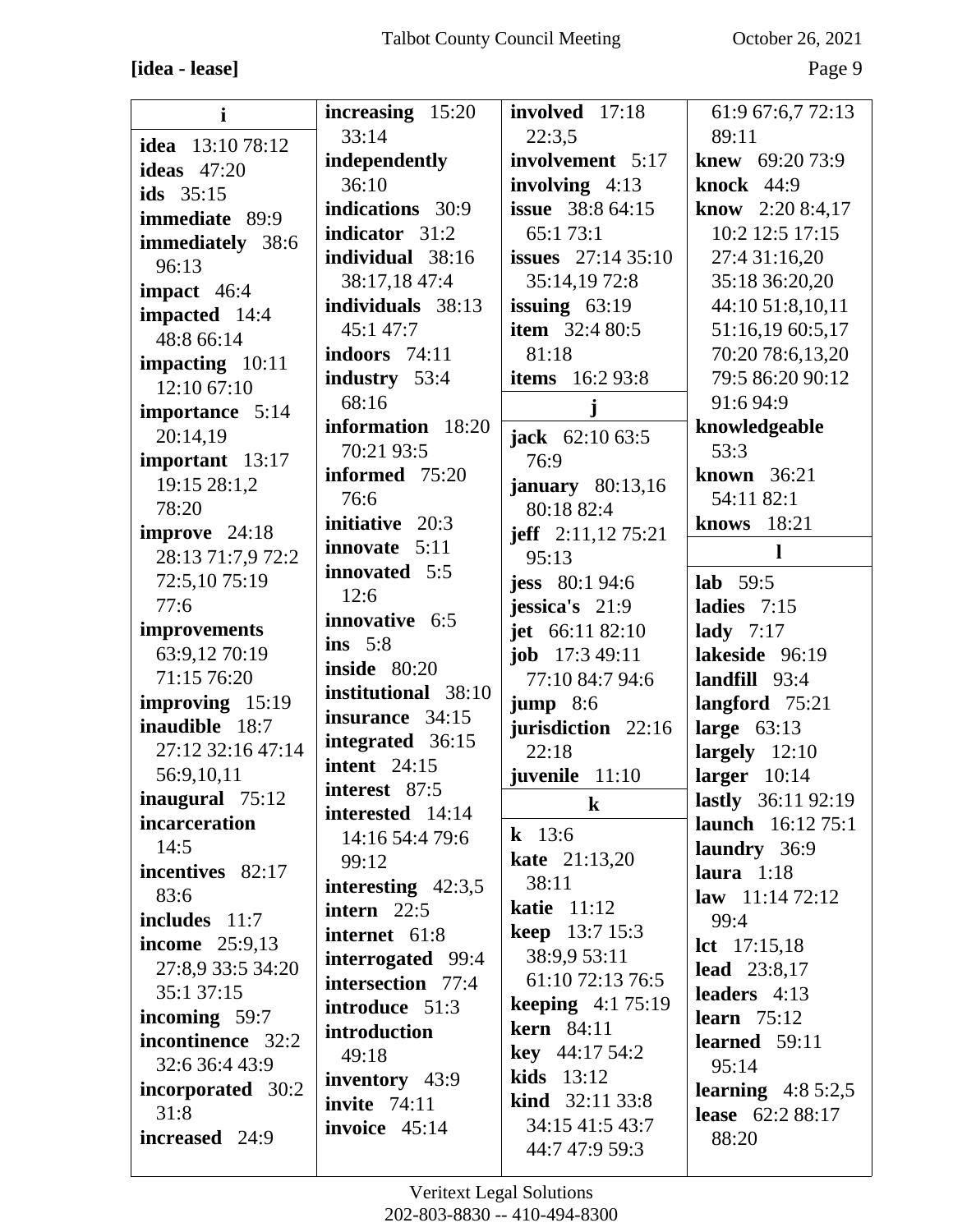#### **[leased - mentoring]** Page 10

| leased $60:18$              | <b>literally</b> 56:17      | <b>lots</b> $70:2078:16$ | market $65:21$      |
|-----------------------------|-----------------------------|--------------------------|---------------------|
| leave $59:2$                | <b>little</b> 23:3 24:14    | love $12:5$              | marketing 83:7      |
| legal 55:11 96:14           | 25:13 46:20 48:2            | low $27:8,933:5$         | marks 32:17         |
| legislation 49:18           | 50:5 69:15 95:13            | 37:15 39:19,20           | marvel $46:18$      |
| 51:3 55:13 57:15            | live $27:1834:13$           | <b>lower</b> 90:14       | maryland $1:1,10$   |
| 86:7                        | 36:10 47:19                 | luckily 69:8             | 4:5 5:16 9:8,12,15  |
| legislature 9:8             | lives $4:145:15$            | $\mathbf{m}$             | 22:15 44:15 55:2    |
| lens $16:8$                 | living $25:534:19$          | maa 77:19                | 64:11 93:5 96:17    |
| <b>lesher</b> 1:16 2:4,8    | 34:21 37:21,21              | <b>madam</b> 3:20 6:12   | 97:4 99:1,2         |
| 7:3,4 19:12 37:18           | lobby $71:5$                | 6:17 49:1,18 54:8        | materials 59:6      |
| 38:2 45:21 46:15            | local $8:169:1,5,6$         | 54:16 81:7 83:16         | 93:15,17            |
| 48:20 49:5,6                | 9:10,14 10:6,7,17           | 84:15 85:10 87:18        | math $47:1$         |
| 57:18 58:1,3 59:8           | 10:18,19 11:6               | 92:1 97:16               | matter $60:20$      |
| 59:17,20 79:12,14           | 15:5,10 17:11,13            | maguire $11:7$           | 61:17 87:2 99:7     |
| 81:11,12 83:20,21           | 17:13                       | 21:14 44:6 45:1          | matters 96:15       |
| 84:13,19,20 85:8            | <b>located</b> 55:1 86:4    | 45:12 48:10 49:13        | <b>md</b> 99:13     |
| 85:14,15 86:16,19           | 93:3,4 97:1,9               | main 71:4                | meal $5:7$          |
| 88:1,2 92:3,9,10            | <b>location</b> 93:9        | <b>maine</b> 76:14       | mean $47:551:6$     |
| 95:3 96:7,9 97:20           | $\log s$ 89:10,15           | maintenance 66:6         | means 8:18 25:3     |
| 97:21                       | $long$ 19:6 25:20           | 72:1                     | 30:5 37:19 99:7     |
| <b>letter</b> 64:17 80:6    | 33:2 47:18 51:16            | <b>major</b> 17:20       | <b>meant</b> 25:16  |
| 80:13,15 85:21              | 53:2 64:19 65:10            | makeup $52:12$           | medicaid 24:20      |
| <b>level</b> 23:21 25:10    | longer 28:3 35:5            | 63:21                    | 28:8,12             |
| 35:2                        | 65:5                        | <b>making</b> 10:8,16,20 | medical $35:10$     |
| liaison $46:1$              | look 10:18 41:3             | 19:15 62:13 71:14        | 41:14 43:3,10       |
| <b>lieu</b> $65:2,4$        | 48:11,13 66:11,15           | 77:7 94:18               | medicare 27:8,9     |
| life $24:1928:14$           | 67:19,19 68:1               | manage $27:14$           | 27:11,12 34:14      |
| 30:18 32:18,19              | 73:20                       | 43:9 80:20               | 40:17,19            |
| lights $3:194:2,2$          | looking $55:15$             | management 8:16          | medications 26:4    |
| 5:12 6:3,7 20:2             | 65:17,1971:18               | 9:1,5,7,10,14 10:6       | medicine 27:12      |
| liking $90:4$               | 72:15 74:10 91:5            | 10:17 11:6 15:6          | 39:11 40:19         |
| limitations 35:6            | 91:7                        | 15:10 17:13 26:6         | meet 5:11 19:1      |
| <b>limited</b> 30:12,16     | looks $75:21$               | 30:18                    | 22:19 26:13 53:15   |
| linda $45:12$               | lord $6:11$                 | manager 35:9             | meeting $1:453:18$  |
| line $30:18$                | <b>lot</b> $2:16,167:18,18$ | 36:2 61:18 80:2          | 53:19 96:10.16      |
| list $11:19$ 12:20          | 20:18 27:3,16               | managers 33:21           | 97:3,7,8,11 98:7    |
| 13:21 30:16 33:2            | 28:12 30:13 32:11           | 35:12                    | members $1:14$      |
| 40:20 41:17,19              | 35:3,4 36:9 37:10           | managing $25:6$          | $10:20$ 11:2,18     |
| 75:5                        | 39:17 43:13 67:3            | 33:643:4                 | 14:9 18:14          |
| <b>listed</b> $15:14$ 16:10 | 69:21 72:17 73:10           | mandated 11:2            | memories 95:17      |
| 96:15                       | 73:19 76:20 77:5            | 65:13                    | mentioned 33:3      |
| listing $40:13$             | 77:9 82:9,11                | <b>manner</b> 61:13,13   | 44:10               |
| lists $30:13$               | 89:17 95:16,17              | 99:7                     | mentoring $14:3,14$ |
|                             |                             |                          |                     |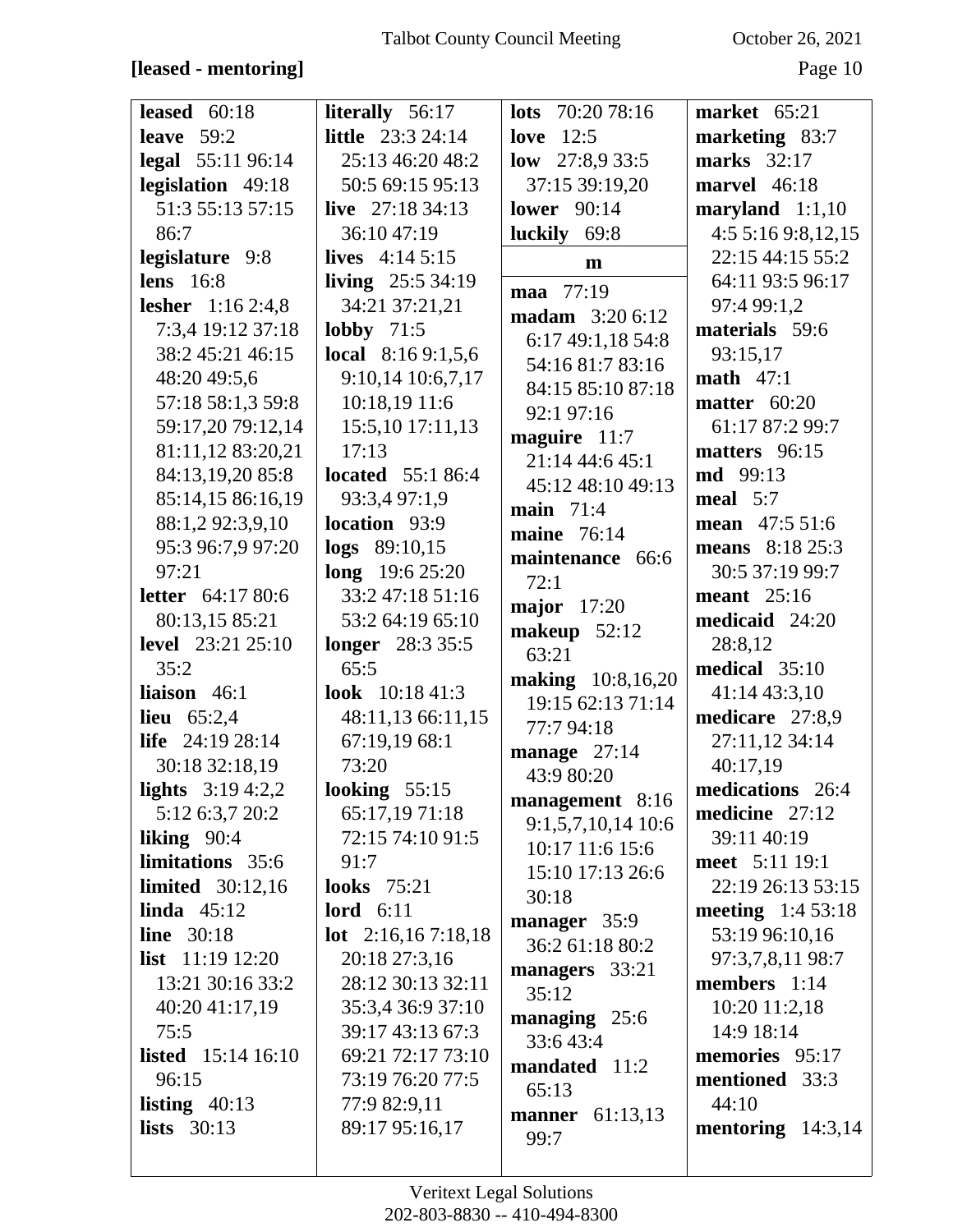# **[mentors - oh]** Page 11

| mentors 14:3             | <b>months</b> $62:368:8$                  | 26:11 27:17 29:16        | november $57:16$          |
|--------------------------|-------------------------------------------|--------------------------|---------------------------|
| 16:16                    | 68:10 88:16 89:1                          | 30:7 35:14,21            | 61:16 88:19 96:10         |
| merged 28:19             | moran 8:9                                 | 36:3,9 37:16,20          | 97:4 99:13                |
| 29:7 37:1                | <b>morris</b> 59:20 60:2                  | 40:16 41:12,13,21        | nuisance 72:8             |
| merging $32:14$          | 60:10 61:14 62:4                          | 44:3 47:7 50:19          | number $33:14$            |
| mesh 46:10               | 63:2 79:19 80:3                           | 53:11 55:13 56:2         | 37:14 38:12 50:14         |
| met 25:18 26:9           | 81:18 84:8 85:4                           | 58:5 61:8,10 79:3        | 54:9,12,19                |
| micah $62:1069:2$        | 85:20 87:10 88:7                          | 87:9 89:8,9 93:16        | <b>numbers</b> 23:21,21   |
| 76:8,21 79:10,19         | 91:16 92:16,19                            | needed $52:13$           | 24:1 67:20 75:17          |
| 84:6,8                   | 93:7,10 94:1,5,9                          | 55:11 78:15              | 91:6,8                    |
| michael's $34:10$        | 94:16                                     | needing $25:7$           | nurse 21:20 39:13         |
| 55:2                     | motion 6:13 48:17                         | <b>needs</b> 2:19 5:11   | nurses $28:21$            |
| microphone 56:15         | 48:21 81:2,6                              | 22:19 25:18 26:9         | 35:10 36:13,14,16         |
| mid 75:10 88:14          | 83:15 84:14 85:9                          | 35:19 36:20 37:4         | 36:17 43:16,17            |
| mileage 83:3             | 86:14 87:10,12,17                         | 37:10 61:21              | nursing 24:17,19          |
| <b>million</b> 31:3 78:2 | 91:16,17,19 92:2                          | negotiate 82:16          | 28:7,11,16 38:6           |
| <b>mind</b> $21:2,3$     | 97:13,15                                  | negotiated 83:5          | 38:20 45:2                |
| $mini$ 9:16              | mouse 8:12                                | neighborhood             | nutrition 13:14           |
| minute 66:4              | move 33:8 49:17                           | 16:19 32:15              | nutritional 26:4          |
| minutes $3:6,8,9$        | 60:20 77:2 86:17                          | <b>network</b> 7:17 9:18 | $\bf{0}$                  |
| 7:21 56:21 57:1,2        | moved 6:15 48:19                          | 11:20 14:2,6,21          |                           |
| 62:16                    | 81:4 83:13 84:12                          | never 17:15 59:1         | o'clock 96:11,21          |
| missed 2:15,17,18        | 85:7 86:18 87:15                          | 66:17                    | 97:8                      |
| mitigation 65:6          | 89:5 91:21 97:14                          | $new$ 47:20,20           | oak 97:9                  |
| mitigations 64:5,6       | moves 3:4,9,15                            | 52:11 71:10 72:21        | obstruction 64:10         |
| <b>mobile</b> 36:14      | <b>moving</b> 3:6 45:18                   | 80:11 83:2               | 77:14,17                  |
| model 65:16              | 67:3                                      | <b>news</b> 69:4         | obstructions              |
| modifications            | multicultural                             | newsletter 76:4          | 64:12                     |
| 33:1                     | 12:21 13:4                                | nice 9:3 17:4,9          | ocean 97:2,10             |
| modify $50:2$            | multiple 17:18                            | <b>nicely</b> 66:5,10    | october 1:7 3:7,12        |
| moment 4:21              |                                           | 67:2                     | 4:3 6:2,10 8:15           |
| monetary 26:1            | $\mathbf n$                               | <b>night</b> $60:1465:3$ | 93:1 96:17                |
| money 22:11 23:8         | nagle 55:4,19,20                          | 94:21 98:5               | offer 8:21 43:20          |
| 23:10 27:13 30:3         | 56:2                                      | <b>nine</b> 68:10,11     | 44:4                      |
| 30:6 32:5 42:10          | name 44:11 56:20                          | <b>ninety</b> 56:7,9,11  | <b>offered</b> 22:14,16   |
| 64:6                     | <b>named</b> 99:3                         | nominating $12:1$        | offering 82:18            |
| monies 59:3              | nancy 7:14,15,20                          | nonprofits 11:17         | offers $51:7$             |
| <b>month</b> 8:15 25:13  | 8:14 19:3,5 21:4,5                        | <b>nope</b> 57:9         | offhand $51:10$           |
| 27:1,2 34:20 37:9        | 21:10 94:19                               | <b>north</b> 76:14       | <b>office</b> 9:20,21     |
| 38:18,21 39:5            | national 5:13                             | notary $99:2,17$         | 54:21 58:3,7 59:2         |
| 41:6 47:4 64:17          | navigate 5:10                             | <b>notes</b> 99:6        | 59:671:1872:5             |
| monthly $53:19$          | nearly $68:18$                            |                          | 78:14,18                  |
|                          |                                           |                          |                           |
|                          | neck 85:4                                 | <b>notice</b> 63:19      | <b>officer</b> 11:8 45:9  |
| 60:13                    | <b>need</b> 15:7 17:15<br>18:7 24:19 25:3 | notorial 99:13           | oh $40:3,644:21$<br>91:12 |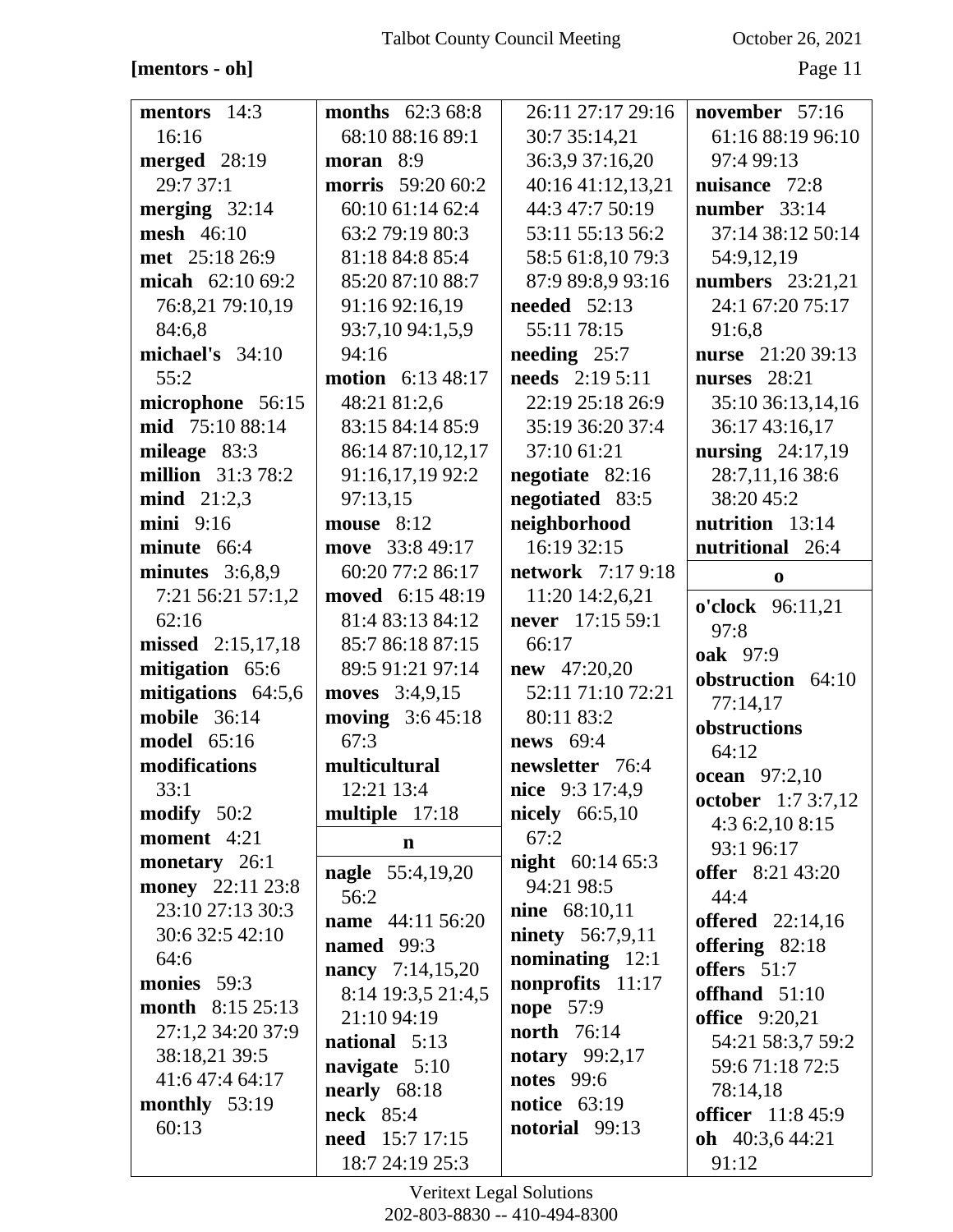# **[okay - place]** Page 12

| okay 2:20 3:5,8,10            | opportunities 4:7         | 86:15,18,20 87:6                 | 75:11,14 82:20                |
|-------------------------------|---------------------------|----------------------------------|-------------------------------|
| 3:176:177:98:5                | 5:3 15:20 65:18           | 87:9,12 88:5,6                   | 83:3 91:2                     |
| 8:10,13 20:11                 | opportunity 8:20          | 89:5 90:13 91:5                  | peers $5:4$                   |
| 21:1,10,12 41:16              | 9:4 16:21 18:16           | 91:12 92:13,14                   | people $2:16,17$              |
| 44:5 45:16,20                 | 22:1,18                   | 93:7,11,13,18,21                 | 4:15 5:9 7:18                 |
| 48:16 49:11 50:4              | ops 68:5                  | 95:7,8,10 98:3,4                 | 25:18 28:3,14                 |
| 50:12 51:1 54:14              | order 50:1 86:8           | page $63:9$                      | 29:5, 10, 14 31:17            |
| 55:3,4,17 56:1,16             | 97:13                     | pandemic 4:20 5:4                | 33:2 35:17 42:17              |
| 56:18 57:5 58:2               | organization 15:8         | 63:8 65:17                       | 50:14 52:14 53:2              |
| 62:1,5,9 65:15                | 57:2                      | parallel 86:3                    | 53:10 54:4 56:15              |
| 79:15,21 80:1                 | organizations             | parent $14:17$                   | 68:2,20 70:4                  |
| 81:1,17 83:12,15              | 10:4 19:14                | parents 4:13                     | 73:10,14 74:3                 |
| 84:14 87:6 89:4               | originally 9:10           | 14:11,14                         | percent $25:10$               |
| 89:11,16,18,21                | outcome 99:12             | parked 73:18                     | 31:5,6 33:13,18               |
| 90:8,12 91:4,12               | outcomes 15:19            | parking 78:16                    | 33:19 34:2,6,7,8              |
| 91:15 92:1,5,6                | outgoing 59:7             | parks 2:10 95:13                 | 34:11,13,14,19,21             |
| 94:6,21 95:5 96:3             | outlined 81:3             | parkway 86:4                     | 36:5 44:13 66:12              |
| old 72:18                     | outreach 35:12            | part 13:16 33:20                 | 66:20 67:2,13                 |
| <b>older</b> 25:2 34:12       | 73:674:19                 | 40:13 44:11 45:7                 | perfect 79:21                 |
| 34:12,12                      | <b>outside</b> 14:17 71:9 | 65:1 70:6 79:2                   | perform 35:7                  |
| once 45:13 53:18              | overall 37:10             | 86:9,11 90:15                    | period 88:16                  |
| 62:21 67:5 75:9               | overdue 19:6              | participants 26:21               | permission 63:17              |
| 95:12                         | overhead 73:13            | 31:6                             | <b>permit</b> 80:7 96:20      |
| <b>ones</b> 15:16             | overview 46:9             | participation                    | <b>person</b> 39:3,5          |
| ongoing $26:15$               | owned 71:14 86:1          | 31:12                            | 58:17                         |
| online 18:5                   | <b>owns</b> 87:1          | particular 22:19                 | <b>personal</b> 26:2 36:6     |
| open 6:7 20:18                | $\mathbf{p}$              | 23:2 40:9 44:11                  | personally 99:3               |
| 56:5 58:16 64:11              | 1:754:13<br>p.m.          | <b>parties</b> 99:11,11          | personnel 96:14               |
| 74:2,2 93:2 96:12             | 93:2 96:11,12,21          | partner 70:9                     | pete 1:16 45:20               |
| 97:3,11                       | 97:8 98:7                 | partnered 14:10                  | pettit 76:11 77:13            |
| opened 18:11                  | pack 1:17 6:16,19         | <b>partners</b> 4:18 18:1        | 79:18                         |
| openings 12:1                 | 6:207:7,8,108:2           | partnerships<br>31:19 32:8 47:21 | phase $64:10$                 |
| <b>opens</b> 72:19            | 8:4,8 11:3 19:5,20        |                                  | phenomenal 23:14<br>69:3 76:1 |
| operate 9:21<br>20:12 61:8,13 | 20:1,1121:1,5             | pass $61:3$<br>passport 75:2     | phone $21:9$                  |
| operating 9:8,19              | 38:11,15,21 39:5          | <b>path</b> 64:20                | physical 70:11                |
| operation 66:3                | 39:19 46:16,17            | pathway 59:13                    | pick 70:12                    |
| 67:8 68:19 74:6               | 48:4 49:9,10 51:4         | pathways 16:11                   | pictures 73:13                |
| operations 67:11              | 51:15 52:6 56:7,9         | <b>patrol</b> 75:16              | pieces 46:12 61:20            |
| 67:17 80:9                    | 56:11 57:8 60:8           | paul 32:16                       | 88:14                         |
| operators 69:9                | 60:16 61:14 62:18         | pave 87:8,11                     | <b>pilot</b> 23:11 55:7       |
| opinion 51:9                  | 77:11,12,20 79:5          | <b>paving</b> 86:11,12           | pivoting $12:13$              |
| opioid 48:6,8                 | 79:8 81:4,15,16           | pay 27:10 33:20                  | <b>place</b> 28:5 43:21       |
|                               |                           |                                  |                               |
|                               | 83:13 84:3,4,12           | 39:10 70:10,10                   | 47:18 80:17 99:4              |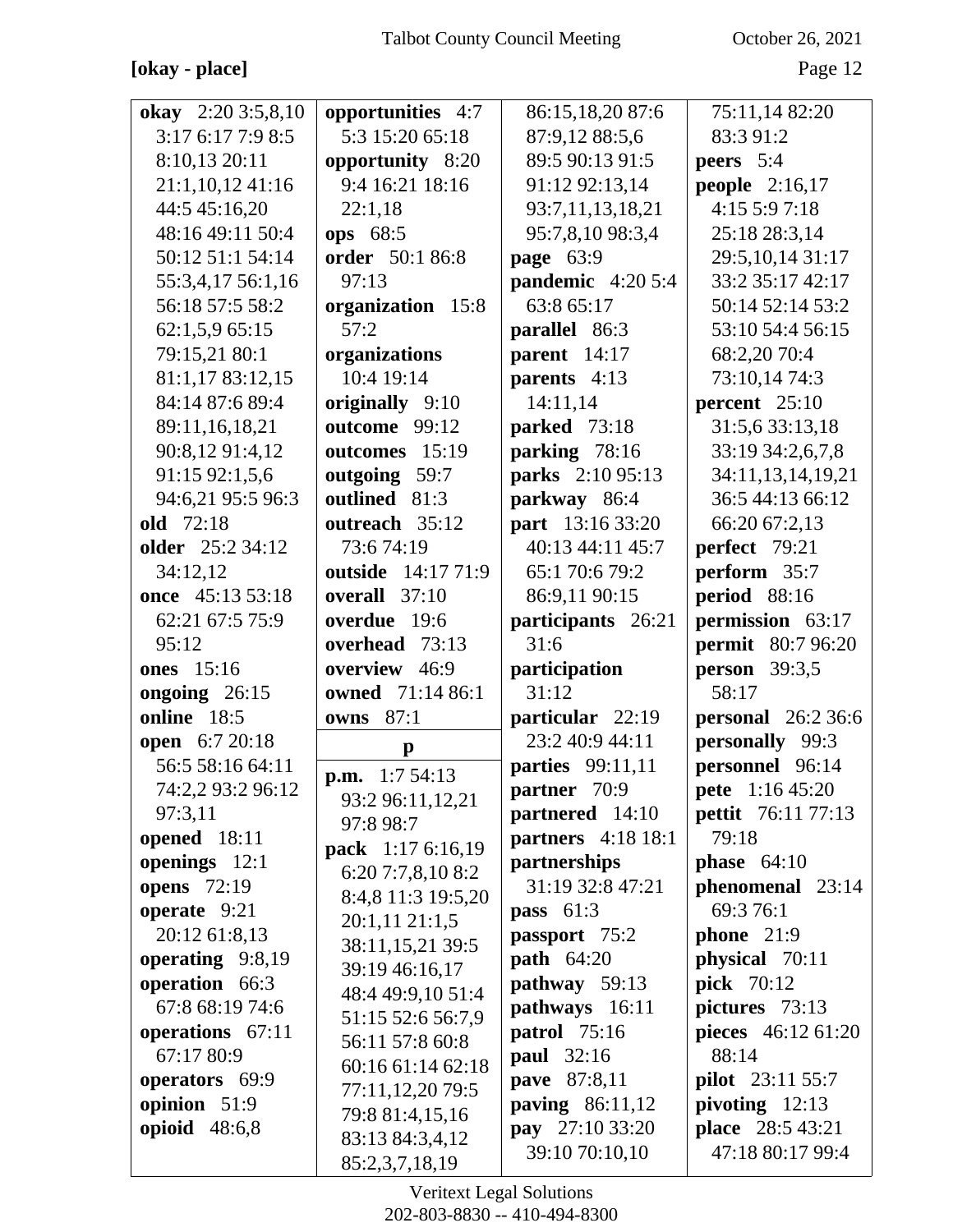#### **[placement - putting]** Page 13

| placement 24:18         | poverty 23:21             | proceed 63:19      | progress 77:8             |
|-------------------------|---------------------------|--------------------|---------------------------|
| plan 21:13 22:2         | 25:10 35:1                | proceedings 2:1    | project 23:12             |
| 40:13,17,19 45:10       | powerful 38:3             | process 18:6 45:14 | 36:15 54:20 63:20         |
| 48:18 71:7,8            | prayer $2:5,7,9$          | 55:10              | 65:8 72:14 79:6           |
| 80:19 97:6              | prepare 69:20             | processes 14:7     | projects 71:11            |
| <b>planned</b> 20:3,6,7 | presence 99:9             | proclaim 6:2       | promotes 5:14             |
| planning 50:19          | presentation 3:18         | proclamation 3:19  | promoting $4:15$          |
| plans 27:10 78:15       | 19:5 21:13                | 3:21 4:1 6:14 8:3  | prop $33:5$               |
| <b>plant</b> 58:12,12   | presented 48:18           | 12:6,18            | property 35:16            |
| 96:20                   | president 11:13           | produce 89:12      | 72:9                      |
| platforms 75:20         | 95:2                      | product 89:12      | proposing 50:8            |
| please 2:4,19 3:20      | press $76:2$              | 91:1               | 53:9                      |
| 3:21 6:18 49:2,20       | <b>pretty</b> 25:11 33:11 | productive 4:11    | proud 44:19               |
| 50:6 51:2 54:8,10       | 34:8 39:1                 | 61:13              | <b>provide</b> $4:75:2,5$ |
| 54:16,18 56:20          | prevent 28:15             | $program$ 12:20    | 17:1 18:9 24:15           |
| 81:7 83:17 84:16        | prevention 10:1           | 13:1,2,7,17,20     | 26:1,12 30:17             |
| 85:11 87:19             | price 1:18 6:15           | 14:2,19 15:2,7,8   | 33:4 38:8 39:8            |
| pleased 12:16           | 7:5,6 19:8,9 39:15        | 16:5,8,11,20 17:4  | 56:20,20 82:10            |
| pledge $2:6,7$          | 39:20 40:4 41:1           | 21:7 22:3,6,9,19   | providing $26:2,15$       |
| plug $42:19$            | 42:3,9,13,21              | 23:9 24:3,7,14,15  | 26:19 34:3                |
| plus 9:15 17:21         | 47:14 48:14,15,19         | 25:1,11,15,17,19   | proximity 72:20           |
| 43:6,8                  | 49:7,8 52:7 54:1,7        | 26:8,11,16 28:2    | <b>public</b> 17:6 50:20  |
| pockets 27:13           | 56:13,17 60:14            | 28:19,19 29:7,8    | 52:8,8 54:9,12,15         |
| point 9:19 10:2         | 79:11 81:5,13,14          | 29:20 30:3,12,21   | 54:15 56:5,19             |
| 12:19 16:11 17:11       | 83:14 84:1,2,21           | 31:4,8,11,16,16    | 57:14 59:9,18             |
| 23:13 24:4 53:2         | 85:1,16,17 87:8           | 32:10 35:4,8 37:2  | 70:3 74:12 76:6           |
| population 31:20        | 87:14 88:3,4 90:5         | 37:18 43:13 44:17  | 92:20 94:8 96:19          |
| 37:5 44:13 48:8         | 90:8,15 91:1,9,14         | 46:10 55:7 70:6,8  | 97:3,11 99:2,17           |
| <b>port</b> 86:4        | 91:21 92:11,12            | 70:8,14 74:20      | <b>public's</b> 57:20     |
| porta 58:19             | 94:13 95:5,6              | programmed         | <b>pull</b> 31:11,17      |
| portion 63:13 64:3      | 97:14 98:1,2              | 77:21 78:1,8       | pulled $83:1$             |
| 78:18 86:1              | primarily 63:12           | programming 5:6    | pulling 83:2              |
| positions 30:4          | principle 5:19            | 20:15              | purchase 32:5             |
| positive 4:15           | <b>print</b> 18:5,7,8     | programs $4:6,21$  | 43:11 88:17               |
| 73:19                   | printed 99:6              | 5:2,4,8,13,15,20   | purpose 22:9              |
| possibility 59:9        | prior $66:13$             | 6:6 10:11 12:6,8,9 | purposes $60:18,18$       |
| possible $10:18$        | priorities $15:13,13$     | 12:16,19 13:21     | push $48:2$               |
| 16:16,17 19:15          | proactive 69:19           | 15:21 16:9 17:9    | put 13:10 16:16           |
| 40:11 41:15 59:11       | probably $17:15$          | 20:9 25:19 27:6    | 41:14,1646:12             |
| possibly $39:16$        | 33:3 34:18 40:1           | 28:16 29:6 30:2    | 52:10 68:2 71:10          |
| pot 58:19               | 74:20 89:15               | 31:9 35:15 40:4    | 71:15 73:12               |
| potential 4:9           | problem $17:19$           | 42:7,16 46:2,4     | <b>putting</b> 33:1 72:21 |
| potentially 26:3        | 58:2 89:9                 | 47:14 55:7         | 76:2                      |
|                         |                           |                    |                           |
|                         |                           |                    |                           |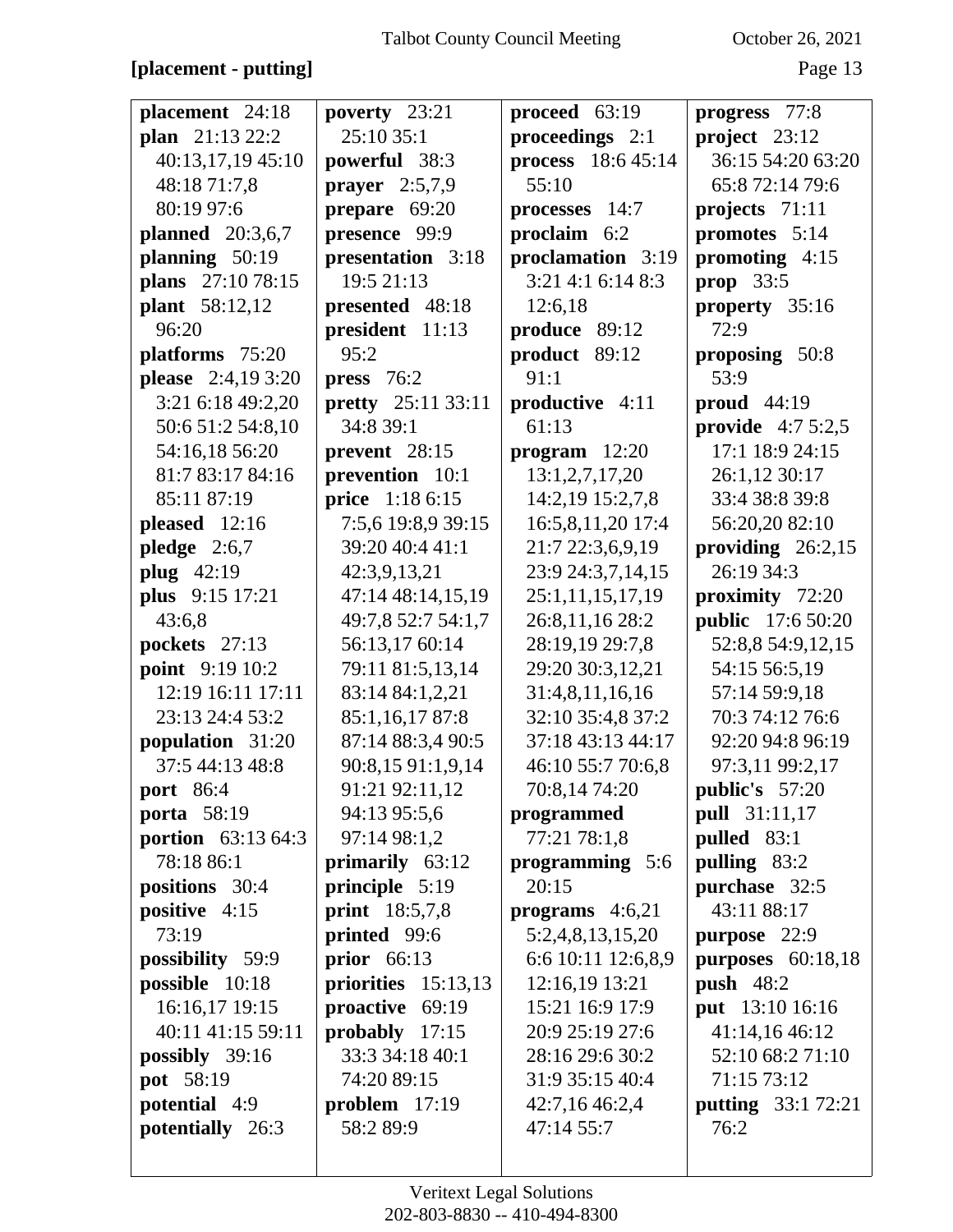# **[quality - reviewed]** Page 14

| $\mathbf{q}$                          | <b>really</b> 10:7 15:5    | reimbursements            | representatives          |
|---------------------------------------|----------------------------|---------------------------|--------------------------|
|                                       | 17:5 19:15 20:13           | 64:4                      | 11:4,16                  |
| quality $4:55:14$<br>5:19 24:18 28:13 | 22:17 25:16 29:16          | related 99:11             | repurposing 55:1         |
|                                       | 30:1,1 37:3 39:12          | relationships 4:16        | 55:8 58:4,6 79:9         |
| question 41:8 48:4                    | 43:1,12 44:6,17            | 12:9                      | 88:11 90:19              |
| 58:1 69:3                             | 44:19,20 47:5,19           | releases 76:2             | <b>request</b> 80:13,16  |
| questions 18:18                       | 49:14 54:4 55:10           | relocate 77:2             | 81:3,19 86:6,9           |
| 19:1 46:6,16,17                       | 66:4 67:7,19 68:2          | remain $45:3$             | 88:9                     |
| 65:14 74:7                            | 68:3 69:8 70:14            | remains $65:16$           | requesting $61:19$       |
| quick 18:15 48:5                      | 74:14 75:16 95:12          | remember 65:1             | 63:16 81:21 84:10        |
| 69:2                                  | 95:14,14,19                | <b>remind</b> 9:5 10:5    | 85:5,21 88:12            |
| quickly 70:1                          | reason $60:19$             | 20:14 56:13               | required 15:12           |
| quiet 76:10                           | rebid $82:14$              | reminder 11:21            | requirement              |
| quitclaim 87:5,6                      | rebounded 66:10            | 92:20                     | 50:10 52:5,6 77:1        |
| quite 38:2 75:6                       | 67:2                       | reminding $20:19$         | 77:7 80:11 82:14         |
| quotes 61:5 72:21                     | receipt 85:20              | remote 5:5                | research 13:1            |
| r                                     | receive 31:5               | remotely 27:18            | residents 93:2           |
| <b>radio</b> 72:18                    | received 16:17             | removal $64:10$           | resolve $64:15$          |
| rain 60:12 93:2                       | 63:10,18 64:6,7            | 77:15,17 80:8             | resolved $6:465:7$       |
| raise $51:2$                          | recommendation             | remove $64:12$            | resort $25:17$           |
| <b>raised</b> 8:18 75:10              | 50:20                      | removing $65:12$          | resource 12:21           |
| raising $14:17$                       | recommendations            | render $51:9$             | 13:4,11 17:19            |
| ramp 69:10,11,15                      | 12:2 51:7,13 52:2          | <b>renew</b> 81:21        | 18:4,10,13               |
| 74:5                                  | <b>record</b> $3:21\,43:3$ | renovations 71:18         | resourced 12:11          |
| ramps 33:171:10                       | 49:19 54:17 67:16          | rent 41:15 42:9,9         | resources 28:10          |
| range $27:3$                          | recorded 99:6              | 89:1                      | 39:17 47:19,20           |
| ranged 26:21                          | recover 63:7               | <b>rental</b> 50:3,9 51:5 | respond 15:12            |
| ranging 25:5                          | recovered 66:10            | 51:12 60:18 61:19         | response 26:5            |
| <b>rate</b> 33:13                     | recreational 67:1          | 62:3 88:10,13             | 39:11                    |
| ray 57:6 94:2                         | redid $71:2$               | 91:2,10                   | rest 34:9 58:8,10        |
| read 3:21 49:19                       | reduces 29:9               | rentals 89:3              | 58:18                    |
| 54:16                                 | reducing 16:1              | renters $35:17$           | <b>result</b> 15:15 60:3 |
| reading $47:8$                        | reengage 17:8              | renting 90:20             | resume 17:2              |
| readjustment                          | reengagement               | repaint $71:4$            | retained 59:20           |
| 20:17                                 | 17:5                       | repainted 71:2            | return $5:10$            |
| <b>ready</b> 7:12 15:3                | <b>refer</b> 29:18         | repaving $86:10$          | revenue $65:15,18$       |
| 71:4 79:7                             | referrals 30:13            | <b>report</b> 61:18 75:8  | 90:15,16,17,18           |
| real 50:11 52:17                      | 31:13                      | 75:13 77:12,15            | 91:5,7                   |
| 53:13 76:18 96:14                     | refund $35:18$             | 79:15 80:2                | <b>review</b> 28:21 50:3 |
| realistically 73:1                    | regarding $48:5,7$         | reported 1:20             | 50:9 51:5,12,13          |
| realize 4:8                           | 51:11,17 65:12             | 36:1                      | 61:19                    |
| reallocation 23:20                    | regardless 82:21           | representation            | reviewed 45:11           |
| reallocations                         | regional 9:11              | 11:11,14 17:20            | 88:20                    |
| 23:19                                 |                            | 53:7                      |                          |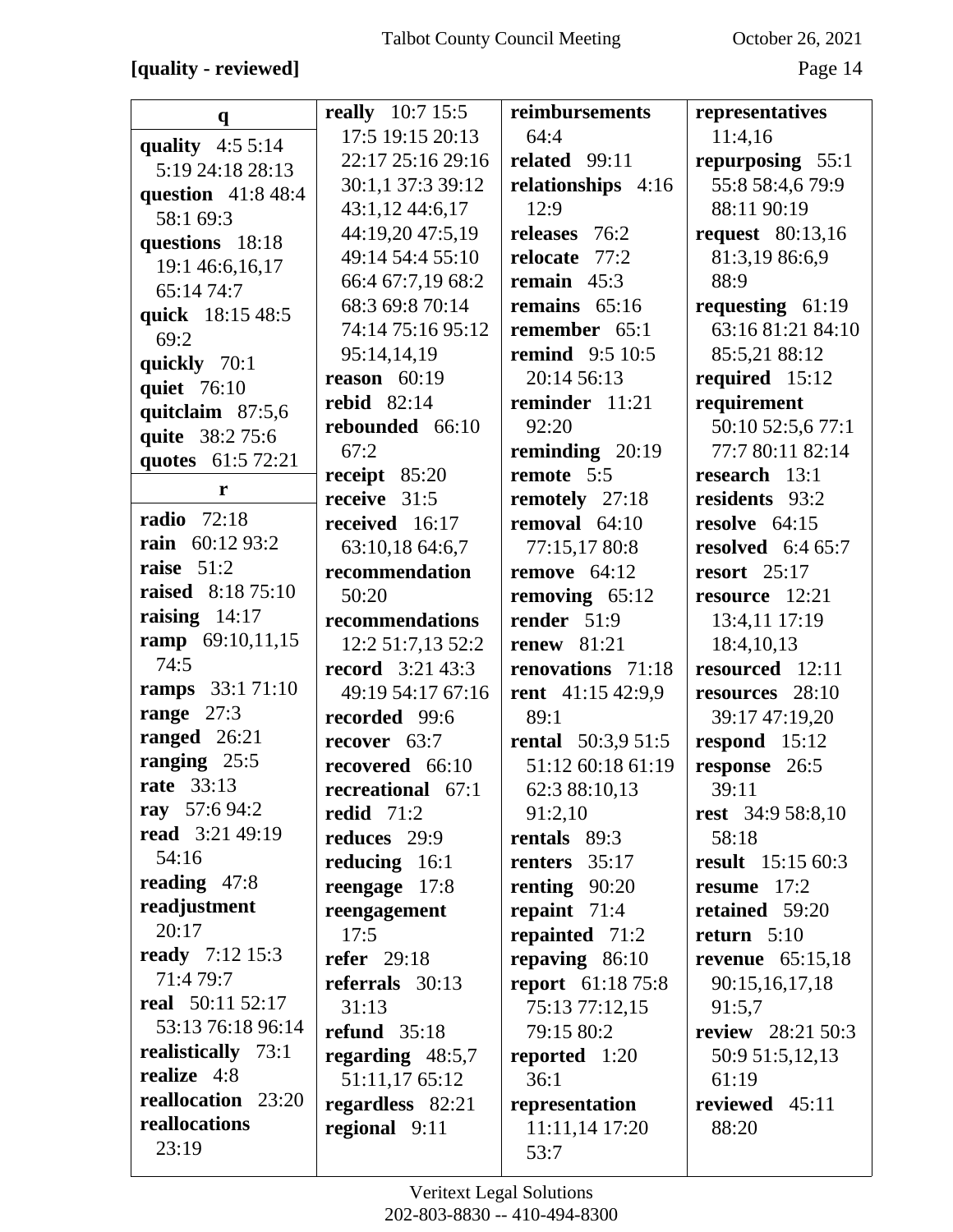# **[rfp - shows]** Page 15

| rfp 16:16              | S                        | 97:16,18,20 98:1    | serves $11:1,3$           |
|------------------------|--------------------------|---------------------|---------------------------|
| right $8:7,7$ 18:6     | safe 4:7,10 58:21        | 98:3                | service 11:11             |
| 21:1 28:7 33:17        | 61:13                    | section 49:21       | 14:16 16:19 32:15         |
| 35:21 42:8,12          | safely $73:18$           | 52:12               | 82:10                     |
| 44:1 54:14 56:3        | safety 63:12 76:20       | sectors 14:8        | services $10:1,3$         |
| 56:12,14,17 57:10      | 77:6                     | security $72:3,10$  | 11:9,10 12:14             |
| 57:13 60:1,15          | samples $63:20$          | see 8:12 15:7       | 14:15 15:21 18:2          |
| 62:5,14 63:4           | 78:10                    | 18:11 30:14 33:14   | 23:7 24:16 26:12          |
| 69:13 76:16 80:4       | saturday 93:1            | 37:4 42:5,6 62:21   | 26:19 27:5 29:1,6         |
| 80:5,10 81:1           | saves $30:2$             | 66:9 67:10,20       | 29:14,19 30:7,15          |
| 82:10 89:8             | saving $27:13$           | 74:17 77:5,13       | 32:13,13 34:4             |
| rink $97:1$            | saying 2:5 29:15         | seeing 68:15,18     | 36:19 41:4 44:9           |
| risen $4:21$           |                          | seeking $39:16$     | 47:648:3                  |
| risher 62:14,17,19     | says $12:6$              | seen 40:17          | serving 11:5 17:21        |
| 63:3 69:7,14 70:6      | scholarships             | segments 66:2       | 23:16 50:14 54:5          |
| 70:14,18 77:20         | 32:18<br>school 5:10 6:8 | self 75:3           | session $51:17$           |
| 79:7,17,21 80:10       | 13:5,8,9 20:16           | sell 69:9 91:1      | 96:12,13                  |
| 82:5 84:5              | schools 4:17 17:6        | selling $66:18$     | set 8:9 15:14 99:4        |
| risk $24:17$           |                          | send 75:14          | setting $38:10$           |
| <b>road</b> 55:2 77:4  | 20:10,18 66:6            | senior 21:13 22:2   | 74:13                     |
| 86:3 93:4              | screen 15:15 16:3        | 25:12,19 29:7,13    | settlement 48:6           |
| roads 88:9,12 89:3     | 16:10 53:4               | 30:11,21 32:1,12    | seven 69:17 70:4          |
| robust $65:16$         | seal 6:9 99:13           | 40:10 41:11,21      | sewer 58:12 59:10         |
| roll 6:18 49:2 81:8    | search 87:5              | 48:8,17             | shape $96:4$              |
| 83:17 84:16 85:11      | season 60:8              | seniors 23:16 24:1  | share $16:3$              |
| 87:19 97:17            | second 6:13,16           | 24:3,17 25:2 26:7   | shared 30:4               |
| rolling $74:10$        | 48:17,20 49:1            | 27:15 30:6 32:6     | sharing $41:10,14$        |
| <b>rommel</b> 93:7,11  | 81:2,5,7 83:14,16        | 33:5, 12, 14 34: 13 | sheet 41:14 91:6          |
| 93:14                  | 84:13,15 85:8,10         | 37:11,13 39:7       | <b>sheriff's</b> 78:14,18 |
| ron $85:5$             | 86:19 87:18 91:18        | 43:6                | shine $93:2$              |
| <b>room</b> 58:8,10,18 | 91:20 92:3,4             | sent $12:3$         | ship $40:17$              |
| 71:17,17 97:9          | 97:16                    | separately 68:6     | shoestring $47:10$        |
| roughly $25:10$        | seconded 87:15           | september 3:6       | shop $44:7$               |
| 31:3 89:13             | secretary $3:204:1$      | 63:10 67:10,12      | shopping $36:8$           |
| route $77:4$           | 6:12,17,19,217:3         | 99:20               | shore 23:6 32:9,10        |
| run $12:2136:7,8$      | 7:5,7 49:1,3,5,7,9       | septic $58:12$      | 45:13 46:1,8              |
| 43:13 73:4             | 49:16,18,21 54:8         | series 74:2         | 75:10                     |
| rundown $62:12$        | 54:11,16,19 81:7         | serve 22:12 27:21   | short $50:3,951:5$        |
| running $55:14$        | 81:9,11,13,15            | 31:20 33:9 34:13    | 51:12 64:21               |
| 61:21                  | 83:16,18,20 84:1         | 34:19 45:21 52:18   | show $30:942:18$          |
| runs 13:5 86:3         | 84:3,15,17,19,21         | 53:5,14 58:17       | 63:2,3                    |
| runway $63:12,14$      | 85:2,10,12,14,16         | served 24:3 31:6    | showed 74:6               |
| 77:2,3                 | 85:18 87:18,20           | 33:11 34:5,6,6      | shows $68:21$             |
|                        | 88:1,3,5 91:17           | 37:6 38:12          |                           |
|                        | 92:1,5,7,9,11,13         |                     |                           |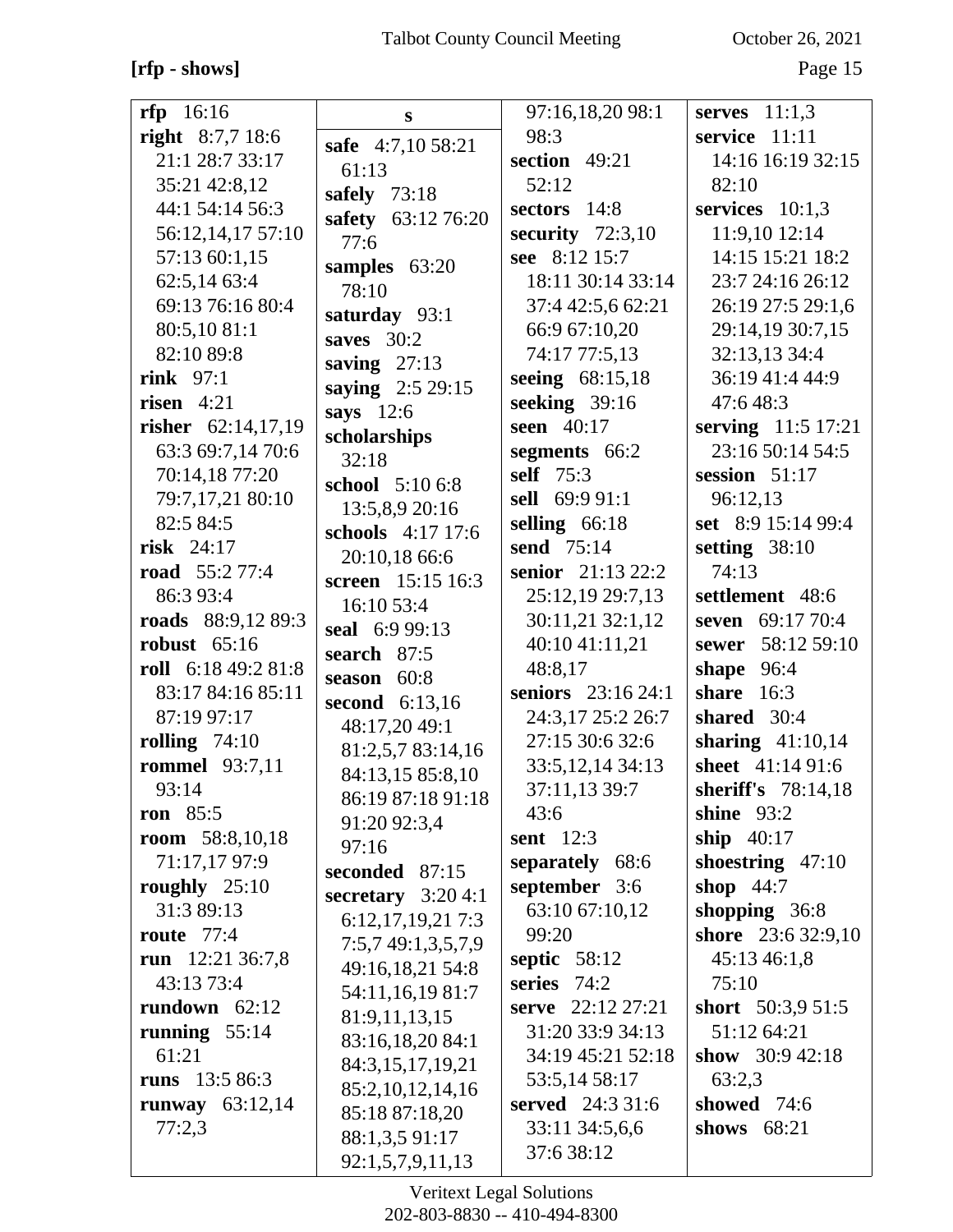# **[shut - surface]** Page 16

| shut $12:8$         | sooner 61:12               | stated $65:10$     | students $4:13\ 5:1$ |
|---------------------|----------------------------|--------------------|----------------------|
| sic $97:2$          | sorrow $2:11$              | statement 96:15    | 13:6, 12 17:7 75:4   |
| side 57:4,5         | sorry 6:21 44:3            | statewide 10:10    | 75:11                |
| sign 45:9 46:19     | 56:8 95:12                 | 10:13 30:10 31:4   | study $75:3$         |
| signage $71:8$      | sort 22:18 30:1            | statistic 67:6     | stuff $43:1055:11$   |
| signature 99:15     | sounds $42:21$             | statistics 22:11   | 59:4 61:9            |
| signed $94:10$      | source $61:6,7$            | 66:8 69:1          | subsidiaries 27:11   |
| significantly       | sources 14:8               | stats $66:4$       | substantial 24:2     |
| 44:14               | space 12:15 69:10          | stay $6:7,7$ 24:20 | substantive 51:18    |
| simply $59:8$       | speak 57:1,5,8,11          | 28:3,14 31:18      | suburban $10:15$     |
| single $61:5,767:1$ | special 7:17 20:8          | 35:4 37:12,20,21   | success $31:2$       |
| sit 8:8 41:11       | <b>specific</b> 18:19 42:7 | 45:1 79:20,21      | successful 5:21      |
| site 59:2,10,21     | spend 28:9 33:16           | staying $45:4$     | 12:17 30:10          |
| 93:15               | spending $47:2$            | stays $37:15$      | successfully 23:15   |
| sitting 67:9        | spent $37:7$               | steer $29:5$       | 24:21                |
| six 71:13 96:11     | sponsor 32:1               | stenographic 99:6  | suddenly 12:14       |
| sixty $34:13$       | spreadsheets               | stenographically   | superintendent       |
| skills $17:2$       | 43:14                      | 99:6               | 11:8                 |
| slide $63:2,3$      | spring $74:9$              | stick 29:18 80:3   | supplement 24:11     |
| slow 55:10          | st $32:16,1734:10$         | stinton $21:16,19$ | supplemental         |
| slowdown 66:11      | 55:2                       | 21:20 38:1,4,14    | 34:15 71:16          |
| small $71:11$       | stacker 88:16              | 38:17 39:1,6 40:3  | supplies $32:3,7$    |
| smiling $21:8$      | staff $13:9,1626:14$       | 40:6 41:7 42:8,12  | 36:4 43:9,10         |
| snap $13:2$         | 30:3,4 31:9 33:19          | 42:20 43:1 44:2    | supply 32:1 81:20    |
| social 11:9 21:20   | 36:13 47:16 69:5           | 44:21 45:6,17      | 82:2                 |
| 23:7 32:13 33:20    | 73:17                      | 47:13,15 49:12,14  | support 3:19 4:5,9   |
| 35:11,13            | staffed 69:18              | stipulations 99:8  | 5:1,5,7 14:16        |
| society $32:15$     | staffing $70:10,12$        | stop $44:7$        | 18:10 26:5,15        |
| soft $17:2$         | stamp $61:14$              | stopped 65:2       | 27:2,16,17 32:11     |
| software 43:8       | stamps $41:17$             | straight $91:4$    | 33:5,15 35:20        |
| 72:16,19,21         | 42:14                      | street 86:4        | 38:8 39:9 43:11      |
| soil 59:21 63:21    | stand $2:4$                | stress $31:15$     | 44:20 45:18 47:20    |
| 78:10               | standing $79:1$            | stressed 40:8      | 55:15 64:17 80:6     |
| sold 66:17          | start $15:629:19$          | stretching $47:5$  | 80:14                |
| solution $64:19,21$ | 30:14 34:18 63:20          | strides 72:2       | supporting $5:9$     |
| 65:11               | 63:21 65:8 78:16           | strikingly 39:19   | 10:3 14:4            |
| solving $17:19$     | <b>started</b> 12:17 15:2  | strong $31:1832:8$ | supportive 86:6      |
| somebody 27:7       | 71:6                       | 65:16              | supports 6:5         |
| 36:7 52:17          | starting $2:21$            | stronger $4:12$    | suppression 61:11    |
| someplace 42:15     | 69:14 72:17                | structure 70:11    | sure 2:18 8:11       |
| son 96:1            | <b>state</b> 16:4 22:21    | struggle $52:16$   | 18:1,20 40:18        |
| sons 95:18,19       | 23:19 29:2 30:21           | struggling $17:17$ | 79:2 93:10           |
| soon 80:16          | 70:5 99:1,2                | student 22:4       | surface $64:2$       |
|                     |                            |                    |                      |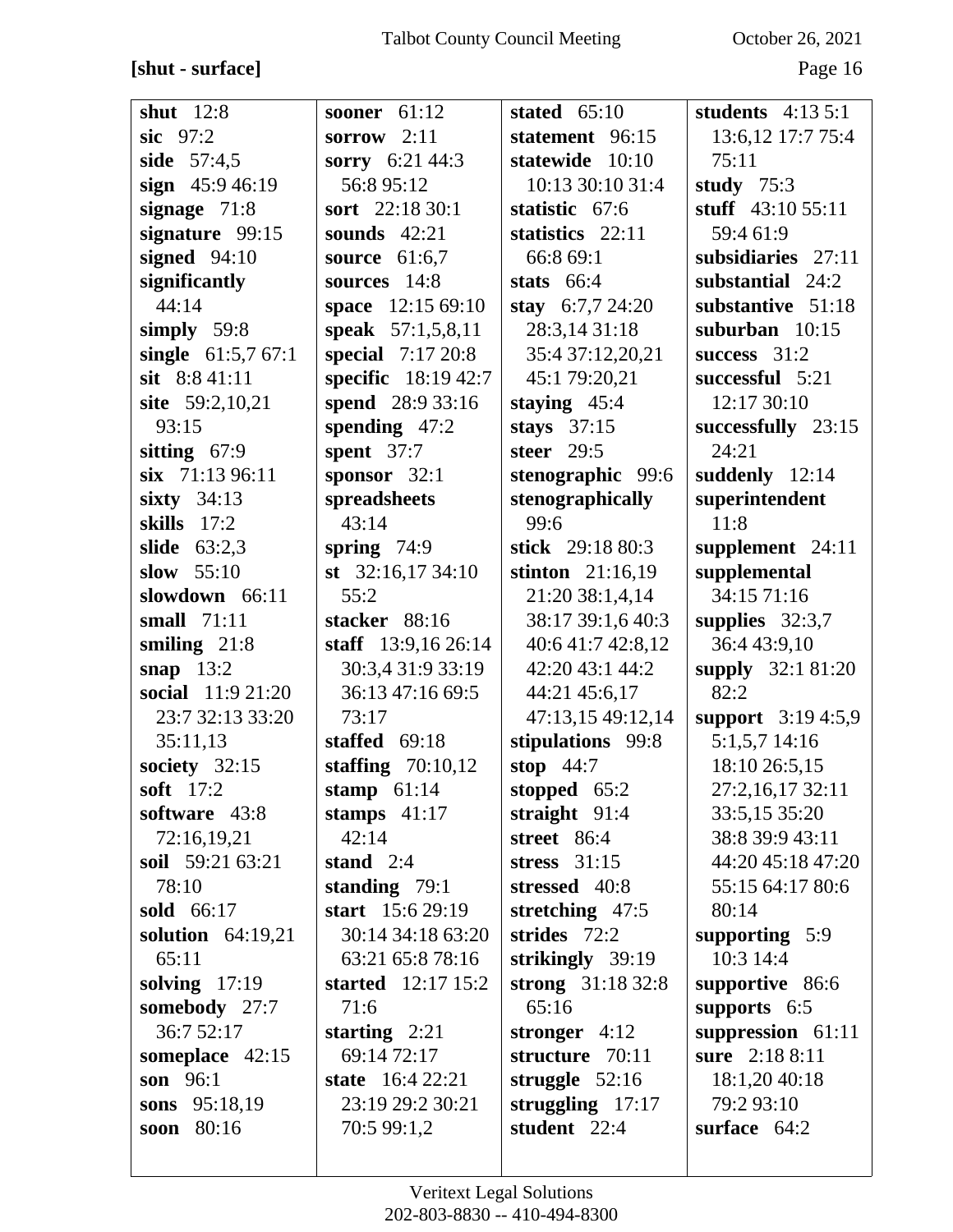#### **[survey - two]** Page 17

| survey 14:7 63:15          | tee 80:16                | 42:5 43:15 48:10                              | town $64:1665:11$                    |
|----------------------------|--------------------------|-----------------------------------------------|--------------------------------------|
| 78:10                      | tell 8:1 20:5 53:12      | 48:11 52:9,19                                 | 85:21 86:2,7,10                      |
| system $28:11$             | 63:6 70:3 90:1           | 53:10 54:5,6                                  | 86:13                                |
| 39:11 71:16 72:18          | tells $34:16$            | 55:12,20 60:5                                 | traffic 69:16 70:4                   |
| 73:3                       | telltale $33:11$         | 62:10 89:12                                   | trailer 54:21 58:3                   |
| systems 26:5               | temporary $62:3$         | thinking $57:12$                              | 58:7,15,16,18                        |
| $\mathbf t$                | ten 8:15 69:11           | 90:2                                          | training $17:2$                      |
| take 13:11 15:8            | 73:9,16                  | <b>thomas</b> $50:4,7,13$                     | transcribed 99:6                     |
|                            | tentatively 78:1         | 51:4,10 52:4                                  | transcript 2:1                       |
| 60:6 64:1 67:6,19          | term $50:3,951:5$        | 53:21 87:4                                    | transcription 99:7                   |
| 71:21 75:12 87:7           | 51:12 64:19,21           | thought $52:13$                               | transfer $86:1,8$                    |
| 89:8 96:7                  | 65:10 82:3               | three 15:16 16:2                              | 87:11,13 93:8                        |
| taken 21:8 89:10           | terminal 65:20           | 52:11 56:21 62:15                             | transitioning                        |
| 93:17                      | 70:21 72:4 83:1          | 97:8                                          | 38:10                                |
| takes $50:15$              | terms 82:17,19           | threshold 77:3                                | transparency                         |
| talbot $1:1 2:17 4:4$      | testing 59:5             | thursday $20:5,5$                             | 74:15                                |
| 5:16 6:2,4,10 7:16         | text 50:17               | 96:17                                         | transportation                       |
| 9:18 11:5,20,20            | <b>thank</b> $2:86:12$   | tight $69:15$                                 | 97:5,6                               |
| 14:2,3,5,20 16:15          | 8:20 15:2 19:3,9         | tilghman $34:10$                              | trappe $34:10$                       |
| 17:6 18:4 21:21            | 19:11,17 21:5,10         | time 8:12 18:19                               | 96:19                                |
| 22:2,10,12 23:9            | 21:11,19,21 45:5         | 20:13,16,20 23:13                             | treatment 96:20                      |
| 23:11 27:21 28:18          | 46:5, 14, 15 48:15       | 24:4 33:20 47:18                              | trees 64:13 65:12                    |
| 29:8 30:8,15               | 49:12,13 54:7            | 52:3,3,10 53:16                               | tremendous 8:18                      |
| 31:21 32:19 37:2           | 55:17 56:3 59:18         | 54:10 74:4,7                                  | 13:15                                |
| 44:10,11 48:9              | 62:7,8 73:15 76:8        | 78:12 99:4                                    | tremendously                         |
| 50:1,2 68:21               | 79:10,12,16,17,18        | timeline $77:16$                              | 47:6,6                               |
| 71:14 76:19 86:2           | 84:5,692:15              | titan $82:1,5,7$                              | trommel 88:15                        |
| 93:3 97:1,7,9 99:3         | 93:21 94:5,19,20         | title 54:17 87:4                              | trooper $71:13$                      |
| talk 8:11 14:10            | 95:8 96:6 98:5           | <b>today</b> $5:89:20$                        | trucks $2:15$                        |
| 22:1 66:3 73:7             | <b>thanks</b> 19:12 77:9 | 60:20 93:16                                   | true $11:699:7$                      |
| 74:1,13                    | 84:8 92:16,17            | <b>told</b> 16:7 62:18                        | try $44:848:2$                       |
| talked $76:21$             | thing $3:11$ 15:10       | tomorrow $49:16$                              | 52:12                                |
| talking 57:1 64:14         | 17:4 28:6 30:11          |                                               |                                      |
| 71:5 73:14                 | 30:20 31:15 40:1         | <b>tonight</b> $2:218:21$<br>46:3 61:18 92:19 | trying $12:1436:10$<br>72:7,10 74:14 |
| tape $72:12$               | 40:7 75:4 95:11          |                                               |                                      |
| target $16:20$             |                          | 95:21                                         | tuesday $54:13$                      |
| $\textbf{tax}$ 35:16,17,18 | 95:20                    | top $12:19$ 15:16                             | 96:10 97:4                           |
| taxis $68:6$               | things 34:1 41:9         | 56:14,17 76:16                                | turn 21:17 43:21                     |
| team $17:12,13,19$         | 43:4 72:13 73:3,7        | topographic $63:15$                           | 75:9 89:18 90:5                      |
| 17:19 27:5 28:21           | 74:21 75:6 76:12         | <b>total</b> 24:12 33:18                      | <b>twice</b> 53:18                   |
| 29:3,10 35:11,17           | 77:5,14 78:4             | 66:11,15 89:1                                 | two $22:2123:10$                     |
| 39:14 47:17,17             | <b>think</b> 9:3 10:9    | totaling $63:11$                              | 33:20 55:7 56:9                      |
| teamed $29:12$             | 20:8 28:1,4 29:16        | touched 2:16                                  | 56:11 63:10 64:10                    |
| technically $42:1$         | 30:9 33:9 36:11          | <b>tower</b> 70:7,11                          | 69:17 80:11 82:19                    |
| 51:18                      | 37:641:12,16             | 72:5 75:7                                     | 86:9 93:2 94:4                       |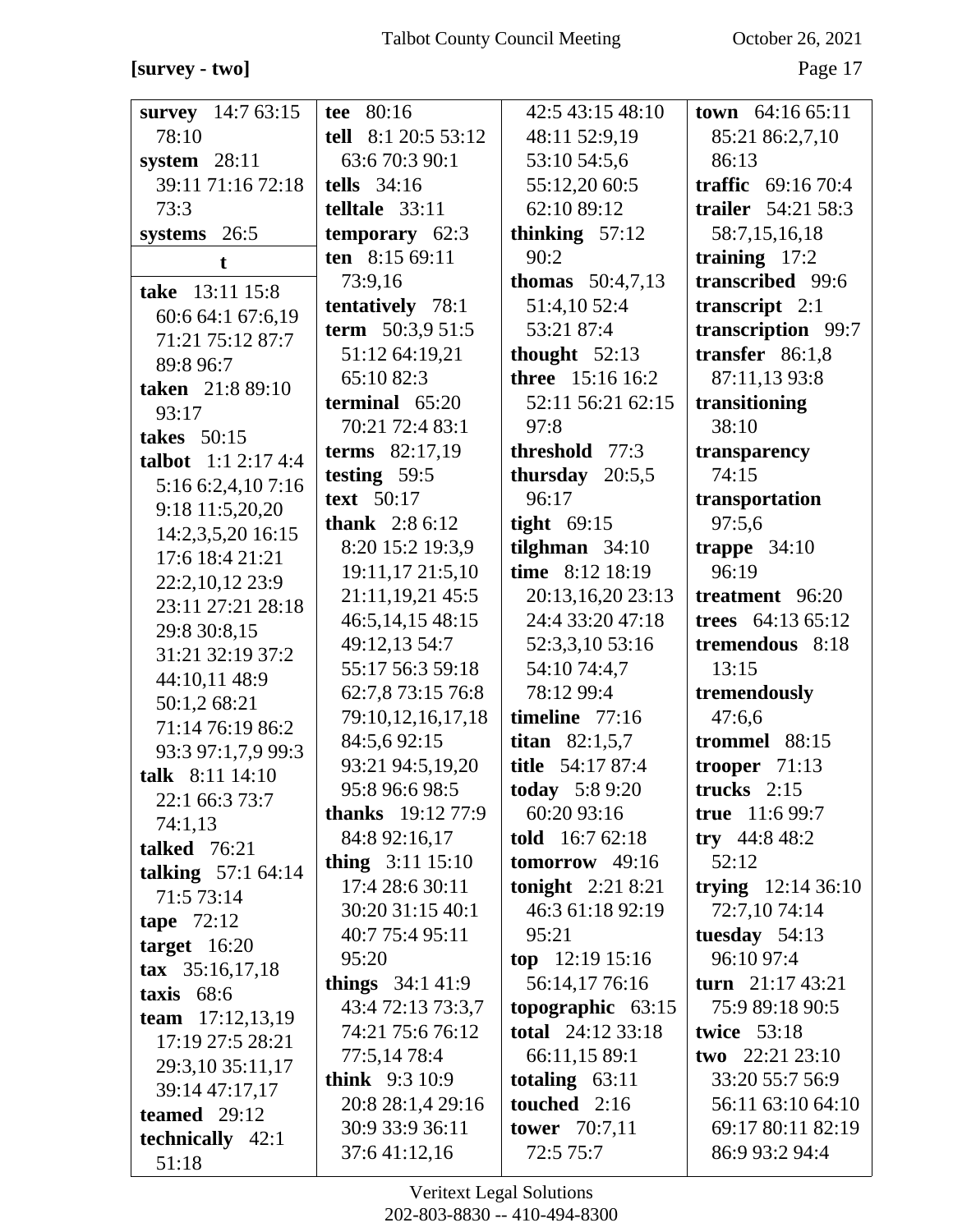#### **[two - years]** Page 18

| 95:19                                 | version 18:7                      | warehouse 78:17    | wonderful 73:19                         |
|---------------------------------------|-----------------------------------|--------------------|-----------------------------------------|
| type $40:147:10$                      | versions 18:8                     | warren 55:20 62:7  | work 7:18,20 8:19                       |
| 75:3                                  | versus $66:13$                    | 79:5 88:7 89:4,6   | 10:5 13:15 19:12                        |
| <b>u</b>                              | vice $95:2$                       | 92:16,17           | 19:14,16 27:5                           |
|                                       | victims $10:1$                    | waste $92:21$      | 30:18 32:12,14                          |
| ultimately 58:8<br>umbrella $41:3$    | <b>video</b> 72:6,7               | water 96:20        | 33:3,21 36:14                           |
| unable $30:14$                        | vincent $32:16$                   | way 8:20 9:11      | 51:16 79:2                              |
|                                       | <b>virtual</b> 5:6 12:15          | 29:17 30:1 31:7    | worked 37:3                             |
| unanimous $3:5,10$<br>3:16 83:10      | 13:8                              | 63:1 74:16 80:17   | 43:18                                   |
| underneath 47:2                       | virtually 13:13                   | 99:11              | worker 21:20                            |
|                                       | visit 29:21 74:16                 | we've 2:14 29:12   | workers 5:7 35:11                       |
| understand 59:12                      | 75:676:13                         | 37:13 40:14 43:13  | 35:12                                   |
| 67:8 74:17                            | visiting $29:11$                  | 47:21 52:9,20      | working 4:9 17:1                        |
| union 32:16                           | visits $26:15$                    | 59:10 68:10,13,14  | 17:9 43:18 53:21                        |
| <b>unique</b> 23:3 30:8               | vital $5:20$                      | 69:19 70:1,21      | 54:1 58:18 71:19                        |
| uniquely $22:10$                      | voices $10:14$                    | 74:21 75:9 76:3    | works 17:7 29:4                         |
| update 8:21 18:15<br>19:17 65:15 71:9 | voluntary 31:12                   | 78:19 82:5,7,19    | 46:10                                   |
|                                       | volunteer 26:10                   | 83:15 89:10        | worth $83:6$                            |
| 72:14                                 | 32:19                             | weathering $65:17$ | worthwhile 43:14                        |
| updated 70:21                         | volunteers 4:14                   | webb 45:12         | wrapping 74:1                           |
| updates $77:18,20$<br>updating 18:6   | 32:20                             | website 11:20 75:5 | write 75:8,13                           |
|                                       | vote 57:16 61:17                  | 75:21 93:6         | wrong $73:2$                            |
|                                       |                                   |                    |                                         |
| 65:20 72:15                           | 87:10,16                          | week 13:10 60:5    | wye 97:9                                |
| <b>upper</b> 23:6 32:8,9              | W                                 | 64:15 71:6 96:4    |                                         |
| 45:13 46:1,8                          |                                   | weekly 73:1        | y                                       |
| upstairs 71:17                        | $w 1:17$                          | welcome 7:20       | yeah 7:12 39:1                          |
| urban $10:15$                         | wait 30:12,16                     | 62:20              | 41:16 47:15 48:12                       |
| urgency 60:19                         | 61:16                             | welfare 4:18       | 54:1 56:8 57:21                         |
| use 8:12 32:5                         | waiting $61:3$                    | wellbeing 5:18     | 61:12 63:3 87:7                         |
| 40:11 42:18 44:8                      | walk 74:1                         | wellness 5:7       | 93:20 94:15                             |
| 58:11,19 59:2                         | walked 74:5                       | went 14:9 53:1,4   | year 6:11 13:6,7                        |
| <b>user</b> $68:1,13$                 | want 8:2 10:5                     | wet 60:6,8,14,15   | 14:1 15:1 16:15                         |
| utilities $41:1561:6$                 | 12:19 14:1 16:10                  | wetland 64:5       | 18:8 20:9 23:14                         |
| utilizing $42:18$                     | 17:11 28:4,5 42:4                 | wide 27:3          | 24:12 26:15 33:13                       |
| V                                     | 53:10 54:4 57:1,5                 | willing $53:14$    | 33:17 39:3 46:18                        |
| vaccinations                          | 67:19 68:20 73:15                 | win 15:5,5 17:9,9  | 53:2,16,18 60:6                         |
| 36:16                                 | 76:9,11 77:11<br>79:19 88:7 90:13 | winter $63:16$     | 63:10 64:7 65:4,9                       |
| vacuum $36:8$                         |                                   | 74:11              | 66:9,12,13 67:11                        |
| value $65:21$                         | 90:14,21 91:1<br>94:11 95:20 96:4 | wish $2:1047:11$   | 67:12,12,13,14,16                       |
| <b>vary</b> 60:13                     | wanted 18:19                      | 56:19 95:18,19     | 67:18,21,21 68:9<br>68:14,14,1971:1     |
| vending $65:19$                       | 20:13 52:12 59:17                 | 96:2,5             | 73:21 77:21 78:2                        |
| vendors 16:18                         | 68:1 80:16                        | witness $99:13$    |                                         |
| veneer $85:6$                         | wants 57:11                       | wonder 47:9        | 78:5,10,11 82:3,8<br>years 2:13 14:5,20 |